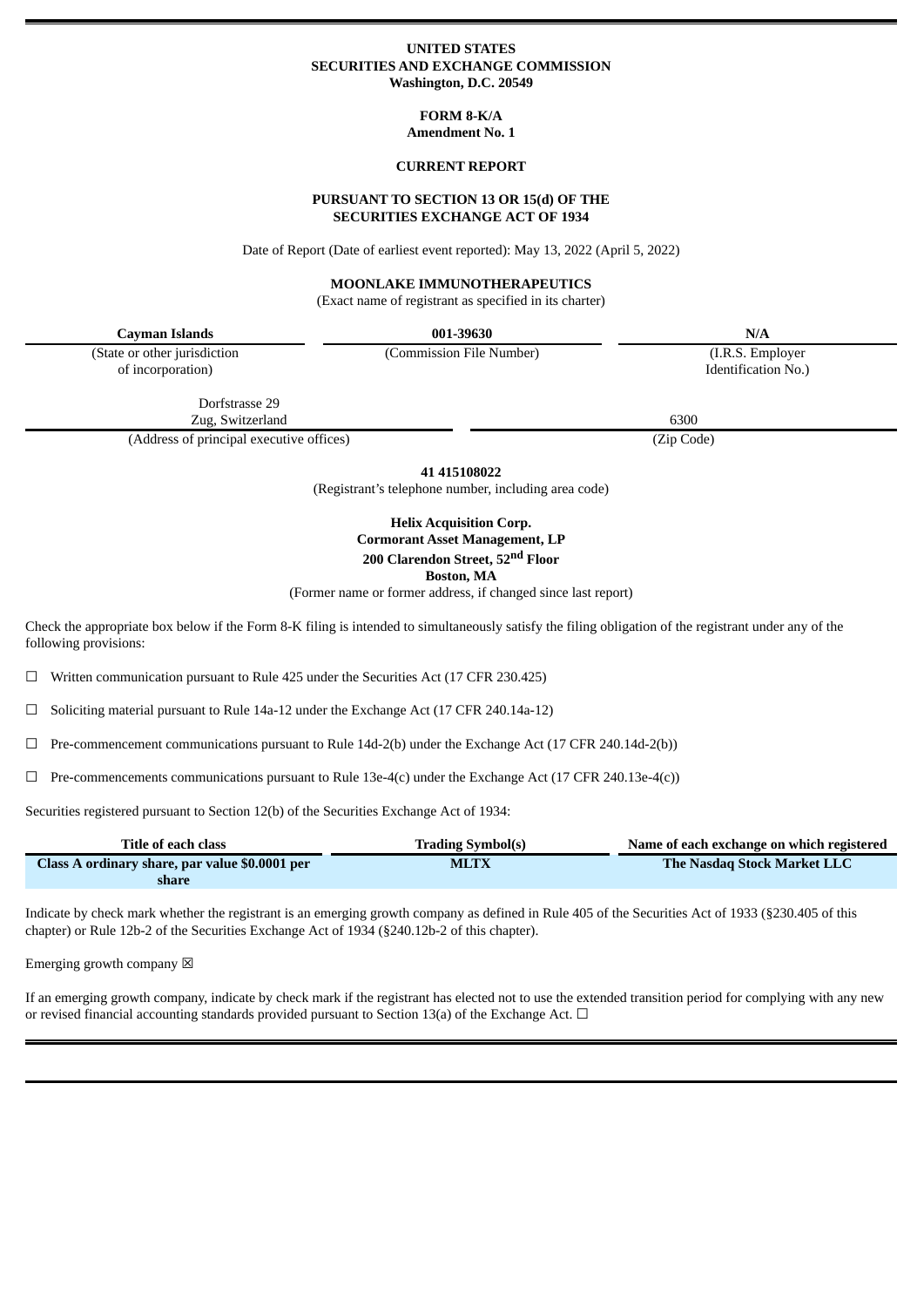## **INTRODUCTORY NOTE**

This Amendment No. 1 on Form 8-K/A ("Amendment No. 1") amends the Current Report on Form 8-K of MoonLake Immunotherapeutics, a Cayman Islands exempted company (formerly known as Helix Acquisition Corp.) (prior to the Closing Date, "Helix" and after the Closing Date, "MoonLake"), filed on April 11, 2022 (the "Original Report"), in which the Company (as defined below) reported, among other events, the closing of the Business Combination (as defined in the Original Report) on April 5, 2022 (the "Closing Date").

In connection with the closing of the Business Combination, the registrant changed its name from Helix Acquisition Corp. to MoonLake Immunotherapeutics. Unless the context otherwise requires, "MoonLake," "we," "us," "our," and the "Company" refer to the combined company following the Business Combination, together with its subsidiaries, "Helix" refers to the registrant prior to the closing of the Business Combination and "MoonLake AG" refers to MoonLake Immunotherapeutics AG, a Swiss stock corporation (Aktiengesellschaft) registered with the commercial register of the Canton of Zug, Switzerland under the number CHE-433.093.536, together with its subsidiaries, prior to the Business Combination.

This Amendment No. 1 includes (i) the unaudited condensed consolidated financial statements of MoonLake AG as of and for the three months ended March 31, 2022, (ii) MoonLake AG's Management's Discussion and Analysis of Financial Condition and Results of Operations for the three months ended March 31, 2022, and (iii) the unaudited pro forma condensed combined balance sheet as of March 31, 2022 and the unaudited pro forma condensed combined statement of operations for the three months ended March 31, 2022 and the year ended December 31, 2021.

This Amendment No. 1 does not amend any other item of the Original Report or purport to provide an update or a discussion of any developments at the Company or its subsidiaries, including MoonLake AG, subsequent to the filing date of the Original Report. The information previously reported in or filed with the Original Report is hereby incorporated by reference to this Form 8-K/A.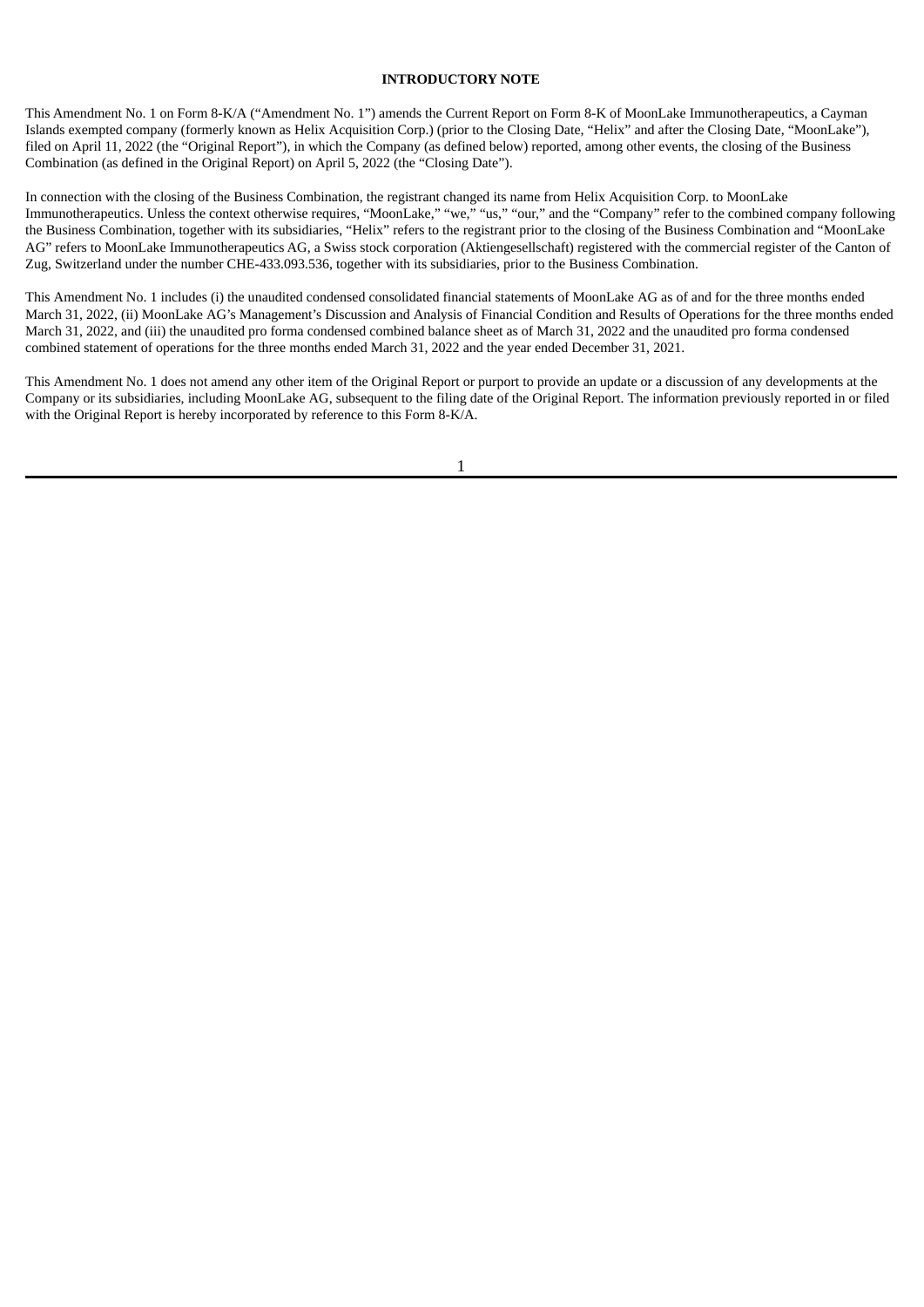# **Item 2.01. Results of Operations and Financial Condition.**

This Amendment No. 1 includes (i) the unaudited condensed consolidated financial statements of MoonLake AG as of and for the three months ended March 31, 2022, (ii) MoonLake AG's Management's Discussion and Analysis of Financial Condition and Results of Operations for the three months ended March 31, 2022, and (iii) the unaudited pro forma condensed combined balance sheet as of March 31, 2022 and the unaudited pro forma condensed combined statement of operations for the three months ended March 31, 2022 and the year ended December 31, 2021.

The information set forth under Item 9.01 of this Current Report on Form 8-K is incorporated herein by reference.

#### **Item 9.01 Exhibits.**

## **(a) Financial Statements of Business Acquired**

The unaudited condensed consolidated financial statements of MoonLake AG as of and for the three months ended March 31, 2022, and the related notes thereto are attached as Exhibit 99.1 and are incorporated herein by reference. Also included as Exhibit 99.2 and incorporated herein by reference is MoonLake AG's Management's Discussion and Analysis of Financial Condition and Results of Operations for the three months ended March 31, 2022.

### **(b) Pro Forma Financial Information**

The unaudited pro forma condensed combined balance sheet as of March 31, 2022 and the unaudited pro forma condensed combined statement of operations for the three months ended March 31, 2022 and the year ended December 31, 2021, and the related notes thereto are attached as Exhibit 99.3 and are incorporated herein by reference.

### **(d) Exhibits**

#### **EXHIBIT INDEX**

| <b>Exhibit</b> | <b>Description</b>                                                                                                               |
|----------------|----------------------------------------------------------------------------------------------------------------------------------|
| 99.1           | Unaudited condensed consolidated financial statements of MoonLake AG as of and for the three months ended March 31, 2022 and the |
|                | vear ended December 31, 2021.                                                                                                    |
| 99.2           | MoonLake AG's Management's Discussion and Analysis of Financial Condition and Results of Operations.                             |
| 99.3           | Unaudited pro forma condensed combined balance sheet as of March 31, 2022 and the unaudited pro forma condensed combined         |
|                | statements of operations for the three months ended March 31, 2022 and the year ended December 31, 2021.                         |
| 104            | Cover Page Interactive Data File (formatted as Inline XBRL).                                                                     |
|                |                                                                                                                                  |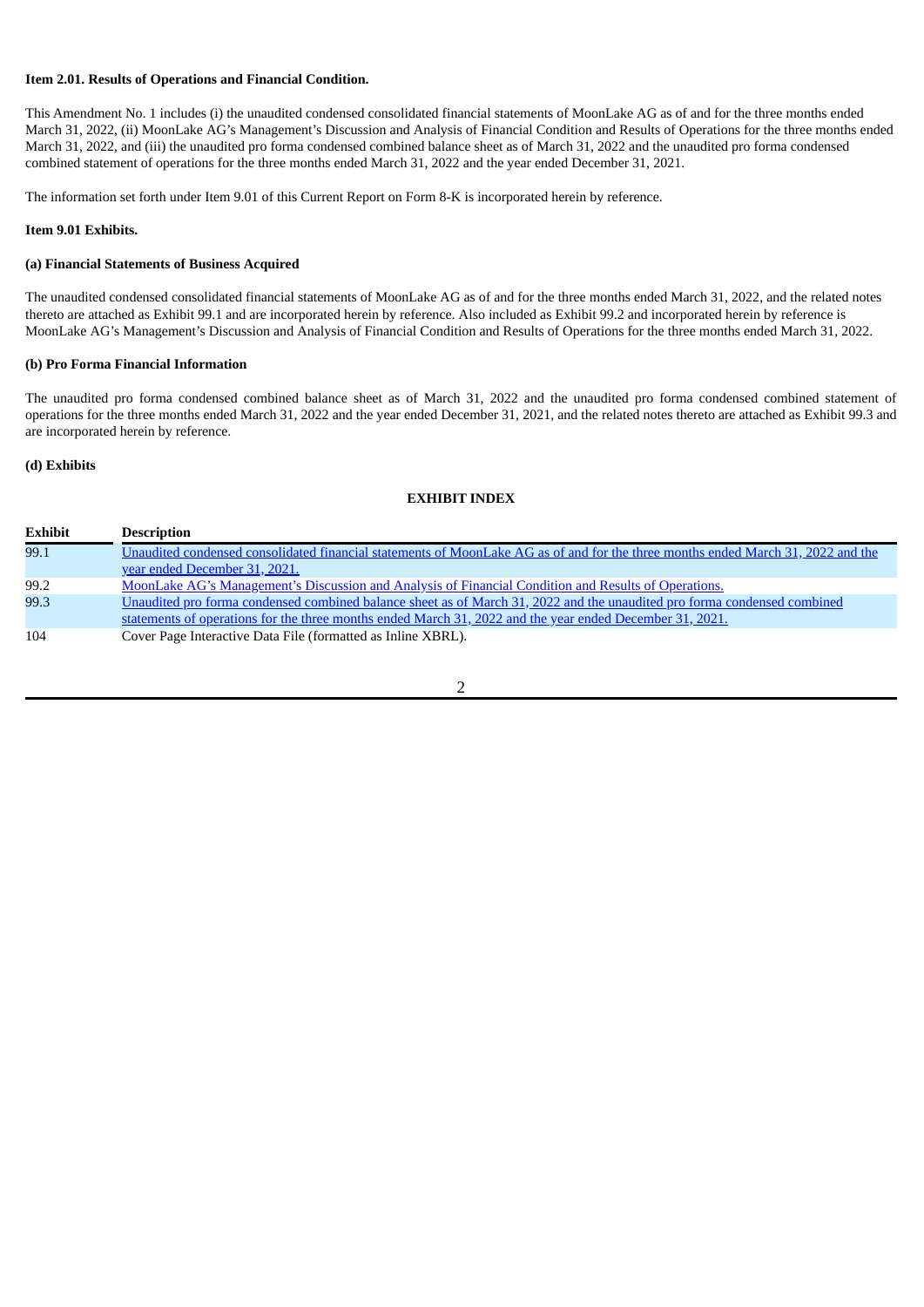# **SIGNATURES**

Pursuant to the requirements of the Securities Exchange Act of 1934, the registrant has duly caused this report to be signed on its behalf by the undersigned hereunto duly authorized.

MoonLake Immunotherapeutics

Date: May 16, 2022 By: /s/ Matthias Bodenstedt Name: Matthias Bodenstedt Title: Chief Financial Officer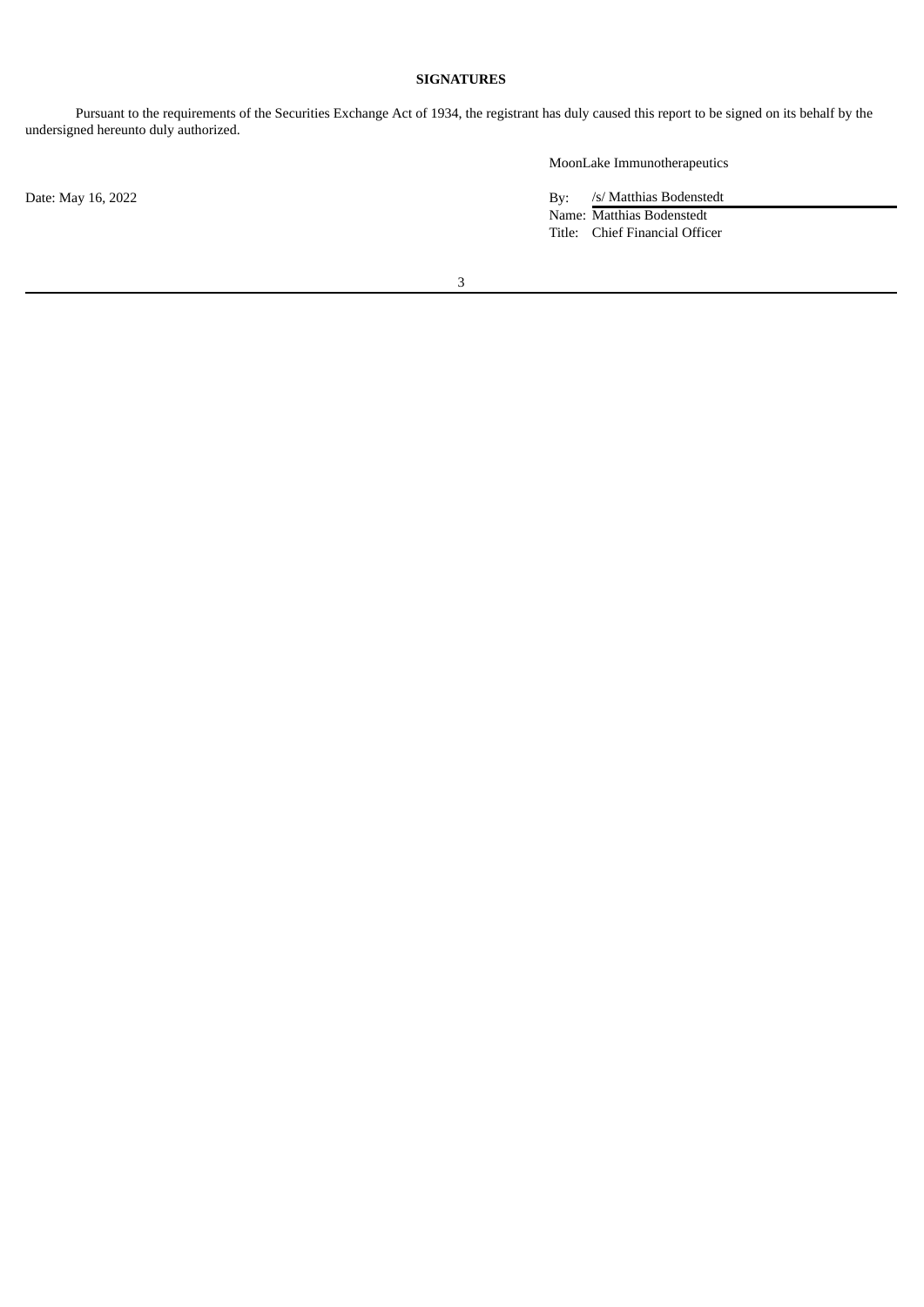May 13, 2022

# **MoonLake Immunotherapeutics AG**

<span id="page-4-0"></span>Unaudited Condensed Consolidated Financial Statements

March 31, 2022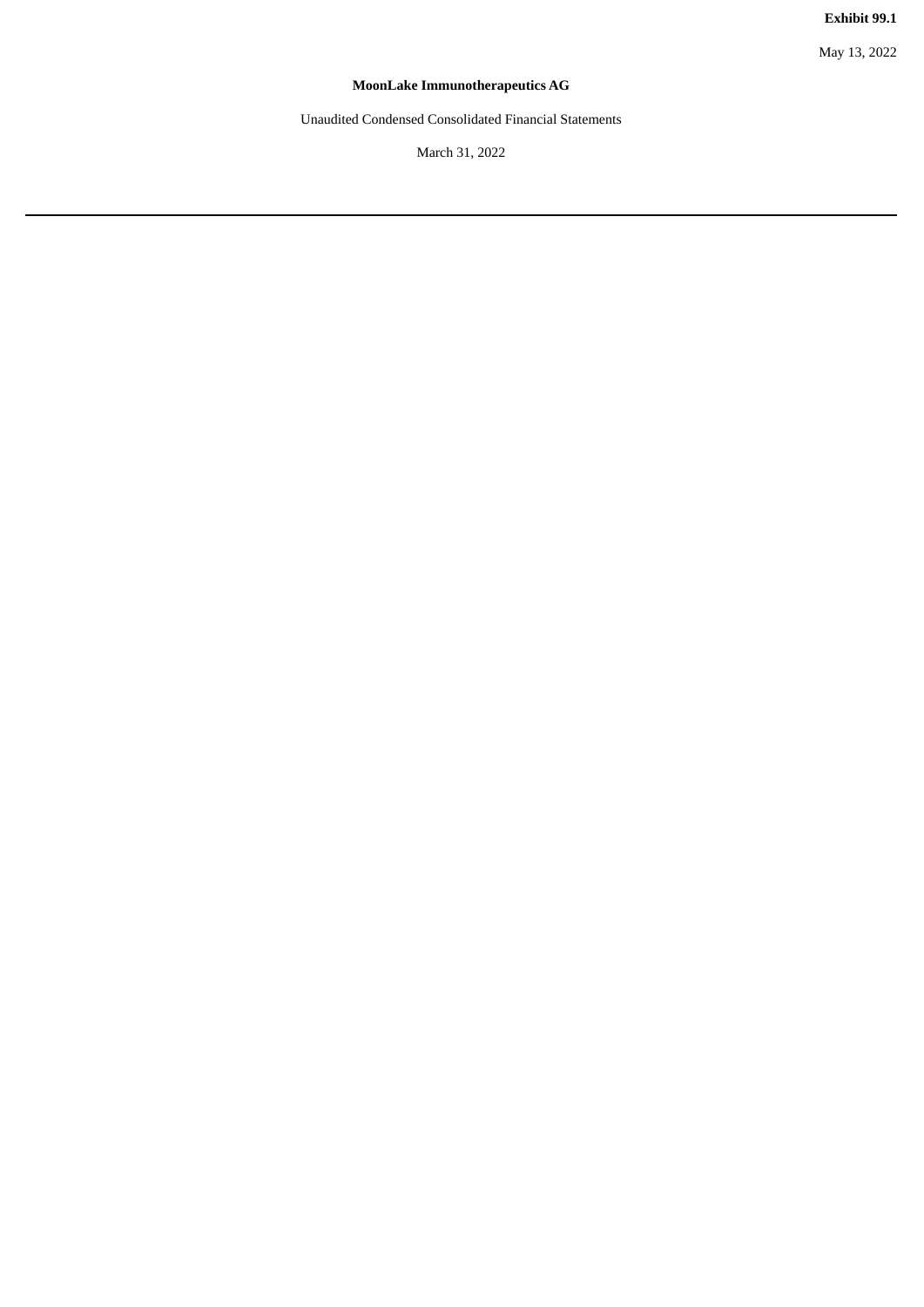| Content:                                                                                                        |  |
|-----------------------------------------------------------------------------------------------------------------|--|
| Condensed Consolidated Balance Sheets as of March 31, 2022 and December 31, 2021                                |  |
| Condensed Consolidated Statement of Operations and Comprehensive Loss for the Three Months Ended March 31, 2022 |  |
| Condensed Consolidated Statement of Changes in Shareholders' Deficit for the Three Months Ended March 31, 2022  |  |
| Condensed Consolidated Statement of Cash Flows for the Three Months Ended March 31, 2022                        |  |
| Notes to the Condensed Consolidated Financial Statements                                                        |  |
|                                                                                                                 |  |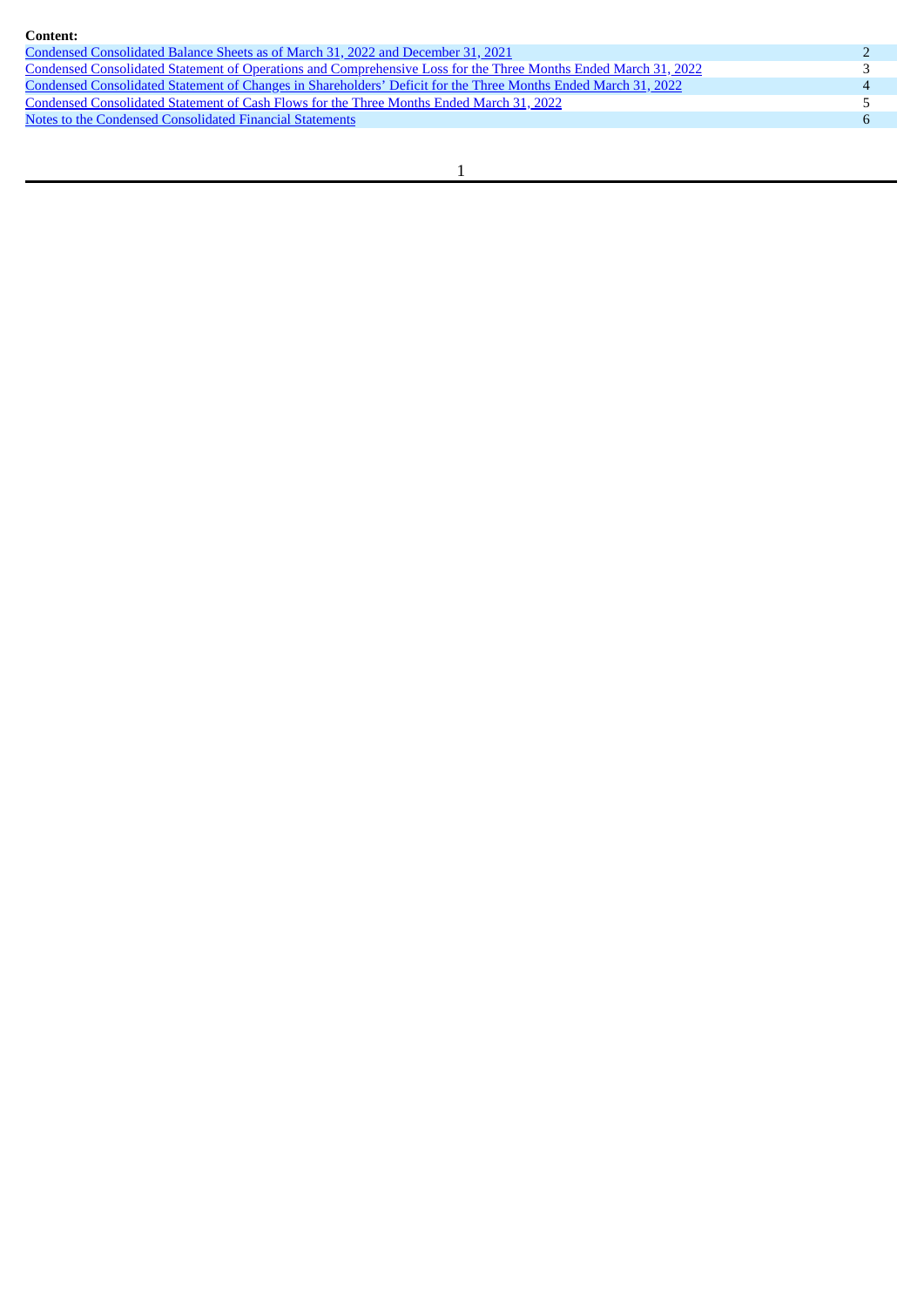# **Condensed Consolidated Balance Sheets (Amounts in USD)**

<span id="page-6-0"></span>

|                                                                                                                                                                                                   | March 31,        |    |                |
|---------------------------------------------------------------------------------------------------------------------------------------------------------------------------------------------------|------------------|----|----------------|
|                                                                                                                                                                                                   | 2022             |    | December 31,   |
|                                                                                                                                                                                                   | (Unaudited)      |    | 2021           |
| <b>Current assets</b>                                                                                                                                                                             |                  |    |                |
| Cash                                                                                                                                                                                              | \$<br>8,834,158  | \$ | 8,038,845      |
| Other receivables                                                                                                                                                                                 | 581,573          |    | 148,774        |
| Prepaid expenses                                                                                                                                                                                  | 2,297,046        |    | 1,449,096      |
| <b>Total current assets</b>                                                                                                                                                                       | 11,712,777       |    | 9,636,715      |
| <b>Non-current assets</b>                                                                                                                                                                         |                  |    |                |
| Property and equipment, net                                                                                                                                                                       | 59,261           |    | 45,739         |
| <b>Total non-current assets</b>                                                                                                                                                                   | 59,261           |    | 45,739         |
| <b>Total assets</b>                                                                                                                                                                               | \$<br>11,772,038 | \$ | 9,682,454      |
| <b>Current liabilities</b>                                                                                                                                                                        |                  |    |                |
| Trade and other payables                                                                                                                                                                          | \$<br>3,816,564  | \$ | 1,569,290      |
| Short-term loans                                                                                                                                                                                  | 30,000,000       |    | 15,000,000     |
| Accrued expenses and other current liabilities                                                                                                                                                    | 3,174,073        |    | 4,518,311      |
| Total current liabilities                                                                                                                                                                         | 36,990,637       |    | 21,087,601     |
|                                                                                                                                                                                                   |                  |    |                |
| <b>Non-current liabilities</b>                                                                                                                                                                    |                  |    |                |
| Pension liability                                                                                                                                                                                 | 47,619           |    | 239,860        |
| <b>Total non-current liabilities</b>                                                                                                                                                              | 47,619           |    | 239,860        |
| <b>Total liabilities</b>                                                                                                                                                                          | 37,038,256       |    | 21,327,461     |
| <b>Commitments and contingencies (Note 12)</b>                                                                                                                                                    |                  |    |                |
| <b>Shareholders' deficit</b>                                                                                                                                                                      |                  |    |                |
| Series A Preferred Shares, CHF 0.10 par value; 680,196 shares authorized; 680,196 shares issued and outstanding as                                                                                |                  |    |                |
| of March 31, 2022 (liquidation preference of \$33.4 million); 680,196 shares authorized; 680,196 shares issued and                                                                                |                  |    |                |
| outstanding as of December 31, 2021 (liquidation preference of \$33.4 million);<br>Common Shares, CHF 0.10 par value; 390,000 authorized; 361,528 shares issued and 338,772 shares outstanding as | 72,466           |    | 72,466         |
| of March 31, 2022; 390,000 shares authorized; 361,528 shares issued and 303,772 shares outstanding as of                                                                                          |                  |    |                |
| December 31, 2021;                                                                                                                                                                                | 38,537           |    | 38,537         |
| Treasury Shares, 22,756 as of March 31, 2022; 57,756 as of December 31 2021                                                                                                                       | (2,411)          |    | (6,202)        |
| Additional paid-in capital                                                                                                                                                                        | 44,050,855       |    | 42,061,984     |
| Accumulated deficit                                                                                                                                                                               | (69, 523, 757)   |    | (53, 643, 615) |
| Accumulated other comprehensive income (loss)                                                                                                                                                     | 98,092           |    | (168, 177)     |
| <b>Total shareholders' deficit</b>                                                                                                                                                                | (25, 266, 218)   |    | (11, 645, 007) |
| Total liabilities and shareholders' deficit                                                                                                                                                       | \$<br>11,772,038 | S  | 9,682,454      |
|                                                                                                                                                                                                   |                  |    |                |

*The accompanying Notes are an integral part of these Unaudited Condensed Consolidated Financial Statements.*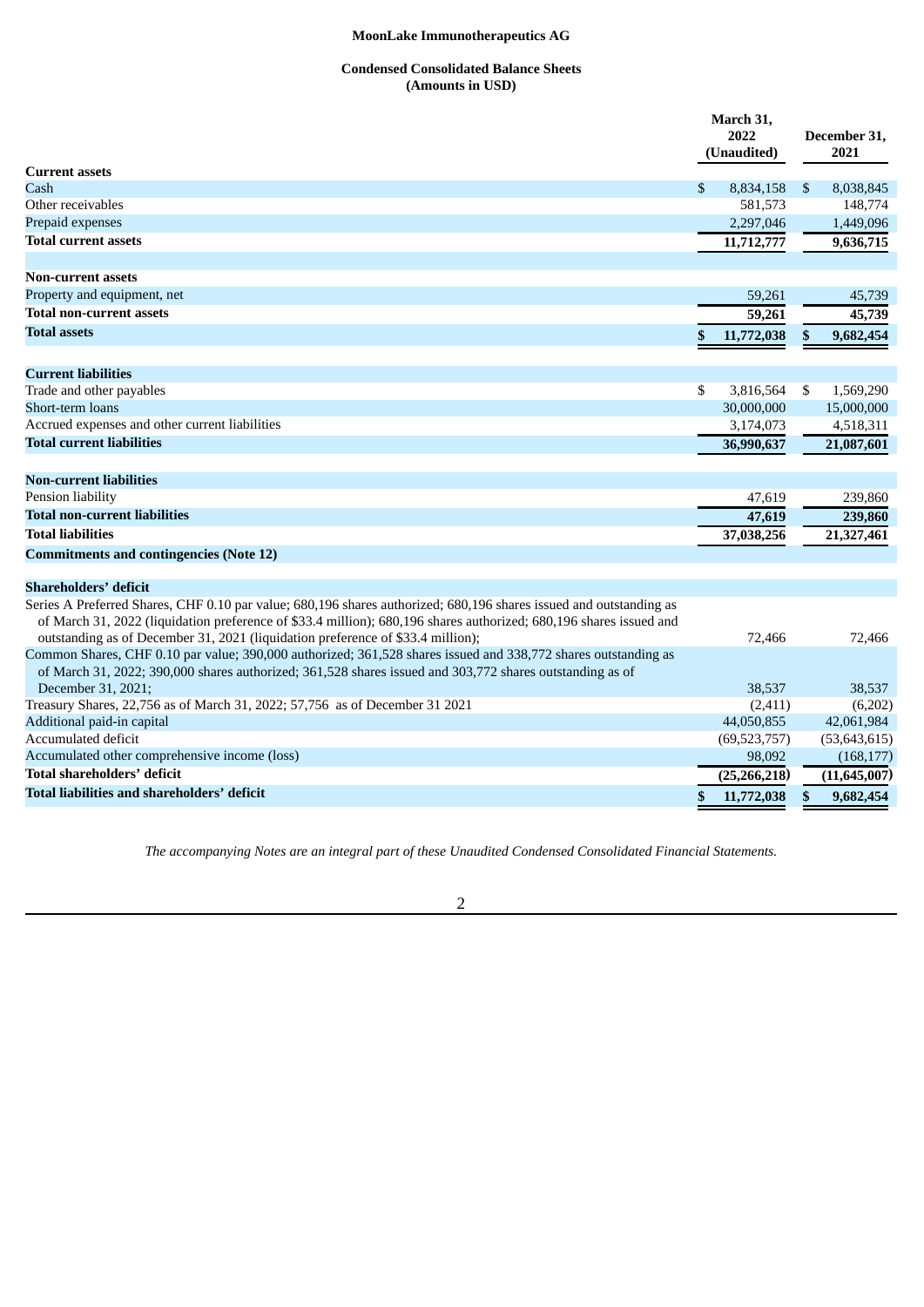# **Condensed Consolidated Statement of Operations and Comprehensive Loss (Amounts in USD) (Unaudited)**

<span id="page-7-0"></span>

|                                                             | <b>Three Months</b>   |
|-------------------------------------------------------------|-----------------------|
|                                                             | <b>Ended</b>          |
|                                                             | March 31,             |
|                                                             | 2022                  |
| <b>Operating expenses</b>                                   |                       |
| Research and development                                    | (10, 454, 948)<br>\$. |
| General and administrative                                  | (5,487,368)           |
| <b>Total operating expenses</b>                             | (15, 942, 316)        |
| <b>Operating loss</b>                                       | (15, 942, 316)        |
|                                                             |                       |
| Other income, net                                           | 69,506                |
| Loss before income tax                                      | (15,872,810)          |
|                                                             |                       |
| Income tax                                                  | (7, 332)              |
| <b>Net loss</b>                                             | (15,880,142)          |
|                                                             |                       |
| Actuarial income on employee benefit plans - current period | 266,269               |
| Other comprehensive income                                  | 266,269               |
| <b>Comprehensive loss</b>                                   | (15,613,873)          |
|                                                             |                       |
| Net loss attributable to common shareholders                | (15,880,142)<br>\$    |
| Weighted-average number of Common Shares                    | 149,044               |
| <b>Basic and diluted net loss per Common Share</b>          | (106.55)              |
|                                                             |                       |

*The accompanying Notes are an integral part of these Unaudited Condensed Consolidated Financial Statements.*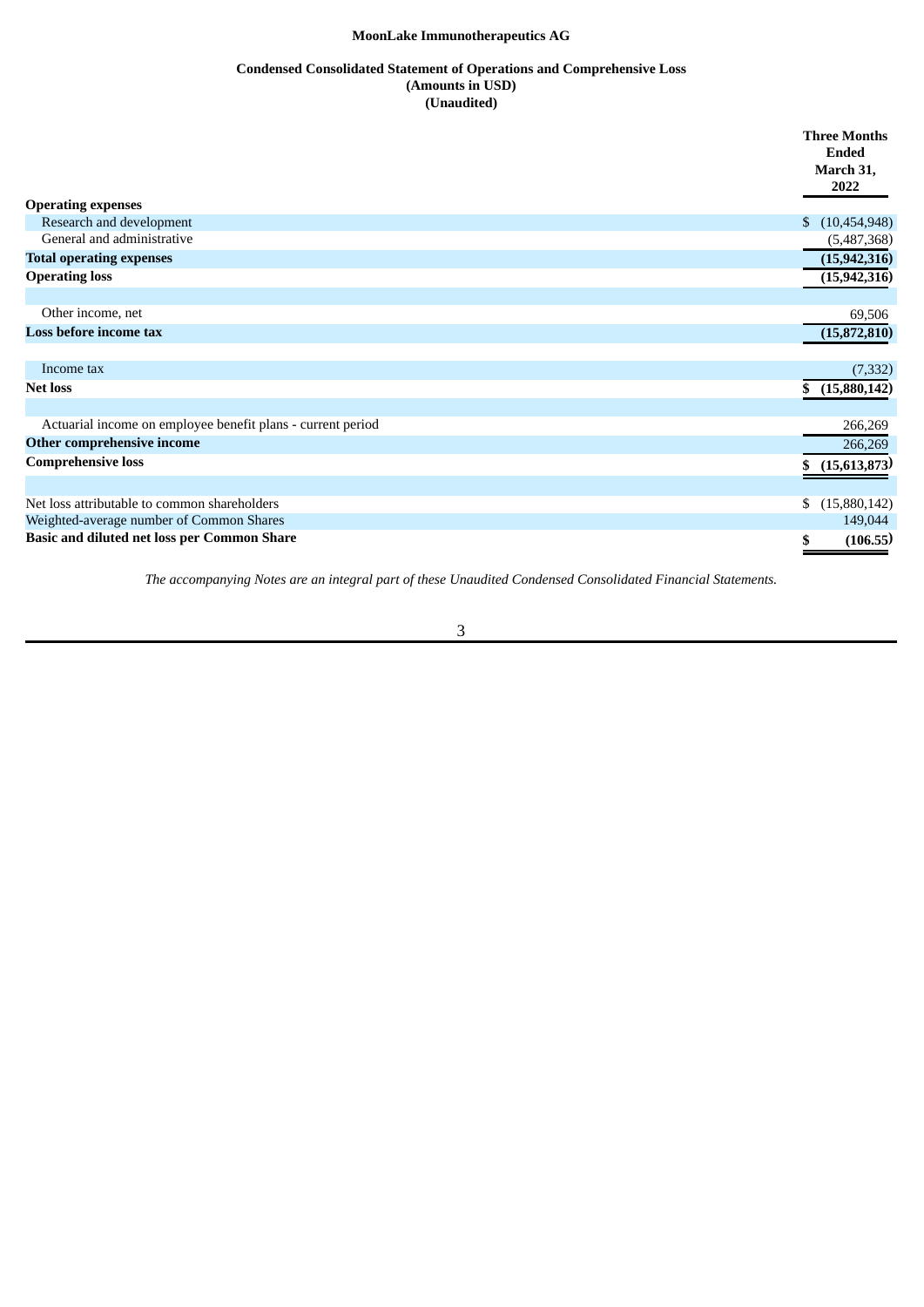# **Condensed Consolidated Statement of Changes in Shareholders' Deficit (Amounts in USD) (Unaudited)**

<span id="page-8-0"></span>

|                                                                                                                                         |               |                           |               |                        |                         |               |                        |                                           | <b>Accumulated</b>   |                      |
|-----------------------------------------------------------------------------------------------------------------------------------------|---------------|---------------------------|---------------|------------------------|-------------------------|---------------|------------------------|-------------------------------------------|----------------------|----------------------|
|                                                                                                                                         |               | <b>Series A Preferred</b> |               |                        | <b>Common Shares</b>    |               | <b>Additional</b>      |                                           | Other                | <b>Total</b>         |
|                                                                                                                                         |               | <b>Shares</b>             |               | <b>Common Shares</b>   | <b>Held In Treasury</b> |               | Paid-In                | Accumulated                               | Comprehensive        | Shareholders'        |
|                                                                                                                                         | <b>Shares</b> | <b>Amount</b>             | <b>Shares</b> | <b>Amount</b>          | <b>Shares</b>           | <b>Amount</b> | Capital                | <b>Deficit</b>                            | <b>Income (Loss)</b> | <b>Deficit</b>       |
| <b>At December 31</b><br>2021                                                                                                           |               | 680,196 \$ 72,466         | 361,528 \$    | 38,537                 | $(57,756)$ \$           |               |                        | $(6,202)$ \$42,061,984 \$ (53,643,615) \$ | $(168, 177)$ \$      | (11,645,007)         |
| Share-based<br>compensation<br>granted under<br>the equity<br>incentive plan<br>ESPP and<br>reverse vesting<br>of Restricted<br>Founder |               |                           |               |                        |                         |               |                        |                                           |                      |                      |
| <b>Shares</b>                                                                                                                           |               |                           |               |                        | 35,000                  | 3,791         | 1,988,871              |                                           |                      | 1,992,662            |
| Net loss for the<br>three months<br>ended March<br>31 2022                                                                              |               |                           |               |                        |                         |               |                        | (15,880,142)                              |                      | (15,880,142)         |
| Other<br>comprehensive<br>income                                                                                                        |               |                           |               |                        |                         |               |                        |                                           | 266,269              | 266,269              |
| At March 31<br>2022                                                                                                                     |               | 680,196 \$ 72,466         | 361,528       | 38,537<br>$\mathbf{s}$ | $(22,756)$ \$           |               | $(2,411)$ \$44,050,855 | $$ (69,523,757)$ \$                       | 98,092               | (25, 266, 218)<br>\$ |

*The accompanying Notes are an integral part of these Unaudited Condensed Consolidated Financial Statements.*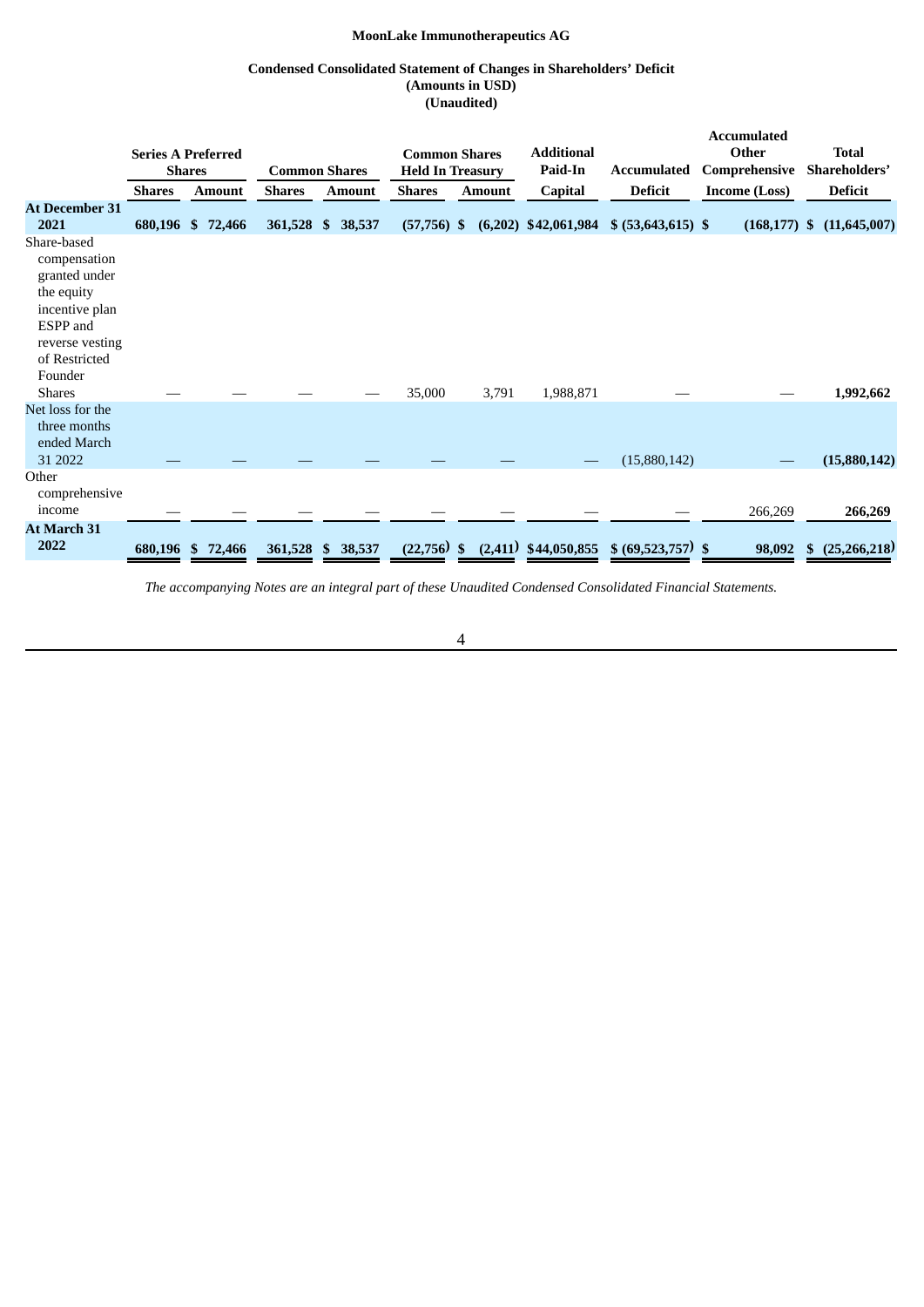# **Condensed Consolidated Statement of Cash Flows (Amounts in USD) (Unaudited)**

<span id="page-9-0"></span>

|                                                                             | <b>Three Months</b><br><b>Ended</b><br>March 31,<br>2022 |
|-----------------------------------------------------------------------------|----------------------------------------------------------|
| <b>Cash flow from operating activities</b>                                  |                                                          |
| Net loss                                                                    | $\mathbb{S}$<br>(15,880,142)                             |
| Adjustments to reconcile net loss to net cash used in operating activities: |                                                          |
| Depreciation                                                                | 2,488                                                    |
| Share-based payment                                                         | 1,988,871                                                |
| Net periodic pension benefit cost for the qualified pension plan            | 77,087                                                   |
| Other non-cash items                                                        | 4,876                                                    |
| Changes in operating assets and liabilities:                                |                                                          |
| Other receivables                                                           | (432,799)                                                |
| Prepaid expenses                                                            | (847,950)                                                |
| Trade and other payables                                                    | 2,247,274                                                |
| Accrued expenses and other current liabilities, excl. capital tax           | (1,345,669)                                              |
| Net cash flow used in operating activities                                  | (14, 185, 964)                                           |
|                                                                             |                                                          |
| <b>Cash flow from investing activities</b>                                  |                                                          |
| Purchase of property and equipment                                          | (16,010)                                                 |
| Net cash flow used in investing activities                                  | (16, 010)                                                |
|                                                                             |                                                          |
| <b>Cash flow from financing activities</b>                                  |                                                          |
| Grants of additional Shares under ESPP                                      | 3,791                                                    |
| Proceeds from short-term loans                                              | 15,000,000                                               |
| Net cash flow provided by financing activities                              | 15,003,791                                               |
|                                                                             |                                                          |
| Effect of movements in exchange rates on cash held                          | (6,504)                                                  |
| Net change in cash                                                          | 795,313                                                  |
|                                                                             |                                                          |
| Cash, beginning of period                                                   | 8,038,845                                                |
| Cash, end of period                                                         | \$<br>8,834,158                                          |
|                                                                             |                                                          |

*The accompanying Notes are an integral part of these Unaudited Condensed Consolidated Financial Statements.*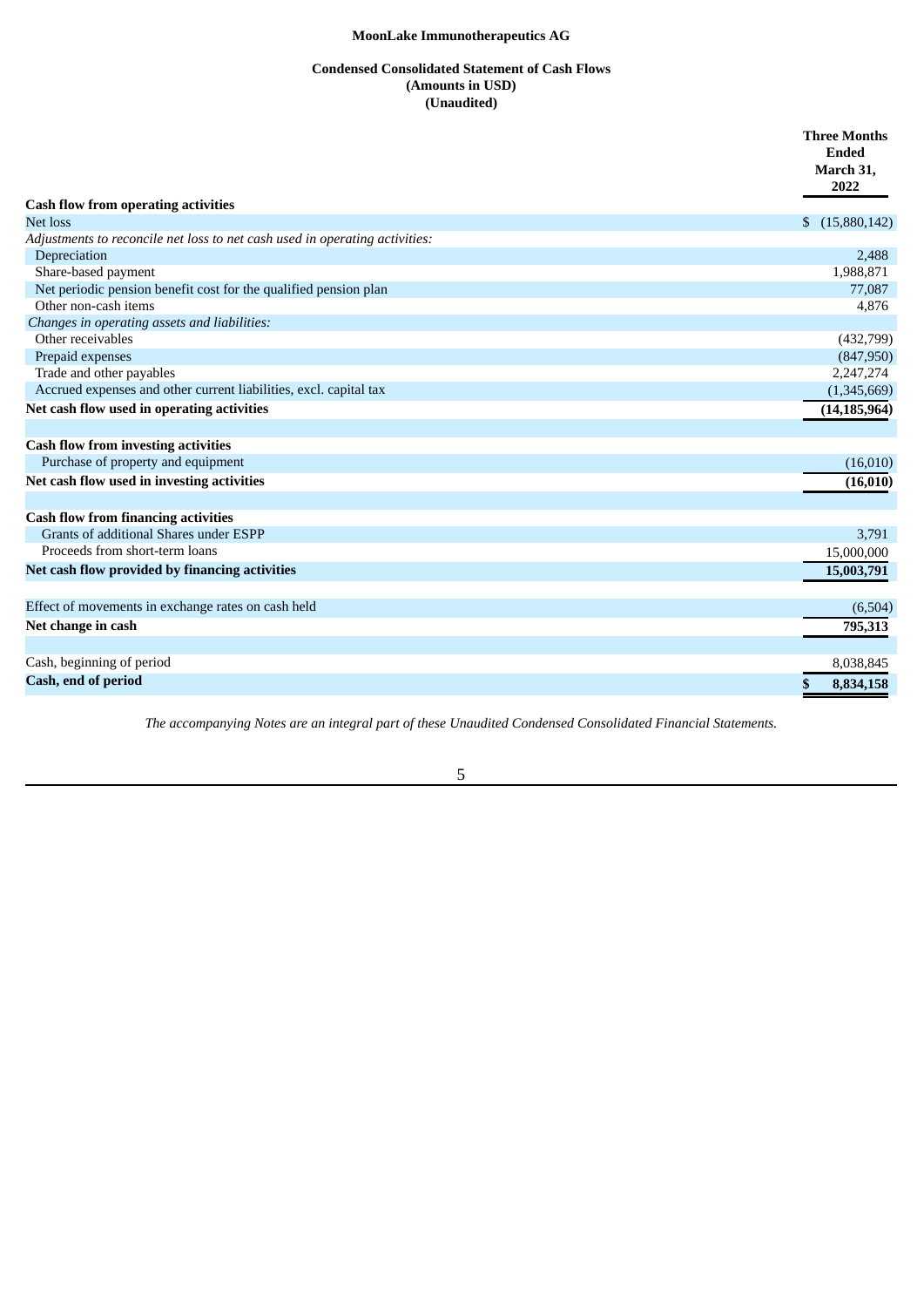#### **Notes to the Unaudited Condensed Consolidated Financial Statements (Amounts in USD) (Unaudited)**

#### <span id="page-10-0"></span>**Note 1 — Description of business**

#### *Corporate information*

MoonLake Immunotherapeutics AG (the "Company" or "MoonLake" or "we") is a clinical-stage biopharmaceutical company engaged in leveraging Nanobody® technology to develop next-level medicines for immunologic diseases, including inflammatory skin and joint diseases. The Company focuses on developing its novel tri-specific Nanobody® Sonelokimab ("SLK"), an IL-17A and IL-17F inhibitor, in multiple inflammatory diseases in dermatology and rheumatology where the pathophysiology is known to be driven by IL-17A and IL-17F.

MoonLake Immunotherapeutics AG is a Swiss stock corporation (Aktiengesellschaft) incorporated on March 10, 2021, and registered with the commercial register of the Canton of Zug, Switzerland under the number CHE-433.093.536.

On July 9, 2021, the Company established a wholly-owned subsidiary, MoonLake Immunotherapeutics Ltd., in the United Kingdom, primarily to coordinate and conduct research and development activities required for SLK.

#### *Business Combination Agreement with Helix*

On October 4, 2021, the Company entered into a Business Combination Agreement (as may be amended and restated from time to time, the "Business Combination Agreement" or the "Business Combination"), with Helix Acquisition Corp., a blank check special purpose acquisition company incorporated as a Cayman Islands exempted company on August 13, 2020 ("Helix"), the existing securityholders of the Company (collectively, the "ML Parties"), Helix Holdings LLC, a Cayman Islands limited liability company and the sponsor of Helix (the "Sponsor"), and the representative of the ML Parties.

Two business days before the completion of the Business Combination contemplated by the Business Combination Agreement, the ML Parties and the Company will effectuate a restructuring of the share capital of the Company, pursuant to which the existing Series A Preferred Shares of the Company will be converted into an equal number of Common Shares of the Company, such that the ML Parties will hold a single class of Company Shares. Following the Closing, (i) the ML Parties, except for Biotechnology Value Fund, L.P., Biotechnology Value Fund II, L.P., and Biotechnology Value Trading Fund OS, L.P. (together the "BVF Shareholders"), will retain their equity interests in the Company and will receive a number of non-economic voting shares in Helix determined by multiplying the number of Company Common Shares held by them immediately prior to the Closing by the Exchange Ratio (as defined below); (ii) the BVF Shareholders will assign all of their Company Common Shares to Helix and Helix will issue to the BVF Shareholders an aggregate number of Helix class A ordinary shares equal to the product of such number of assigned Company Common Shares and the Exchange Ratio; and (iii) Helix will receive a controlling equity interest in the Company in exchange for a cash investment. The Exchange Ratio is the quotient obtained by dividing (a) 360,000,000 by (b) the fully diluted shares of the Company prior to the Closing by (c) 10. Substantially all of the assets and business of the Company and Helix will be held by the Company as the operating entity following the Closing. At the Closing, Helix will change its name to "MoonLake Immunotherapeutics."

The Business Combination has been approved by the Boards of Directors of each of MoonLake and Helix, and the completion (the "Closing" and the date of Closing, the "Closing Date") has occurred on April 5, 2022. Further details are provided in Note 13 - subsequent events.

## *Liquidity and going concern*

The Company has funded its operations to date principally through proceeds received from the sale of Common Shares and Series A Preferred Shares, from a loan agreement contracted with the BVF Shareholders and from a convertible loan agreement contracted with Cormorant Private Healthcare Fund IV. L.P. ("Cormorant"). Since incorporation, the Company has incurred a loss of USD 69.5 million primarily due to the acquisition of an in-licensing agreement which was recorded as an expense and to research and development activities related to SLK. As of March 31, 2022, the Company's current liabilities exceeded its current assets by USD 25.3 million and had USD 8.8 million of unrestricted cash.

MoonLake has no products approved for commercial sale, has not generated any revenue from product sales, and cannot guarantee when or if it will generate any revenue from product sales. MoonLake expects to incur significant expenses and operating losses for at least the next five years, assuming it commences and then continues the clinical development of, and seeks regulatory approval for, its product candidate under an in-licensing agreement. It is expected that operating losses will fluctuate significantly from year to year due to timing of clinical development programs and efforts to achieve regulatory approval.

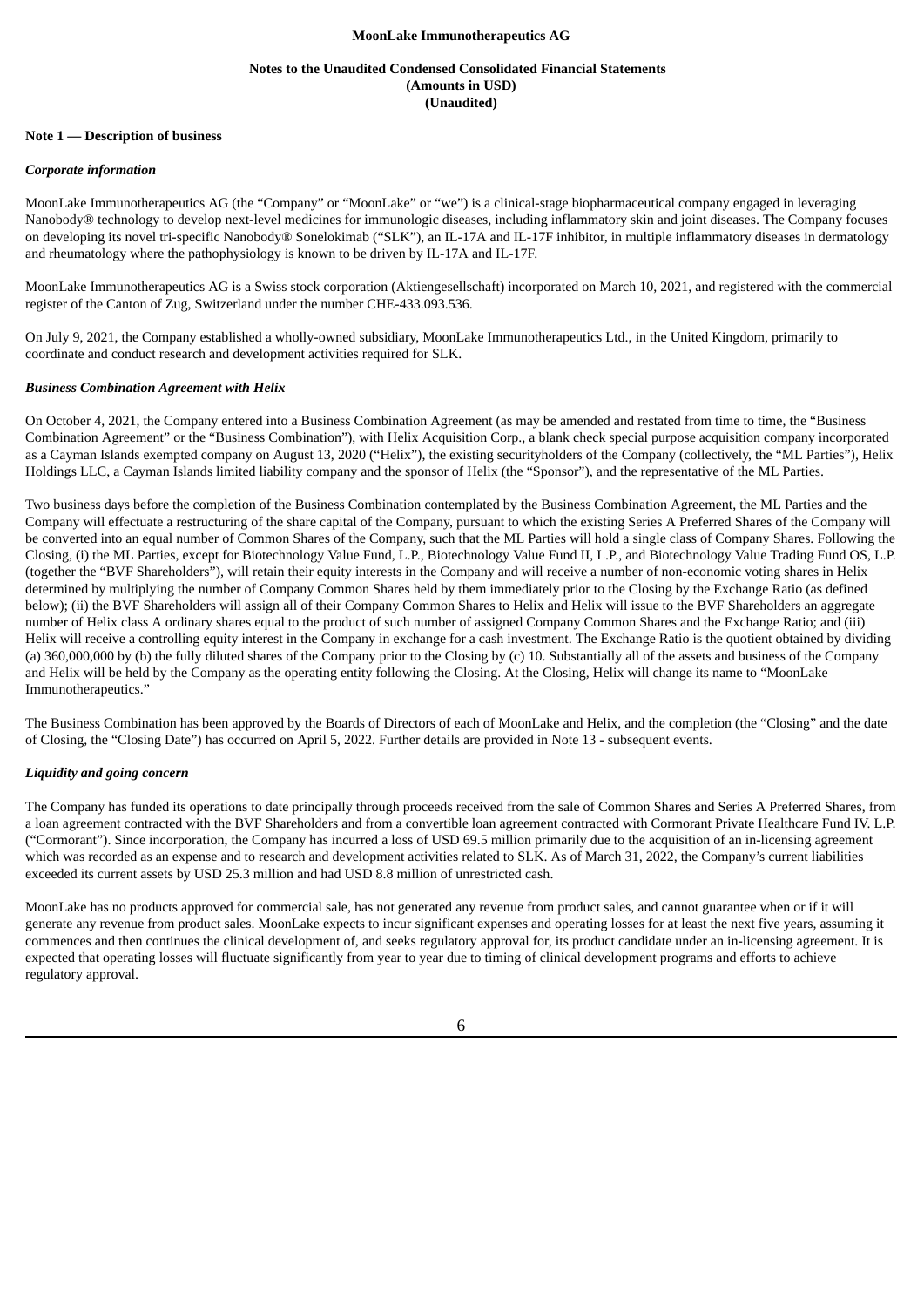#### **Notes to the Unaudited Condensed Consolidated Financial Statements (Amounts in USD) (Unaudited)**

On October 4, 2021, MoonLake announced that it entered into a Business Combination Agreement with Helix to raise additional capital.

On October 15, 2021, MoonLake entered into a loan agreement with the BVF Shareholders, pursuant to which Biotechnology Value Fund, L.P., Biotechnology Value Fund II, L.P., and Biotechnology Value Trading Fund OS, L.P. loaned USD 8,139,000, USD 5,946,000, and USD 915,000, respectively (USD 15,000,000 in aggregate), for the financing of general corporate purposes of MoonLake, including product and technology development, operations, sales and marketing, management expenses, and salaries. The loans are interest-free and must be repaid by MoonLake prior to the earlier of (i) as soon as practicable after the closing date of the Business Combination, but no later than two (2) business days, and (ii) June 30, 2022 (the "Maturity Date"). The loans may be repaid in whole or in part by MoonLake at any time on or prior to the Maturity Date. As of the date hereof, the entire principal loan amount has been repaid (refer to Note 13 - subsequent events).

On February 20, 2022, the Company entered into a convertible loan agreement with Cormorant, Helix and the BVF Shareholders, pursuant to which Cormorant grants the Company a loan \$15,000,000, for the financing of general corporate purposes of the Company, including product and technology development, operations, sales and marketing, management expenses, and salaries. The loan is interest-free and subordinated to all current and future claims of the Company, but ranks senior to existing and future unsecured subordinated obligations of the Company. The loan must be repaid by the Company prior to the earlier of (i) as soon as practicable after the Closing of the Business Combination with Helix, but no later than two business days, and (ii) June 30, 2022. As of the date hereof, the entire principal loan amount has been repaid (refer to Note 13 - subsequent events).

On April 5, 2022 the Company has announced the successful closing of the Business Combination and the total funding raised amount to USD 134.7 million (net of transaction related expenses). MoonLake has sufficient capital to fund its operations through at least the next twelve months.

We expect to continue to incur net operating losses for at least the next several years, and we expect our research and development expenses, general and administrative expenses, and capital expenditures will continue to increase. We expect our expenses and capital requirements will increase significantly in connection with our ongoing activities as we continue to:

- contract with third parties to support clinical trials related to SLK;
- conduct our research and development activities related to SLK;
- attract, hire and retain additional management, scientific and administrative personnel;
- maintain, protect and expand our intellectual property ("IP") portfolio, including patents, trade secrets and know how;
- implement operational, financial and management information systems; and
- operate as a public company after the Closing of the Business Combination.

We will require substantial additional funding to develop our product candidate and support our continuing operations. Until such time that we can generate significant revenue from product sales or other sources, if ever, we expect to finance our operations through the sale of equity, debt financings, or other capital sources, which could include income from collaborations, strategic partnerships, or marketing, distribution, licensing or other strategic arrangements with third parties, or from grants. If MoonLake is unable to acquire additional capital or resources, it will be required to modify its operational plans to fund its operating expense requirements.

The accompanying unaudited condensed consolidated financial statements have been prepared on a basis that assumes the Company is a going concern and do not include any adjustments to reflect the possible future effects on the recoverability and classification of assets or the amounts and classifications of liabilities that may result from any uncertainty related to its ability to continue as a going concern.

#### *Coronavirus pandemic*

In March 2020, the World Health Organization declared the COVID-19 outbreak a pandemic which continues to evolve. The impact of COVID-19 on the Company's business, operations and development timelines has been limited considering the recent incorporation of the Company. However, the future impact of COVID-19 on the Company's business is uncertain. The Company will continue to actively monitor the evolving situation related to COVID-19 and may take further actions that alter the Company's operations, including those that may be required by Switzerland federal, cantonal or local authorities, or that the Company determines are in the best interests of the Company's employees and other third parties with whom the Company does business.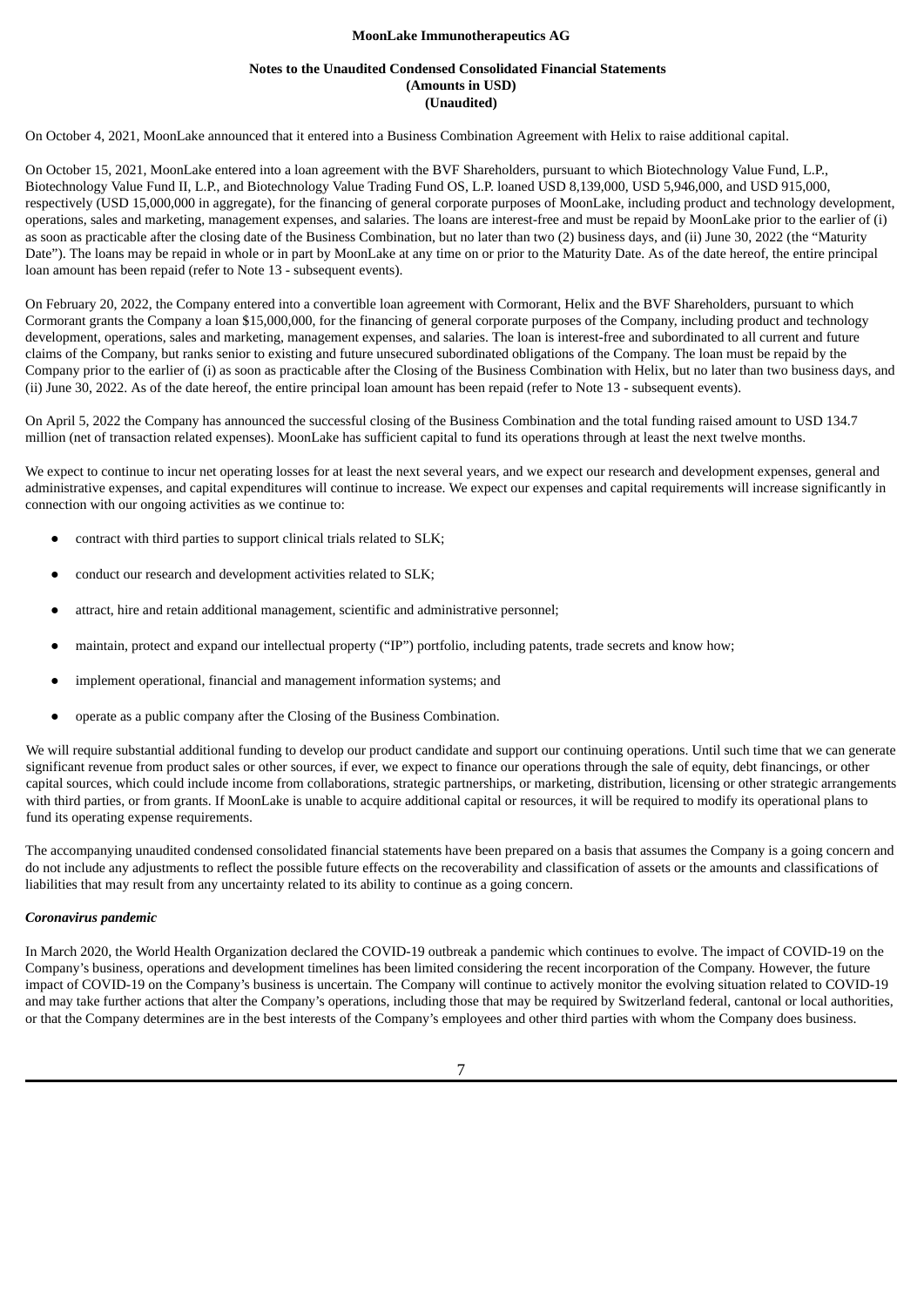### **Notes to the Unaudited Condensed Consolidated Financial Statements (Amounts in USD) (Unaudited)**

At this point, the extent to which COVID-19 may affect the Company's future business, operations and development timelines and plans, including the resulting impact on expenditures and capital needs, remains uncertain and the Company may experience disruptions, including:

- interruption of or delays in receiving supplies from the third parties the Company relies on;
- limitations on the Company's business operations by the Swiss federal, cantonal and/or local authorities;
- limitations on the Company's and contracted third party clinical research organization's ability to progress with the clinical studies;
- business disruptions caused by workplace, laboratory and office closures and an increased reliance on employees working from home, travel limitations, cybersecurity and data accessibility limits, or communication disruptions; and
- limitations on employee resources that would otherwise be focused on the conduct of the Company's activities, including because of sickness of employees or their families or the desire of employees to avoid contact with large groups of people.

### **Note 2 — Basis of presentation and significant accounting policies**

#### *Basis of presentation*

The unaudited condensed consolidated financial statements and accompanying notes include the accounts of the Company and its wholly owned subsidiary after elimination of all intercompany balances and transactions. The accompanying unaudited condensed consolidated financial statements have been prepared in accordance with accounting principles generally accepted in the United States ("US GAAP") for interim financial information. Certain information and disclosures normally included in consolidated financial statements prepared in accordance with US GAAP have been condensed or omitted. Accordingly, these unaudited condensed consolidated financial statements should be read in conjunction with the audited financial statements for the period from March 10, 2021 (Inception) to December 31, 2021 and the related notes which provide a more complete discussion of the Company's accounting policies and certain other information. The December 31, 2021 balance sheet was derived from the Company's audited financial statements.

These unaudited condensed consolidated financial statements have been prepared on the same basis as the audited financial statements and, in the opinion of Management, reflect all adjustments, which include only normal recurring adjustments, necessary to present fairly the Company's consolidated financial position as of March 31, 2022 and its results of operations and cash flows for the period ended March 31, 2022. The results of operations for the three months ended March 31, 2022 are not necessarily indicative of the results to be expected for the year ending December 31, 2022 or for any other future annual or interim period. All US GAAP references relate to the Accounting Standards Codification ("ASC" or "Codification") established by the Financial Accounting Standards Board ("FASB") as the single authoritative source of US GAAP to be applied by non-governmental entities.

Certain reclassifications have been made to the historical presentation of MoonLake's notes to the audited consolidated financial statements to conform to the newly implemented Chart of Accounts. Such reclassifications have not resulted in any difference to the Company's audited financial information.

All amounts are presented in U.S. Dollar ("USD" or "\$"), unless otherwise indicated. The term "Swiss franc" and "CHF" refer to the legal currency of Switzerland, unless otherwise indicated. Due to rounding, figures in the unaudited condensed consolidated financial statements and accompanying notes may not add up exactly to the sum given.

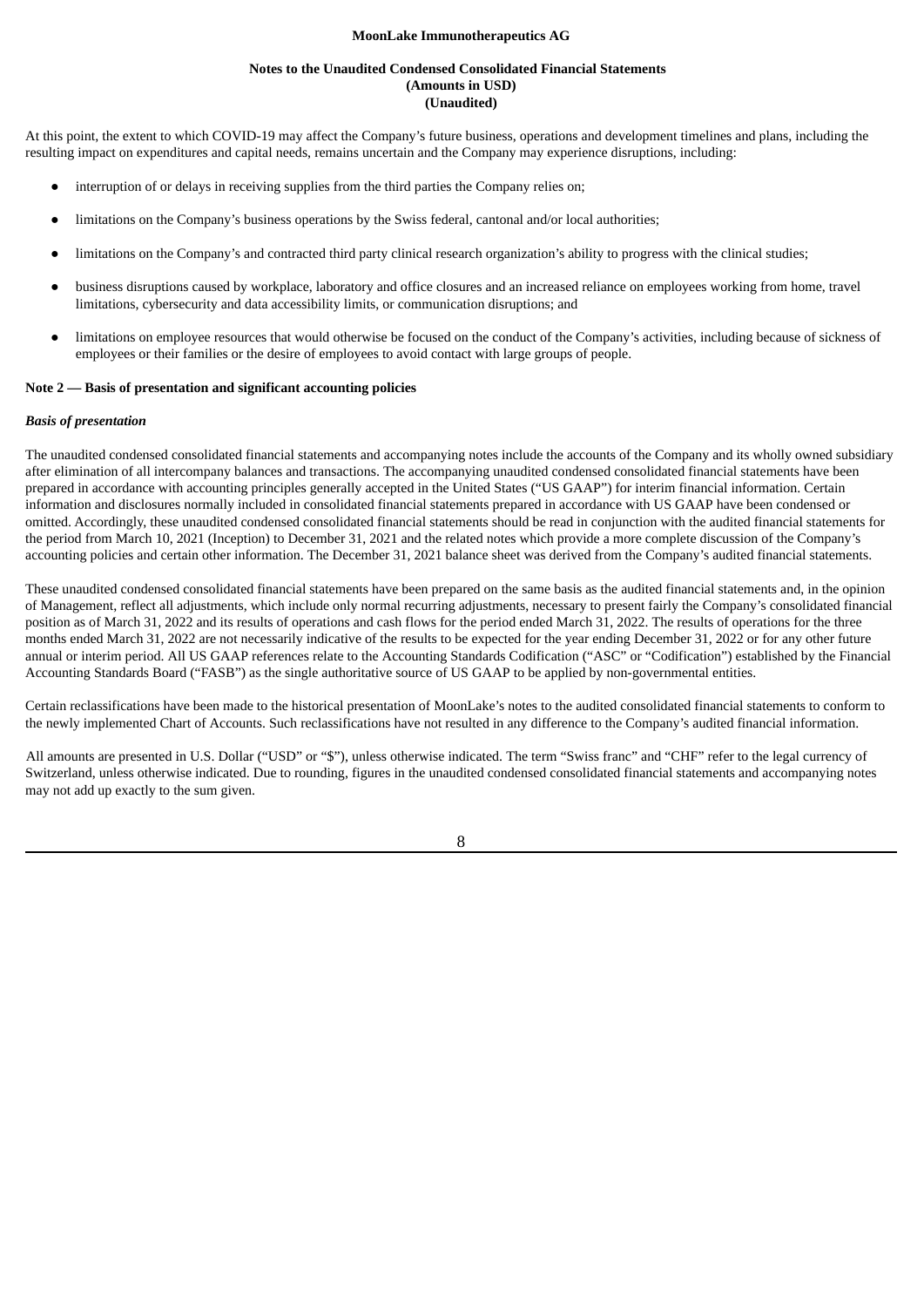#### **Notes to the Unaudited Condensed Consolidated Financial Statements (Amounts in USD) (Unaudited)**

#### *Significant accounting policies*

The Company's significant accounting policies are discussed in Note 2, *Basis of preparation and significant accounting policies*, in the notes to our audited financial statements for the period from March 10, 2021 (Inception) to December 31, 2021. There have been no significant changes to these policies that would have a material impact on the Company's reported results and financial position.

## **Note 3 — Prepaid expenses**

|                                                                     | March 31.<br>2022 |          | December 31,<br>2021 |
|---------------------------------------------------------------------|-------------------|----------|----------------------|
| Advances on non-clinical research and clinical development services | 2,030,013         | <b>S</b> | 547,586              |
| Advances on supply and manufacturing services                       | 100,793           |          | 750,622              |
| Advances on insurances                                              | 41,035            |          | 23,141               |
| Advances on other consulting and advisory services                  | 21,013            |          | 31,930               |
| Advances on rent / leases                                           | 12,910            |          | 12,942               |
| Other prepayments                                                   | 91.282            |          | 82,875               |
| Total                                                               | 2,297,046         |          | 1,449,096            |

The prepaid expenses as of March 31, 2022 primarily relate to services expected to be received by the end of the year.

#### **Note 4 — Trade and other payables**

|                                        | March 31, |  | December 31, |  |
|----------------------------------------|-----------|--|--------------|--|
|                                        | 2022      |  | 2021         |  |
| Legal and IP advisory fees payable     | 1,860,884 |  | 1,233,070    |  |
| Research and development services      | 1,079,372 |  | 50,088       |  |
| Supply and manufacturing fees payable  | 489.566   |  | 183,298      |  |
| Other consulting and advisory services | 173.289   |  | 71,938       |  |
| Other payables                         | 213.453   |  | 30,896       |  |
| <b>Total</b>                           | 3,816,564 |  | 1,569,290    |  |

## **Note 5 — Accrued expenses and other current liabilities**

|                                                             | March 31,<br>2022 | December 31,<br>2021 |
|-------------------------------------------------------------|-------------------|----------------------|
| Accrued bonuses and related employees compensation expenses | 1,932,400         | 1,419,137            |
| Accrued license fees                                        | 1,023,358         | 2,055,687            |
| Accrued consultant and other fees                           | 162,774           | 49,211               |
| Tax liabilities                                             | 55.172            | 63,922               |
| Accrued legal fees                                          | 369               | 930,354              |
| Total                                                       | 3,174,073         | 4,518,311            |

#### **Note 6 — Short-term loans**

#### *Short-term loan agreement with the BVF Shareholders*

The Company has entered into a short-term loan agreement with the BVF Shareholders, pursuant to which Biotechnology Value Fund, L.P., Biotechnology Value Fund II, L.P., and Biotechnology Value Trading Fund OS, L.P. loaned USD 8,139,000, USD 5,946,000, and USD 915,000, respectively (USD 15,000,000 in aggregate), for the financing of general corporate purposes of MoonLake, including product and technology development, operations, sales and marketing, management expenses, and salaries. BVF Shareholders are deemed to be related parties to the Company.

The loans are subordinated to all current and future claims of creditors of the Company, interest-free and must be repaid by MoonLake prior to the earlier of (i) as soon as practicable after the closing date of the Business Combination, but no later than two (2) business days, and (ii) June 30, 2022.

As of the date hereof, the entire principal loan amount has been repaid (refer to Note 13 - subsequent events).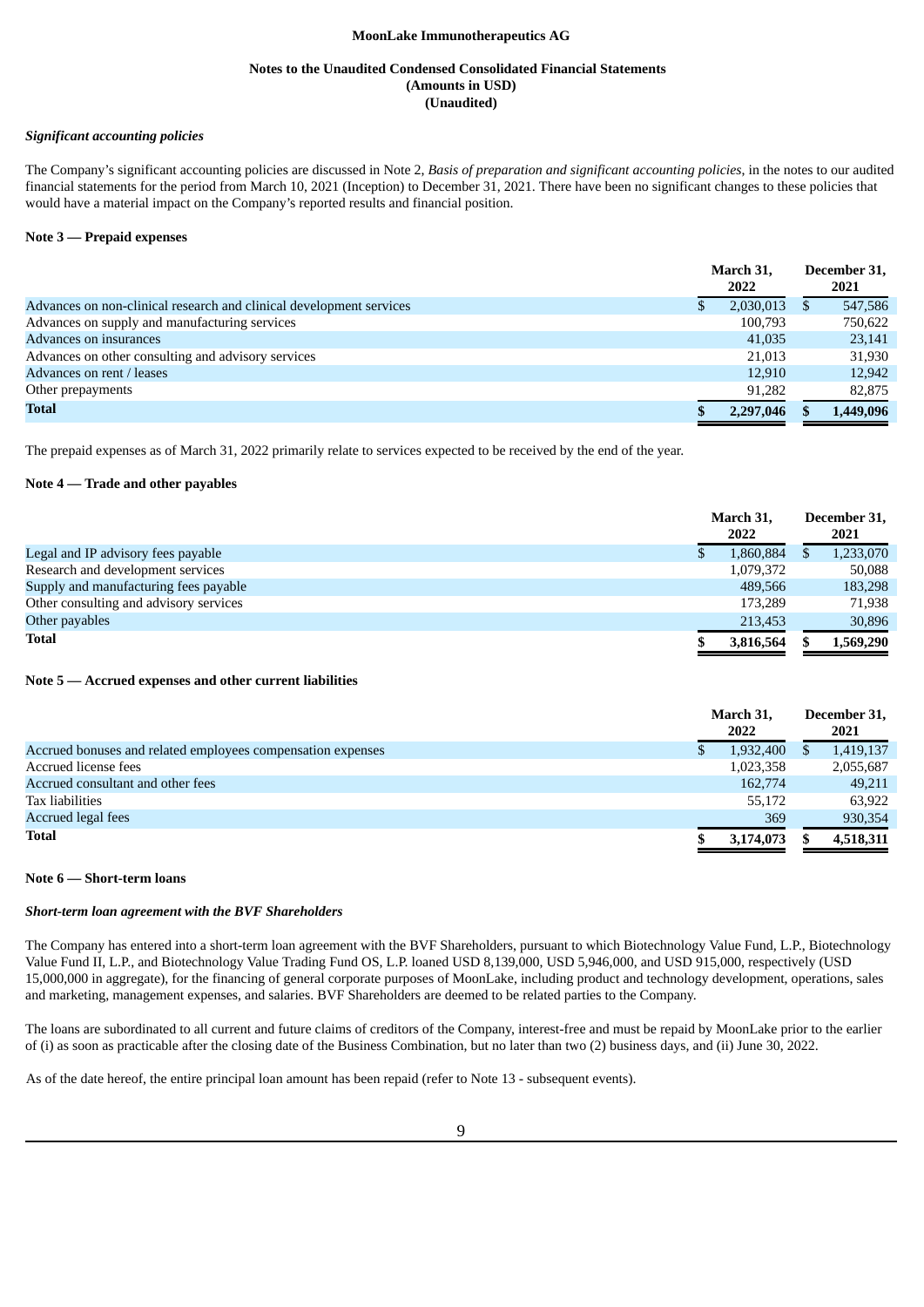#### **Notes to the Unaudited Condensed Consolidated Financial Statements (Amounts in USD) (Unaudited)**

#### *Convertible loan agreement with Cormorant Private Healthcare Fund IV. L.P.*

On February 20, 2022, the Company entered into a convertible loan agreement with Cormorant Private Healthcare Fund IV. L.P. ("Cormorant"), Helix and the BVF Shareholders, pursuant to which Cormorant grants the Company a USD 15,000,000 loan, for the financing of general corporate purposes of the Company, including product and technology development, operations, sales and marketing, management expenses, and salaries.

The loan is interest-free and subordinated to all current and future claims of the Company, but ranks senior to existing and future unsecured subordinated obligations of the Company.

The loan must be repaid by the Company prior to the earlier of (i) as soon as practicable after the Closing of the Business Combination with Helix, but no later than two business days, and (ii) June 30, 2022.

If the Business Combination is terminated and if prior to June 30, 2022, or prior to repayment of the loan, the Company consummates another equity financing round, Cormorant is entitled to convert the loan into the most senior class of equity securities issued by the Company at a price equal to equal to 80% of the subscription price paid by the investors in such financing round. The number of shares issuable upon conversion is determined by dividing the loan by 80% of the subscription price paid by investors in such financing round. If the Business Combination is terminated and if the loan has neither been repaid within 30 calendar days of June 30, 2022 nor a voluntary conversion has taken place, the loan shall mandatorily convert into the most senior class of outstanding equity securities of the Company at a price equal to 80% of their fair market value.

As of the date hereof, the entire principal loan amount has been repaid (refer to Note 13 - subsequent events).

#### **Note 7 — Employee benefit plans**

The Company operates a defined benefit pension plan in Switzerland ("the Plan") and a defined contribution pension plan in its subsidiary in the United Kingdom, in accordance with local regulations and practices. As of March 31, 2022 the Plan covers the Company's employees by providing benefits in the event of death, disability, retirement, or termination of employment.

#### *Components of Net Periodic Benefit Cost under the Plan*

|                                   | <b>Pension</b><br><b>Benefits</b>                 |
|-----------------------------------|---------------------------------------------------|
|                                   | <b>Three Months</b><br>Ended<br>March 31,<br>2022 |
| <b>Service Cost</b>               | 116,165                                           |
| <b>Interest Cost</b>              | 1,302                                             |
| Expected return on plan assets    | (3,998)                                           |
| Amortization of unrecognized loss | 467                                               |
| Net periodic benefit cost         | 113,936                                           |

The components of net periodic benefit cost other than the service cost component are included in general and administrative expense in our unaudited condensed consolidated statement of operations.

#### *Employer Contributions under the Plan*

As of March 31, 2022, USD 36,997 (CHF 34,174) of contributions have been made to the Plan. The Company presently anticipates contributing an additional USD 110,991 (CHF 102,522) to fund its Plan in 2022 for a total of USD 147,998 (CHF 136,696).

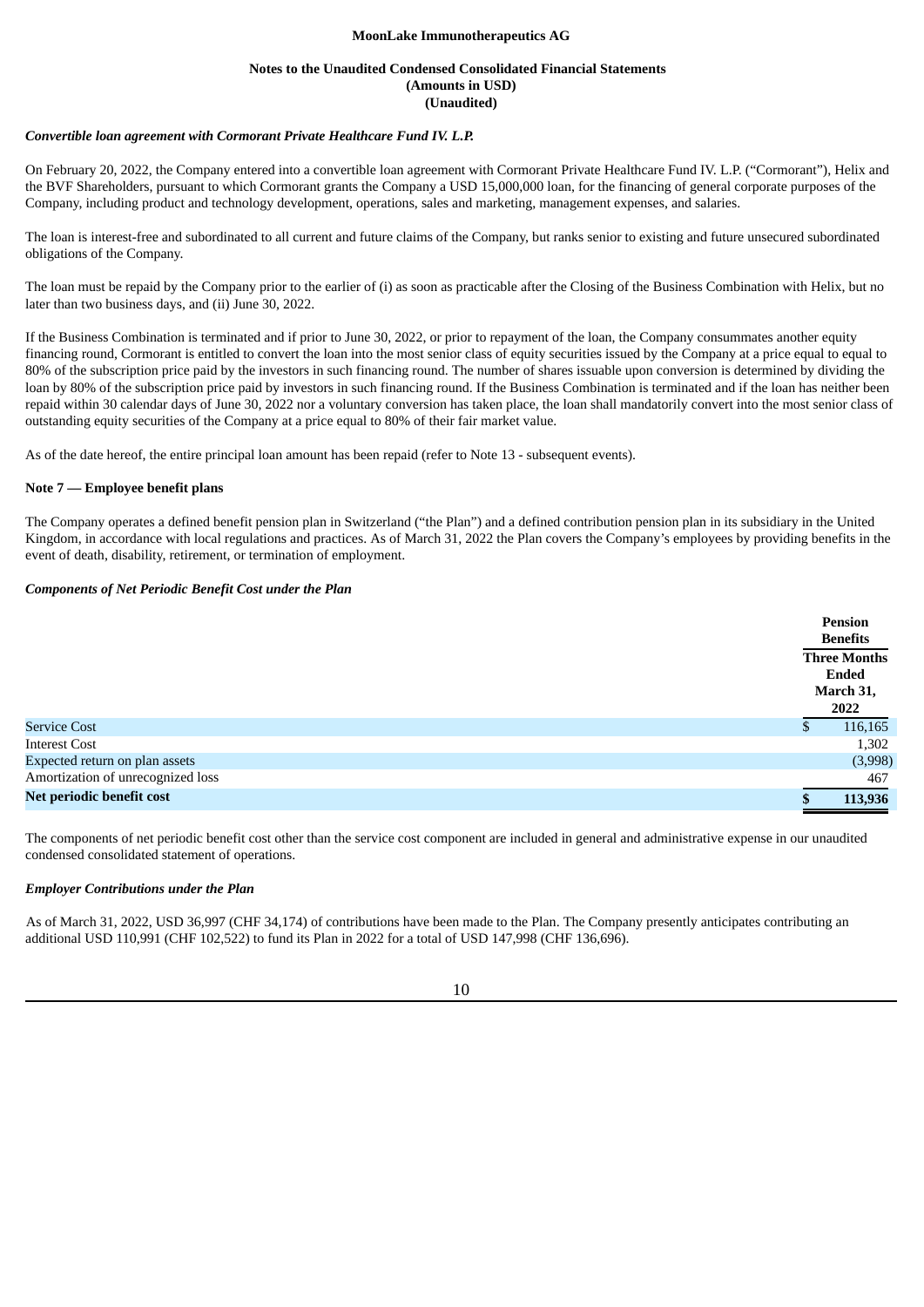## **Notes to the Unaudited Condensed Consolidated Financial Statements (Amounts in USD) (Unaudited)**

#### **Note 8 — Shareholders' deficit**

|                                                          |                                          |         |                              |               | Common<br><b>Shares Held</b> |
|----------------------------------------------------------|------------------------------------------|---------|------------------------------|---------------|------------------------------|
|                                                          | Series A Preferred Shares <sup>(1)</sup> |         | Common Shares <sup>(1)</sup> |               | 1n                           |
|                                                          | <b>Authorized</b>                        | Issued  | <b>Authorized</b>            | <b>Issued</b> | Treasury $(2)$               |
| <b>Balance - December 31, 2021</b>                       | 680,196                                  | 680,196 | 390,000                      | 361,528       | 57,756                       |
| Share-based payment under the equity incentive plan ESPP |                                          |         |                              |               | (35,000)                     |
| <b>Balance - March 31, 2022</b>                          | 680,196                                  | 680,196 | 390,000                      | 361,528       | 22,756                       |

(1) *Fully paid-in registered shares with a par value of CHF 0.10*

(2) *Registered shares with a par value of CHF 0.10 held in treasury*

#### *Conditional share capital*

As of March 31, 2022, 66,528 Common Shares and 6,660 options to acquire Common Shares under the equity incentive plans ESPP and ESOP were granted and outstanding.

The unallocated authorized conditional share capital of 44,568 Common Shares with a par value of CHF 0.10 each will be assigned in future reporting periods.

#### *Treasury Shares*

On January 18, 2022, 35,000 of the Common Shares repurchased by the Company in previous period have been granted under the equity incentive plan ESPP. As of March 31, 2022, 22,756 Common Shares remain unallocated.

# **Note 9 — Net loss per Common Share**

The following table sets forth the loss per share calculations for the three months ended March 31, 2022:

| <b>Numerator</b>                        |                |
|-----------------------------------------|----------------|
| Net loss                                | \$(15,880,142) |
|                                         |                |
| Denominator                             |                |
| Total weighted average number of shares | 149.044        |
|                                         |                |
| Net loss per share – basic and diluted  | (106.55)       |

The weighted average number of shares used to calculate the net loss per share – diluted for the three months ended March 31, 2022, excludes 66,528 Common Shares granted under the ESPP, 107,250 Restricted Founder Shares and 6,660 options to acquire Common Shares granted under ESOP, as their effect is antidilutive for the period presented.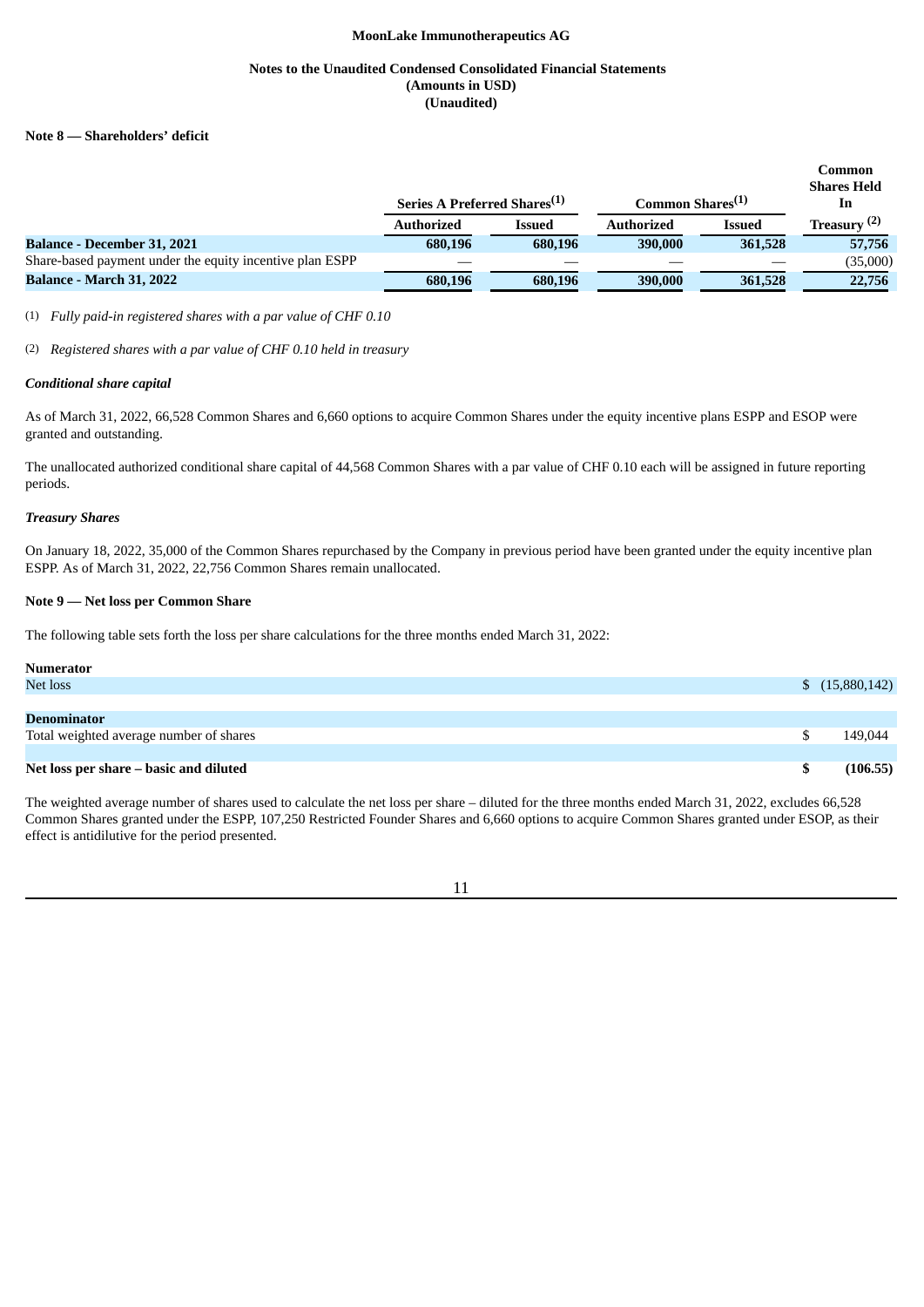#### **Notes to the Unaudited Condensed Consolidated Financial Statements (Amounts in USD) (Unaudited)**

#### **Note 10 — Share-based compensation**

#### *Share-Based Compensation Plans*

The Company has recognized an increase in shareholders' equity in the consolidated balance sheet as of March 31, 2022 and stock-based compensation expense of USD 2.0 million in the consolidated statement of operations for the three months ended March 31, 2022.

As of March 31, 2022, 22,756 treasury shares and 21,812 Common Shares issuable from the authorized conditional capital shares remain available for future grants under the ESPP and the ESOP.

The effect of recording share-based compensation by type of award was as follows:

|                                       | <b>Three Months</b><br>Ended<br>March 31, |  |
|---------------------------------------|-------------------------------------------|--|
| <b>Compensation Plan</b>              | 2022                                      |  |
| <b>Restricted Founder Shares</b>      | 1,210,082                                 |  |
| ESPP                                  | 692,678                                   |  |
| <b>ESOP</b>                           | 86,111                                    |  |
| <b>Total share-based compensation</b> | 1,988,871                                 |  |

#### *Restricted Founder Shares*

On April 28, 2021, the shareholders' agreement between the co-founders, the Series A investors and the Company imposed a reverse vesting condition on 90% of the total 110,000 Common Shares held by each of the three co-founders. Therefore, 99,000 Common Shares held by each of the co-founders were subject to these restrictions and considered unvested (the "Restricted Founder Shares"). The Restricted Founder Shares vest on the 28th of each month at a rate of 4.166% over a period of two years to April 28, 2023. If, before the end of the vesting period, the contractual relationship of the relevant co-founders is terminated, the Company in first priority, or any third party designated by it, and the other shareholders in second priority pro rata to their shareholdings, shall have an option to purchase all or a pro rata portion of the leaver shares that are unvested on the day the termination becomes effective at nominal value of CHF 0.10 per share. The Restricted Founder Shares are legally outstanding and continue to have voting and dividend rights.

The assumptions used in the valuation of the Restricted Founder Shares awarded are summarized below:

| <b>Grant date</b>                                                                                                        | 4/28/2021 |
|--------------------------------------------------------------------------------------------------------------------------|-----------|
| Estimated fair value of Restricted Founder Shares on the grant date (USD) $(1)$                                          | 49        |
| Estimated fair value of Restricted Founder Shares on the resignation date of one of the co-founders (USD) <sup>(2)</sup> | 336.39    |
| Purchase price (CHF)                                                                                                     | 0.10      |

(1) The Company estimated the fair value of the Restricted Founder Shares with reference to the market-based transaction with the other Series A Preferred Shares Investors (refer Note 9 of the audited consolidated financial statements for the year ended December 31, 2021).

(2) The Company estimated the fair value of the Restricted Founder Shares at co-founder's resignation date by dividing the Company Enterprise Value (USD 360,000,000) as defined by the Business Combination Agreement by the Company's fully diluted shares (1,070,196).

Grants awarded

|                                                         | <b>Restricted</b> |
|---------------------------------------------------------|-------------------|
|                                                         | Founder           |
| Program                                                 | <b>Shares</b>     |
| <b>Awards outstanding at January 1, 2022</b>            | 132,000           |
| Awards vested for the three months ended March 31, 2022 | (24,750)          |
| <b>Awards outstanding at March 31, 2022</b>             | 107,250           |

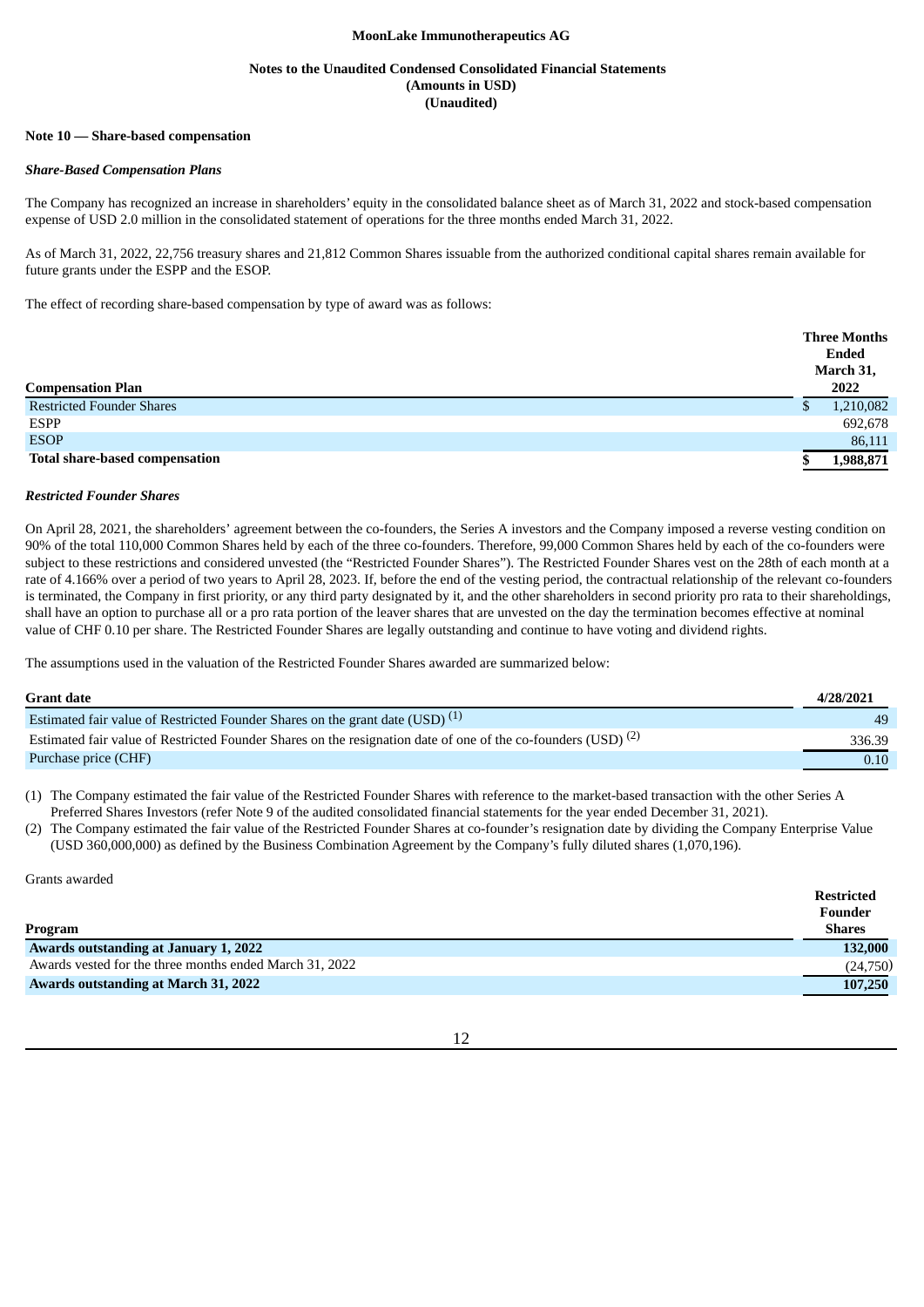#### **Notes to the Unaudited Condensed Consolidated Financial Statements (Amounts in USD) (Unaudited)**

At March 31, 2022, the Company had USD 5.2 million of total unrecognized compensation expense related to the Restricted Founder Shares that will be recognized by April 28, 2023 with a monthly compensation expense of USD 403,356.

#### *Employee Share Participation Plan (ESPP) 2021-2025*

The ESPP grants will vest 25% on each anniversary of the grant date. In the event of a termination of contractual relationship between the Company and the entitled employee, the awards can be deemed forfeited by the Company if certain conditions are met. For awards granted prior to September 30, 2021 there is an accelerated vesting condition linked to a "Change of Control", defined as any transfer of shares that results in the proposed acquirer holding more than 50% of the then issued share capital of the Company, where the grants will be deemed fully vested on the earlier of (i) 12 months (or such shorter period determined by the Board of Directors) after the occurrence of a "change of control" or (ii) the date after the occurrence of the change of control on which a termination notice is served to the participant by the Company (other than a bad leaver termination, described below) or by the participant for good cause (as defined under Swiss law or any other applicable foreign law).

The assumptions used in the valuation of the grants awarded under the ESPP for the three months ended March 31, 2022 are summarized below:

| <b>ESPP 2021</b>                                                  |            |
|-------------------------------------------------------------------|------------|
| Assumptions for the three months ended March 31, 2022             |            |
| Grant dates                                                       | 01/18/2022 |
| Estimated fair value of Common Shares on the grant date (USD) (1) | 336.39     |
| Purchase price (CHF)                                              | 0.10       |

(1) The Company estimated the fair value of the Common Shares by dividing the Company Enterprise Value (USD 360,000,000) as defined by the Business Combination Agreement by the Company's fully diluted shares (1,070,196).

| Grants awarded                               |             |
|----------------------------------------------|-------------|
| Program                                      | <b>ESPP</b> |
| <b>Awards outstanding at January 1, 2022</b> | 31,528      |
| Awards granted on January 18, 2022           | 35,000      |
| <b>Awards outstanding at March 31, 2022</b>  | 66,528      |
| Awards exercisable at March 31, 2022         |             |

At March 31, 2022, the Company had USD 12.8 million of total unrecognized compensation expense related to the ESPP that will be recognized over the weighted average period of 2.52 years.

## *Employee Stock Option Plan (ESOP) 2021-2025*

The ESOP grants will vest 25% on each anniversary of the grant date. In the event of a termination of contractual relationship between the Company and the entitled employee, options can be deemed forfeited by the Company if certain conditions are met. There is also an accelerated vesting linked to a "Change of Control", defined as any transfer of shares that results in the proposed acquirer holding more than 50% of the then issued share capital of the Company, where the grants will be deemed fully vested on the earlier of (i) 12 months (or such shorter period determined by the Board of Directors) after the occurrence of a "change of control" or (ii) the date after the occurrence of the change of control on which a termination notice is served to the participant by the Company (other than a bad leaver termination, described below) or by the participant for good cause (as defined under Swiss law or any other applicable foreign law).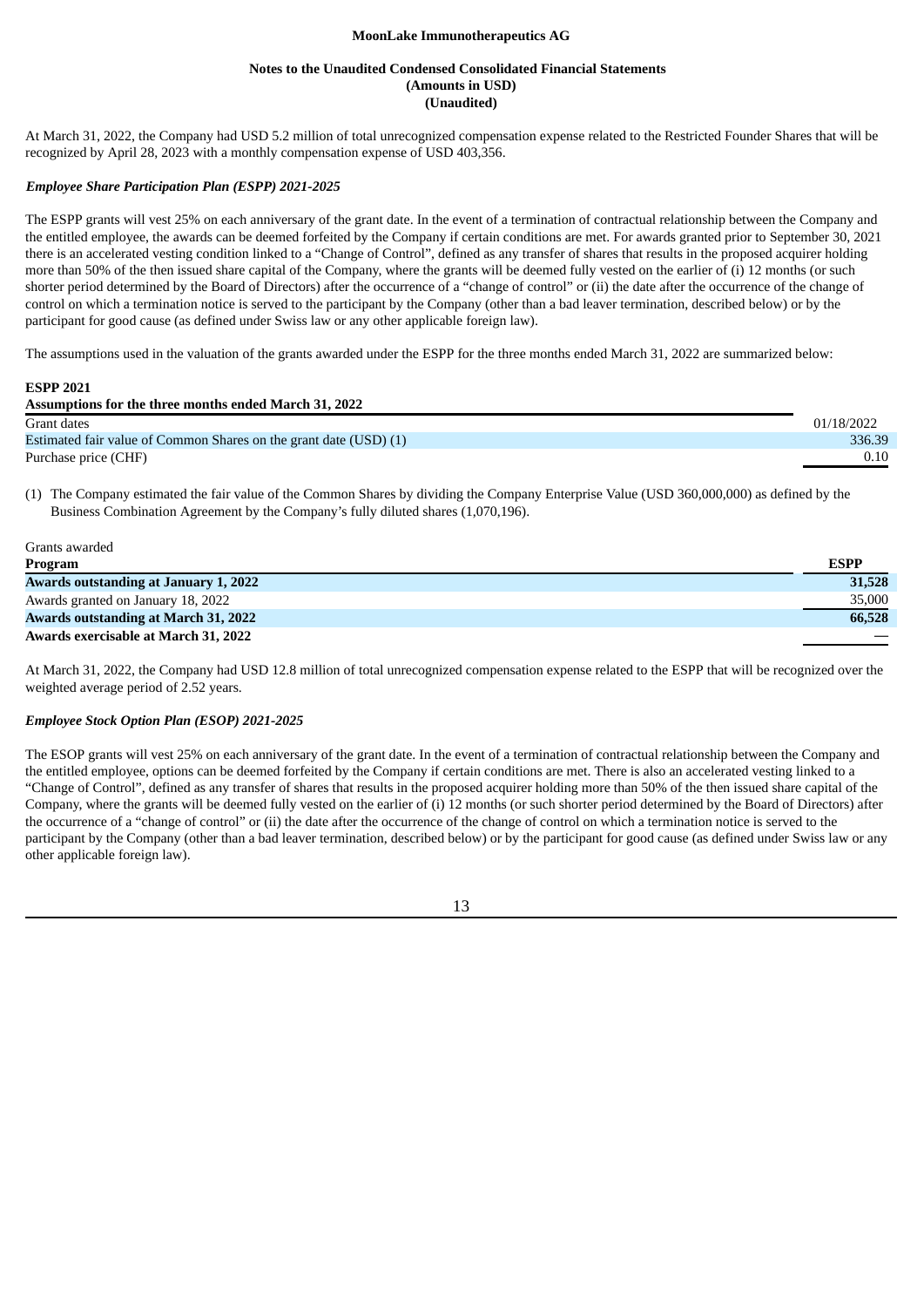### **Notes to the Unaudited Condensed Consolidated Financial Statements (Amounts in USD) (Unaudited)**

The Company did not grant any award under the ESOP plan for the three months ended March 31, 2022.

| <b>Grants awarded</b>                        |             |
|----------------------------------------------|-------------|
| Program                                      | <b>ESOP</b> |
| <b>Awards outstanding at January 1, 2022</b> | 6.660       |
| Awards granted                               |             |
| <b>Awards outstanding at March 31, 2022</b>  | 6.660       |
| Awards exercisable at March 31, 2022         |             |

At March 31, 2022, the Company had USD 1.2 million of total unrecognized compensation expense related to the ESOP that will be recognized over the weighted average period of 2.51 years.

#### **Note 11 — Income taxes**

The Company is subject to taxation in Switzerland. During the three months ended March 31, 2022, the Company did not incur any significant income tax expense or benefit as the Company incurred tax losses and provided a full valuation allowance.

The components of income or loss before income tax were as follows:

|              | <b>Three Months</b><br><b>Ended</b> |
|--------------|-------------------------------------|
|              | March 31,<br>2022                   |
| Switzerland  | (15,911,398)<br>$\mathbb{S}$        |
| Foreign      | 38,588                              |
| <b>Total</b> | (15,872,810)                        |

The provision for income taxes differs from the amount computed by applying the statutory income tax rate to loss before income taxes as follows:

|                                  | <b>Three Months</b><br><b>Ended</b><br>March 31,<br>2022 |
|----------------------------------|----------------------------------------------------------|
| Statutory income tax rate        | 11.9%                                                    |
| Change in valuation allowance    | (11.9)%                                                  |
| <b>Effective income tax rate</b> | $-$ %                                                    |

Significant components of the Company's deferred tax assets were:

| March 31,<br>2022 |  | December 31,<br>2021 |
|-------------------|--|----------------------|
| 2,963,340         |  | 2,963,340            |
| 17,634            |  | 8,497                |
| 4,751,048         |  | 2,873,281            |
| 7,732,023         |  | 5,845,118            |
| (7, 732, 023)     |  | (5,845,118)          |
|                   |  |                      |
|                   |  |                      |

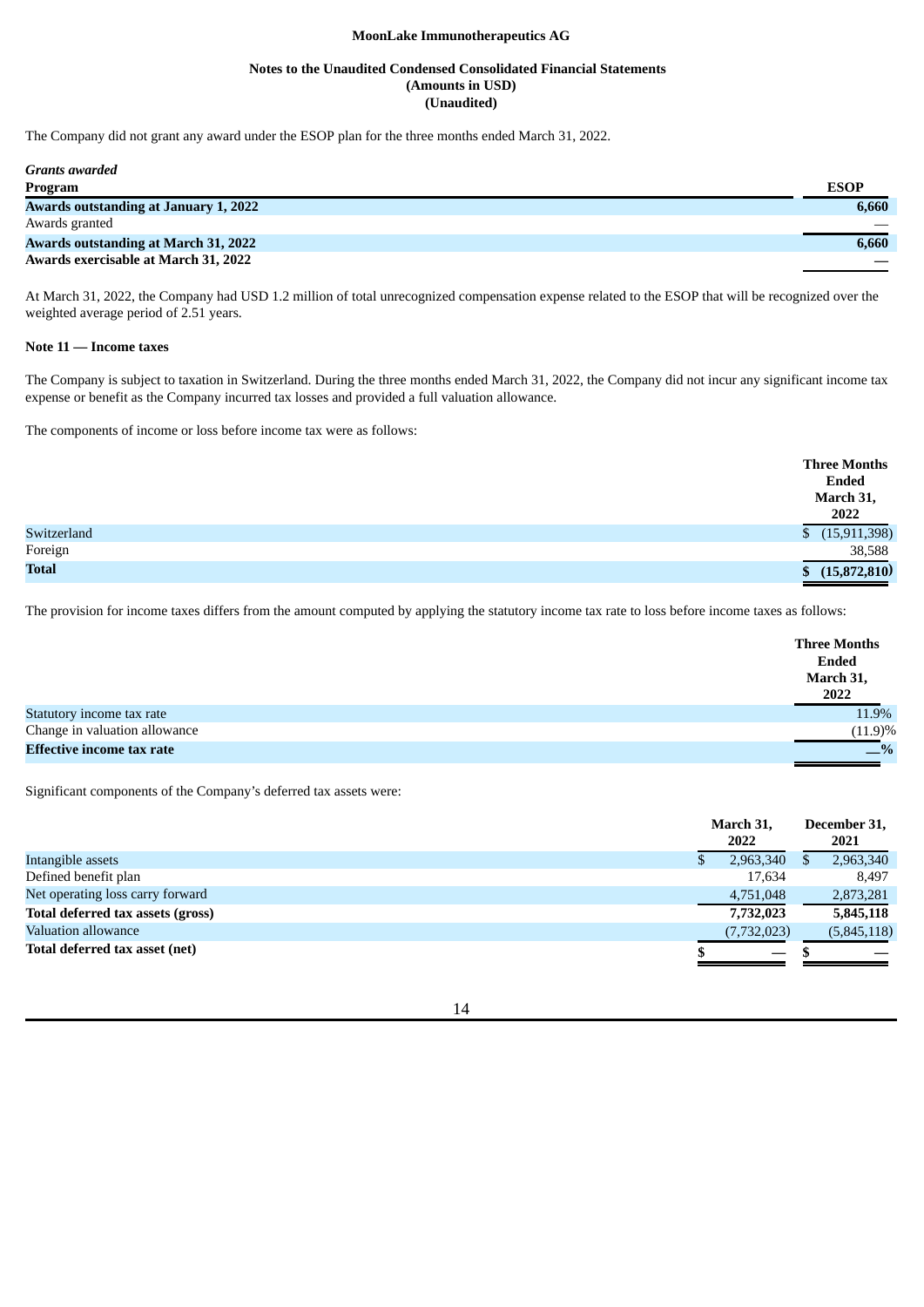#### **Notes to the Unaudited Condensed Consolidated Financial Statements (Amounts in USD) (Unaudited)**

As of March 31, 2022, the Company's net deferred tax assets before valuation allowance were USD 7.7 million. In assessing the realizability of its deferred tax assets, the Company considers whether it is more likely than not that some portion or all of its deferred tax assets will not be realized. The ultimate realization of deferred tax assets is dependent upon the generation of future taxable income during the periods in which those temporary differences become deductible. The Company considers the scheduled reversal of deferred tax liabilities, projected future taxable income, and tax planning strategies in making this assessment. Based on the weight of all evidence, the Company has determined that it is not more likely than not that the net deferred tax assets will be realized. A valuation allowance of USD 7.7 million has been recorded against the deferred tax assets.

As of March 31, 2022, the Company had net operating losses of approximately USD 40.1 million of which USD 24.2 million will expire in 2028 and USD 15.8 million will expire in 2029.

The Company's net operating losses will not be subject to any limitation due to the change in the ownership according to Swiss Tax Code.

The Company has no unrecognized tax benefits and does not expect that uncertain tax benefits will change significantly in the next twelve months.

### **Note 12 — Commitments and contingencies**

#### *Commitments*

The Company has entered into agreements as of March 31, 2022 primarily in regard to advancement in clinical and non-clinical research programs, production of drug substance and technology transfer of the drug product process for SLK.

As of March 31, 2022, the total committed amount under these agreements not yet recognized in the unaudited consolidated statement of operations amounted to USD 65.8 million.

#### **Note 13 — Subsequent events**

The Company has evaluated material subsequent events through May 13, 2022, the date the unaudited condensed consolidated financial statements were available to be issued.

#### *Consummation of the Business Combination Agreement with Helix*

On the Closing Date, MoonLake Immunotherapeutics, a Cayman Islands exempted company (formerly known as Helix Acquisition Corp.) (prior to the Closing Date, "Helix") consummated the previously announced business combination (the "Closing") pursuant to that certain Business Combination Agreement dated October 4, 2021 (the "Business Combination Agreement"), by and among Helix, MoonLake Immunotherapeutics AG, a Swiss stock corporation ("MoonLake AG"), the existing equityholders of MoonLake AG set forth on the signature pages to the Business Combination Agreement and equityholders of MoonLake AG that executed joinders to the Business Combination Agreement (collectively, the "ML Parties"), Helix Holdings LLC, a Cayman Islands limited liability company and the Sponsor of Helix, and the representative of the ML Parties (such transactions contemplated by the Business Combination Agreement, collectively, the "Business Combination"). The Business Combination Agreement provided for a number of transactions at Closing which are further detailed in the Form 8-K dated April 11, 2022 and filed with the United States Securities and Exchange Commission and available at www.sec.gov.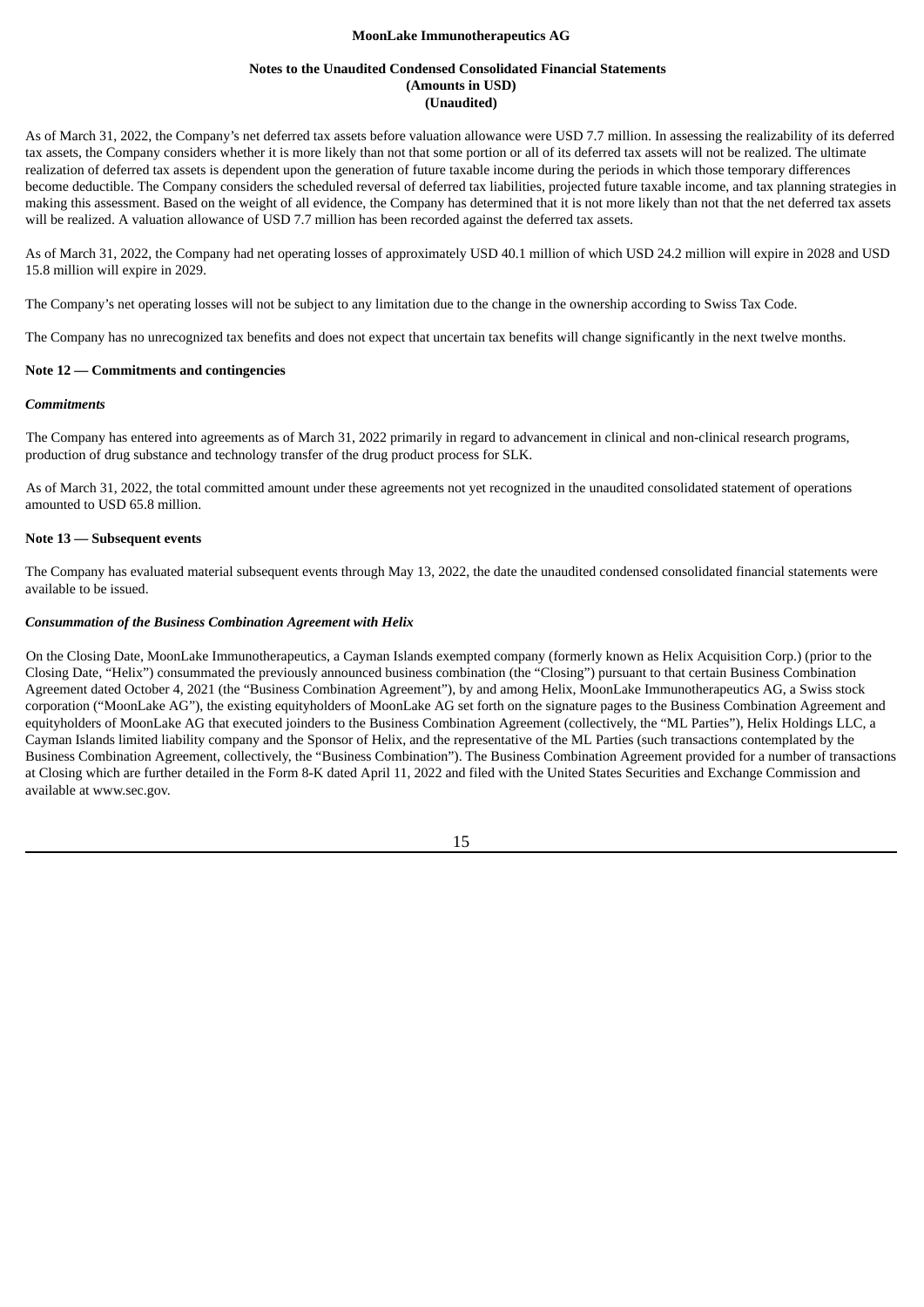### **Notes to the Unaudited Condensed Consolidated Financial Statements (Amounts in USD) (Unaudited)**

#### *Repayment of short-term loan agreements*

On March 31, 2022, Cormorant transferred its rights and obligations from a convertible loan agreement, pursuant to which it had lent USD 15,000,000 to the Company, to Helix and thereby offset its investment commitment with Helix as a PIPE investor.

On April 11, 2022, MoonLake Immunotherapeutics repaid USD 15,000,000 million to BVF Shareholders pursuant to the short-term loan agreement entered on October 15, 2021.

#### *Share-based compensation plan*

On May 1, 2022, the Company awarded 1,110 options to acquire Common Shares under the ESOP. The Company estimated the fair value per share to be USD 208.56. The fair value was determined by multiplying the share price of MoonLake Immunotherapeutics as of May 1, 2022 by the Exchange Ratio, and the aggregate fair value of the additional grants is approximately USD 0.3 million. The vesting requirements of such awards follow the ESOP terms and conditions detailed in Note 10 - Share-based compensation.

## *Contract manufacturing agreement with Richter-Helm BioLogics GmbH & Co KG*

On April 11, 2022, the Company entered into a contract manufacturing agreement with Richter-Helm BioLogics GmbH & Co KG, with an effective date of July 1, 2021, with respect to the manufacture of SLK.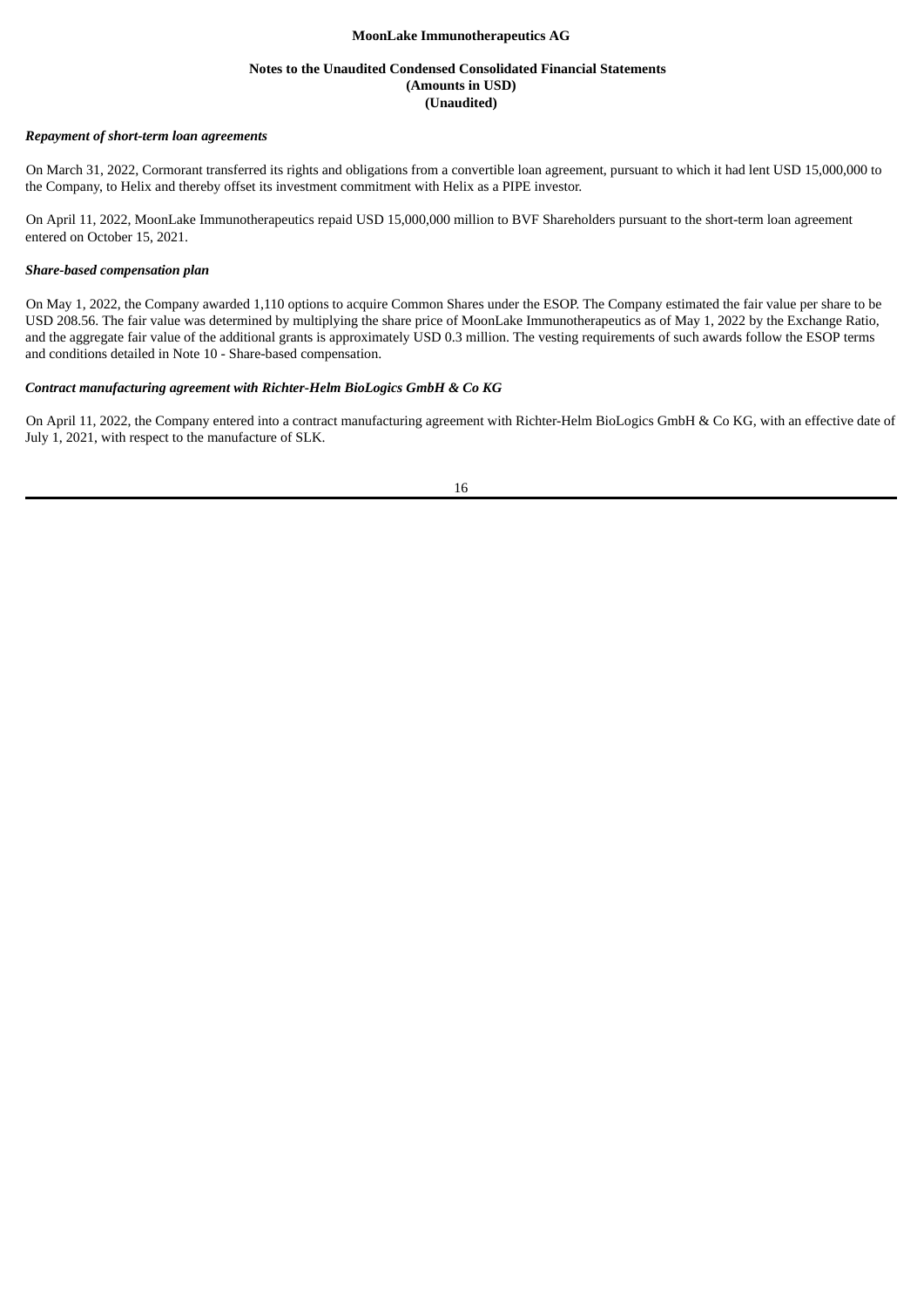## **MOONLAKE MANAGEMENT'S DISCUSSION AND ANALYSIS OF FINANCIAL CONDITION AND RESULTS OF OPERATIONS**

<span id="page-21-0"></span>The following discussion of our financial condition and results of operations should be read in conjunction with MoonLake's unaudited condensed consolidated financial statements as of and for the three months ended March 31, 2022, included elsewhere in this current report on Form 8-K filing. Some of the information contained in this discussion and analysis or set forth elsewhere in this current report on Form 8-K filing contains forward-looking statements that reflect our plans and strategy for our business and related financing. Our actual results and the timing of events could differ materially from those anticipated in the forward-looking statements. Factors that could cause or contribute to these differences include but are not limited to those discussed below and elsewhere in the Original Report, particularly in the sections titled "*Risk Factors*" and "*Cautionary Statement Regarding Forward-Looking Statements*." MoonLake's unaudited condensed consolidated financial statements as of and for the three months ended March 31, 2022 were prepared in accordance with US GAAP and presented in United States dollar (USD).

# **Overview**

We are a clinical-stage biotechnology company advancing transformative therapies to address significant unmet needs in inflammatory skin and joint diseases. Our novel tri-specific Nanobody, sonelokimab ("*SLK*", also known as M1095/ALX 0761) is an IL-17A and IL-17F inhibitor that has shown therapeutic activity as measured by psoriasis area severity index (PASI) scores in patients with plaque-type psoriasis. The terms "Nanobody" and "Nanobodies" used herewith are registered trademarks of Ablynx, a Sanofi company. SLK is a proprietary Nanobody exclusively licensed from Merck Healthcare KGaA, Darmstadt, Germany, an affiliate of Merck KGaA, Darmstadt, Germany ("*MHKDG*"). We are developing a portfolio of therapeutic indications for SLK, and are focused on demonstrating its efficacy, safety and dosing convenience, initially in hidradenitis suppurativa ("*HS*"), psoriatic arthritis ("*PsA*"), and radiographic axial spondyloarthritis ("*axSpA*"). We believe that SLK has a differentiated mechanism of action and potential to penetrate into deep skin and joint tissue. We envision SLK as a key therapeutic alternative in our initial target indications, and potentially in multiple other IL-17 driven inflammatory conditions. Building on the clinical data generated to date, we intend to further pursue the clinical development of SLK.

SLK was discovered by MHKDG and by Ablynx, a Sanofi company, and was previously studied by Avillion LLP under a 2017 co-development agreement with MHKDG in a Phase 2b clinical trial in over 300 moderate-to-severe psoriasis ("*PsO*") patients.

We plan to develop SLK in inflammatory diseases in dermatology and rheumatology where the pathophysiology is known to be driven by IL-17A and IL-17F. This group of IL-17A/F Inflammatory Diseases, which we call "*AFIDs*", comprises our initial target diseases (HS, PsA and axSpA) among several other inflammatory conditions (including PsO). Our initial target diseases affect millions of people worldwide, and we believe there is a need for improved treatment options. We ultimately intend to initiate Phase 2 trials for the therapeutic indications of HS, PsA, and axSpA, in both the United States and Europe, beginning with Phase 2 clinical trials in HS that commenced in April 2022. SLK's purposefully designed molecular characteristics, including its albumin binding site are intended to facilitate deep tissue penetration in the skin and joints. We have several additional indications which we could explore should SLK continue to show promise.

We do not have any product candidates approved for commercial sale, and we have not generated any revenue from product sales. Our ability to generate revenue sufficient to achieve profitability, will depend on the successful development and eventual commercialization of SLK in one or more AFIDs, which we expect to take a number of years.

To date, we have funded our operations primarily through proceeds received from the sale of Common Shares and Series A Preferred Shares, from a loan agreement contracted with the BVF Shareholders and from a convertible loan agreement contracted with Cormorant Private Healthcare Fund IV. L.P. ("Cormorant"). As of March 31, 2022, we had \$8.8 million in unrestricted cash. Based on our current operating plans, we believe that our existing cash and the proceeds from the Business Combination will be sufficient to fund our operating expenses and capital expenditure requirements until at least mid-2024.

Since incorporation, the Company has incurred a loss of \$69.5 million. This was primarily driven by the acquisition of the in-licensing agreement which was recorded as a research and development expense and development activities related to SLK. We expect to continue to incur significant expenses and operating losses for at least the next five years as we continue the development of SLK. It is expected that operating losses will fluctuate significantly from year to year depending on the timing of our planned clinical development programs and efforts to achieve regulatory approval.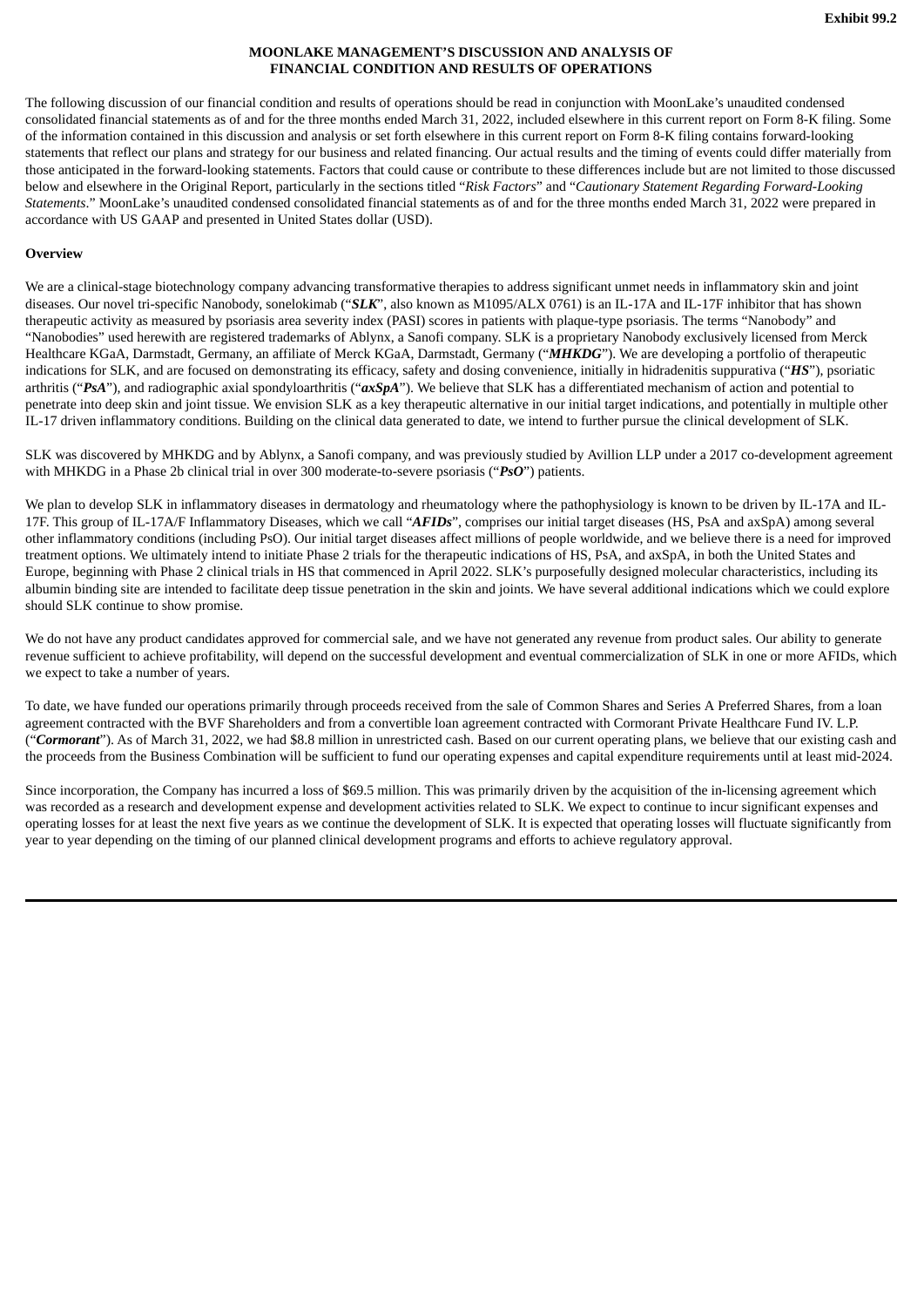## *Impact of COVID-19 Pandemic*

In March 2020, the WHO declared the COVID-19 outbreak a pandemic which continues to evolve. The impact of COVID-19 on our business, operations and development timelines has been limited considering MoonLake's recent incorporation.

However, the future impact of COVID-19 on our business is uncertain. We will continue to actively monitor the evolving situation related to COVID-19 and may take further actions that alter our operations, including those that may be required by Switzerland state or local authorities, or that we determine are in the best interests of our employees and other third parties with whom we do business. At this point, the extent to which COVID-19 may affect our future business, operations and development timelines and plans, including the resulting impact on our expenditures and capital needs, remains uncertain and we may experience disruptions, including:

- interruption of or delays in receiving supplies from the third parties that MoonLake relies on;
- limitations on MoonLake's business operations by the Swiss federal, cantonal and/or local authorities;
- limitations on MoonLake's ability to progress with the clinical studies;
- business disruptions caused by workplace, laboratory and office closures and an increased reliance on employees working from home, travel limitations, cybersecurity and data accessibility limits, or communication disruptions; and
- limitations on employee resources that would otherwise be focused on the conduct of MoonLake's activities, including because of sickness of employees or their families or the desire of employees to avoid contact with large groups of people.

#### **Financial Overview**

#### *Revenue*

To date, we have not recognized any revenue from product sales. If our development efforts for SLK are successful and result in regulatory approval, or new license agreements with third parties, we may generate revenue in the future from product sales. However, there can be no assurance as to when we will generate such revenue, if at all.

#### *Operating Expenses*

#### *Research and Development Expenses*

Research and development expenses consist primarily of costs incurred for our research activities, including third-party license fees and efforts relating to the development of SLK. We expense research and development costs as incurred, which include:

- employee-related expenses, including salaries, bonuses, benefits, share-based compensation, other related costs for those employees involved in research and development efforts;
- external research and development expenses incurred under agreements with CROs as well as consultants that conduct our research program and development services;
- costs incurred under collaboration agreements;
- costs related to manufacturing material for our research program and clinical studies;
- costs related to compliance with regulatory requirements; and
- facilities, depreciation and other allocated expenses, which include direct and allocated expenses for rent, utilities and insurance.

We estimate research and clinical trial expenses based on the services performed pursuant to contracts with research institutions, CROs, and CMOs, that conduct and manage research studies and clinical trials on our behalf based on actual time and expenses incurred by them.

We account for non-refundable advance payments for goods and services that will be used in future research and development activities as expenses when the services have been performed or when the goods have been received rather than when the payment is made.

We do not allocate employee costs, facilities costs, including depreciation, or other indirect costs, to specific programs because these costs are deployed across multiple programs and, as such, are not separately classified. We use internal resources primarily for managing our research program, clinical development, and manufacturing activities.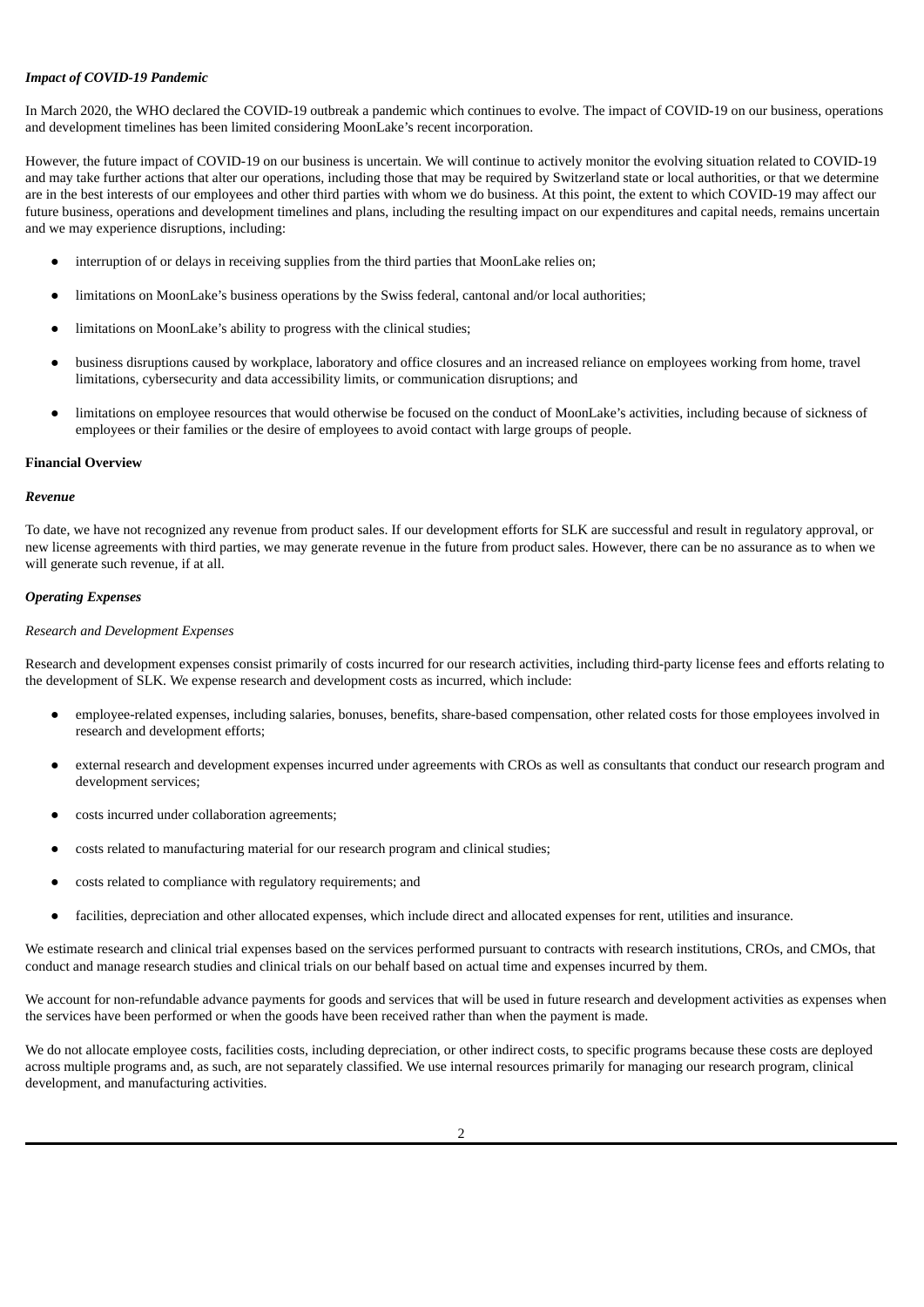The successful development of SLK is highly uncertain. We plan to substantially increase our research and development expenses for the foreseeable future as we continue the development and manufacturing partnerships for SLK, conduct research activities and potentially expand our pipeline by pursuing additional indications for SLK or including new product candidates in our portfolio. We cannot determine with certainty the timing of initiation, the duration, or the completion costs of current or future research studies and clinical trials of SLK due to the inherently unpredictable nature of research activities and clinical development. Clinical development timelines, the probability of success and development costs can differ materially from expectations. We anticipate that we will make determinations as to which indications to pursue and how much funding to direct to each indication on an ongoing basis in response to the results of ongoing and future research studies and clinical trials, regulatory developments, and our ongoing assessments as to each indication's commercial potential. Our clinical development costs are expected to increase significantly as we commence additional clinical trials.

Any changes in the outcome of any of these variables with respect to the development of SLK could mean a significant change in the costs and timing associated with its development. We may never succeed in achieving regulatory approval for SLK. We may obtain unexpected results from our clinical trials. We may elect to discontinue, delay or modify clinical trials or focus on other product candidates. For example, if the FDA, EMA, or another regulatory authority were to delay our planned start of clinical trials or require us to conduct clinical trials or other testing beyond those that we currently expect or if we experience significant delays in enrolment in any of our planned clinical trials, we could be required to expend significant additional financial resources and time on the completion of SLK's clinical development.

## *General and Administrative Expenses*

General and administrative expense consists primarily of employee related costs, including salaries, bonuses, benefits, share-based compensation and other related costs for our executive and administrative functions. General and administrative expense also includes professional services, including legal, accounting and audit services and other consulting fees, as well as facility costs not otherwise included in research and development expenses, insurance and other general administrative expenses.

Based on our strategy, there are a number of factors that we expect will impact the level of research and development expenses, general and administrative expenses, and capital expenditures incurred by the business.

These factors include:

- Building the leading efficacy and safety profile of SLK for patients We expect to incur significant research and development expenses, and general and administrative expenses as we: (i) initiate and conduct clinical trials for SLK; (ii) seek regulatory approvals for SLK; (iii) make milestone and commercial payments under the License Agreement (based on initiation of various clinical trials, regulatory filing acceptance, first commercial sales, and aggregate annual net sales); (iv) establish a sales, marketing and distribution infrastructure to commercialize SLK; (v) attract, hire and retain additional clinical, scientific, quality control, and administrative personnel; and (vi) add clinical, operational, financial and management information systems and personnel.
- *Strengthening the differentiation elements for future SLK patients* In parallel with our Phase 2 program, we expect to incur additional research expenditures as we conduct basic research and potential investigator-initiated trials to continue refining our understanding of SLK/nanobody biology and the potential impact in our selected therapeutic indications.
- *Building our manufacturing capabilities* MoonLake does not own or operate manufacturing facilities, and currently has no plans to establish any. We partner with third-party contract manufacturing organizations for both drug substance and finished drug product. We will obtain our supplies from these manufacturers based on purchase orders. Therefore, we expect to incur research and development costs for the purchase of our supplies on an as needed basis to conduct our clinical trials. We intend to pursue tech transfers for both drug substance and drug product into commercial scale contract manufacturing organizations. This will allow scale-up while SLK is in clinical development and advance potential Phase 3 and commercial requirements. The improvement of our manufacturing capabilities will be important in driving efficiency, maintaining high standards of quality control, and ensuring that investigators, physicians, and patients have adequate access to our product candidates, if approved. This is expected to increase future research and development expenses.
- Deepening our intellectual property portfolio to support our nanobody technology and product candidates We expect to continue to incur additional research and development expenditures as we continue extending our global intellectual property portfolio consisting of patents and patent applications, trade secrets, trademarks, and know-how to protect the product candidates developed from our nanobody technology. We plan to expand our intellectual property portfolio as we continue to advance and develop existing product candidates.
- *Licensing/broadening our portfolio* We may supplement our current strategy with the in-licensing or acquisition of additional product candidates for clinical development (beyond SLK), rather than discovering such candidates ourselves, which would lead to additional research and development expenses, general and administrative expenses, and capital expenditures.

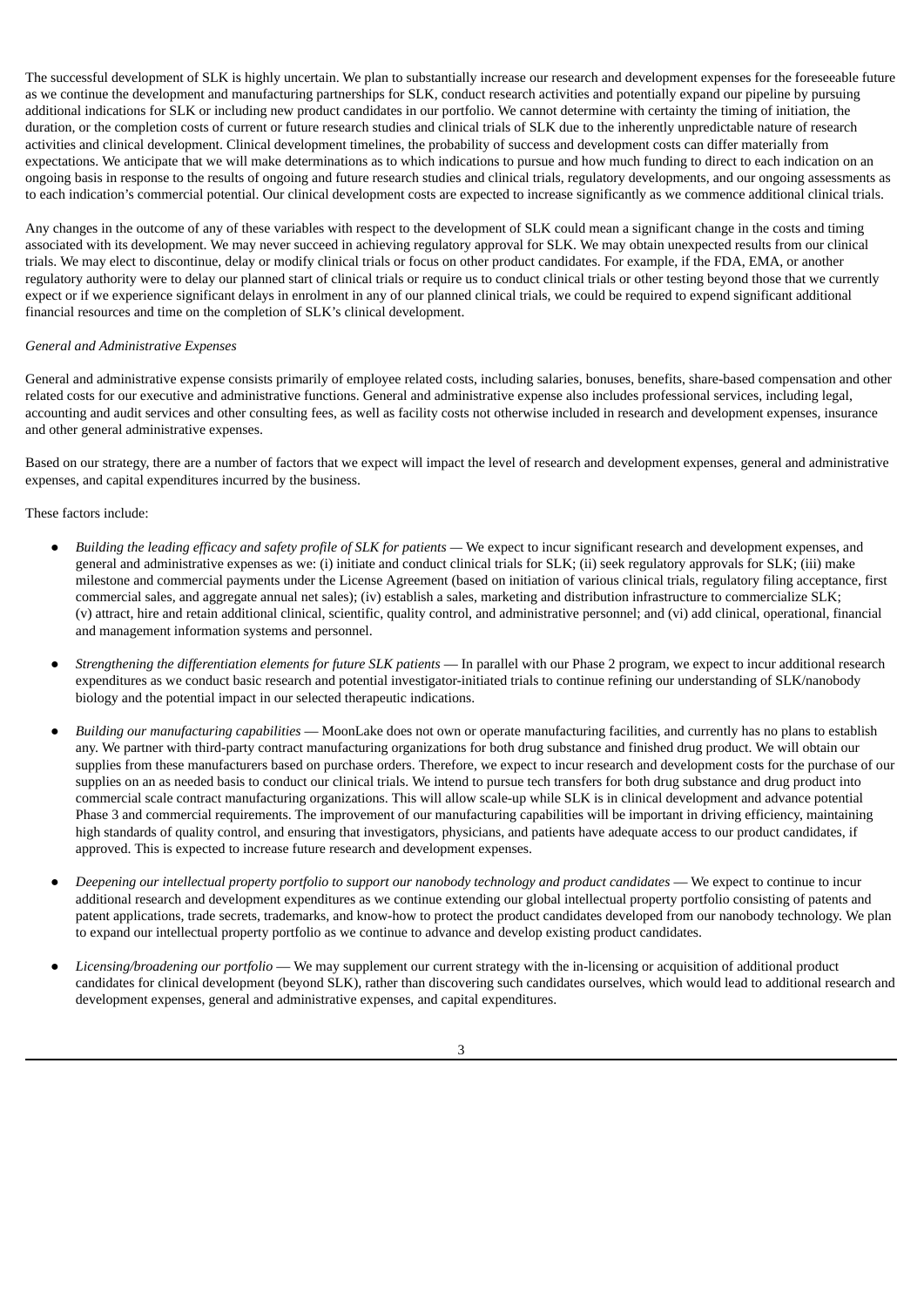We also expect to incur additional legal, accounting, investor relations and other expenses associated with operating as a public company and as we continue to grow our business. Our net losses may fluctuate significantly from quarter-to-quarter and year-to-year, depending on the timing of our clinical trials and our expenditures on other research and development activities.

We expect to continue to grant awards under our Employee Stock Option Plan (*"ESOP"*) and for employees to purchase shares pursuant to our Employee Share Participation Plan (*"ESPP"*). As of March 31, 2022, MoonLake has the ability to grant an additional 44,568 MoonLake Common Shares or options to acquire MoonLake Common Shares under such plans, of which 22,756 are held in treasury, and 21,812 MoonLake Common Shares available for future grants under the ESOP or for purchase under the ESPP. On May 1, 2022, MoonLake granted 1,110 options to acquire Common Shares under the ESOP, with the remaining 43,458 shares available for future grants under the ESOP and ESPP. Further, we expect to continue to record share-based compensation charges in connection with the Restricted Founder Shares which have been granted to the co-founders. The Restricted Founder Shares vest monthly through April 2023.

We will require substantial additional funding to continue the development of SLK and support our continuing operations. Until such time that we can generate significant revenue from product sales or other sources, if ever, we expect to finance our operations through the sale of equity, debt financings, or other capital sources. In addition, our business strategy includes the exploration of out-licensing opportunities with respect to commercial rights in non-U.S. geographies where we may not be the best party to pursue the commercialization of SLK, including in China. Any such arrangements would provide for up-front payments and/or royalty and milestone payments that could be used to help finance our operations. We may be unable to raise additional funds or to enter into such agreements or arrangements on favorable terms, or at all. Our ability to raise additional funds may be adversely impacted by potential worsening global economic conditions and the recent disruptions to, and volatility in, the credit and financial markets in the United States and worldwide resulting from the ongoing COVID-19 pandemic and otherwise. Our failure to obtain sufficient funds on acceptable terms when needed could have a material adverse effect on our business, results of operations or financial condition, including requiring us to have to delay, reduce or eliminate our product development or future commercialization efforts. Insufficient liquidity may also require us to relinquish rights to SLK at an earlier stage of development or on less favorable terms than we would otherwise choose. The amount and timing of our future funding requirements will depend on many factors, including the pace and results of our development efforts.

## *Foreign Currency*

The functional currency of MoonLake is the U.S. dollar. Balances and transactions denominated in foreign currencies are converted as follows: monetary assets and liabilities are remeasured using exchange rates in effect at the balance sheet dates and non-monetary assets and liabilities are remeasured at historical exchange rates. Revenue and expenses are remeasured at the daily exchange rate on the respective accounting date.

Gain or losses from foreign currency remeasurements are included in other expenses in the unaudited condensed consolidated statement of operations. MoonLake recognized a foreign currency transaction gain of \$72.3 thousand for the period ended March 31, 2022.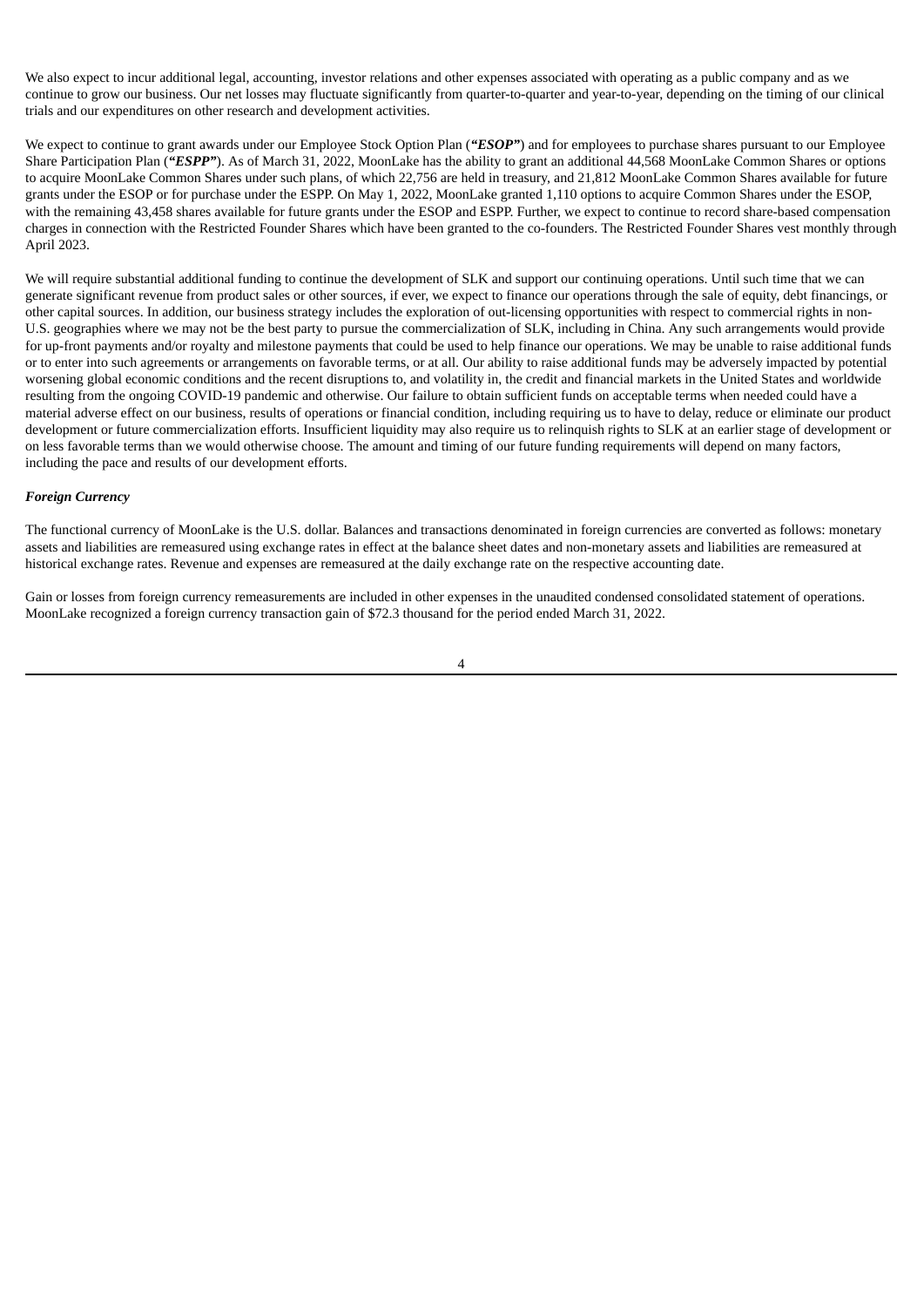# **Results of Operations**

*For the three months ended March 31, 2022 (the "period ended March 31, 2022")*

The following table summarizes our results of operations for the period indicated:

|                                                           | For the<br>three                 |
|-----------------------------------------------------------|----------------------------------|
|                                                           | months                           |
|                                                           | ended                            |
|                                                           | March 31,<br>2022                |
|                                                           | (in \$)                          |
| <b>Operating expenses</b>                                 |                                  |
| Research and development                                  | $\mathfrak{S}$<br>(10, 454, 948) |
| General and administrative                                | (5,487,368)                      |
| Total operating expenses                                  | (15, 942, 316)<br>\$             |
| <b>Operating loss</b>                                     | (15, 942, 316)<br>\$             |
| Other income, net                                         | \$<br>69,506                     |
| Loss before income tax                                    | (15,872,810)<br>\$               |
| Income tax                                                | \$<br>(7, 332)                   |
| <b>Net loss</b>                                           | (15,880,142)<br>\$               |
|                                                           |                                  |
| Actuarial loss on employee benefit plans - current period | \$<br>266,269                    |
| <b>Other comprehensive loss</b>                           | 266,269                          |
| <b>Comprehensive loss</b>                                 | (15,613,873)<br>\$               |

#### *Research and development*

Research and development expenses represent the majority of our total operating expenses. The \$10.5 million of costs primarily related to the contract with third parties to support clinical trials research and clinical development activities related to the development of SLK.

## *General and administrative ("G&A")*

General and administrative expenses were \$5.5 million for the three months ended March 31, 2022. These expenses primarily related to \$1.1 million of compensation and personnel-related expenses (excluding share-based compensation), \$1.7 million of expenses for professional legal, accounting and consulting services and \$1.9 million of share-based compensation associated with awards granted under the ESPP, ESOP and Restricted Founder Shares arrangements.

## **Liquidity and Capital Resources**

MoonLake has funded its operations to date principally through proceeds received from the sale of MoonLake Common Shares and MoonLake Series A Preferred Shares, a loan agreement contracted with Biotechnology Value Fund, L.P., Biotechnology Value Fund II, L.P., and Biotechnology Value Trading Fund OS, L.P. (the "*BVF Shareholders*") and the Convertible Loan Agreement. Since incorporation, MoonLake has incurred a loss of \$69.5 million and as of March 31, 2022, MoonLake had approximately \$8.8 million of unrestricted cash.

On October 15, 2021, MoonLake entered into a loan agreement with the BVF Shareholders, pursuant to which Biotechnology Value Fund, L.P., Biotechnology Value Fund II, L.P., and Biotechnology Value Trading Fund OS, L.P. loaned \$8,139,000, \$5,946,000, and \$915,000, respectively (\$15,000,000 in aggregate), for the financing of general corporate purposes of MoonLake, including product and technology development, operations, sales and marketing, management expenses, and salaries. On January 18, 2022, MoonLake and the BVF Shareholders entered into an amendment to the loan agreement to extend the repayment date and on February 15, 2022, MoonLake and the BVF Shareholders entered into a second amendment to the loan agreement to further extend the repayment date. The loan is interest-free and must be repaid by MoonLake prior to the earlier of (i) two business days after the closing date of the Business Combination and (ii) June 30, 2022. On April 11, 2022, the Company repaid the entire principal amount out of the proceeds from the Business Combination (refer Note 13 - subsequent events).

On February 20, 2022, the Company entered into a convertible loan agreement with Cormorant, Helix and the BVF Shareholders, pursuant to which Cormorant grants the Company a loan \$15,000,000, for the financing of general corporate purposes of the Company, including product and technology development, operations, sales and marketing, management expenses, and salaries. The loan is interest-free and subordinated to all current and future claims of the Company, but ranks senior to existing and future unsecured subordinated obligations of the Company. The loan must be repaid by the Company prior to the earlier of (i) as soon as practicable after the Closing of the Business Combination with Helix, but no later than two business days, and (ii) June 30, 2022. On April 5, 2022, the Company repaid the entire principal amount out of the proceeds from the Business Combination (refer Note 13 subsequent events).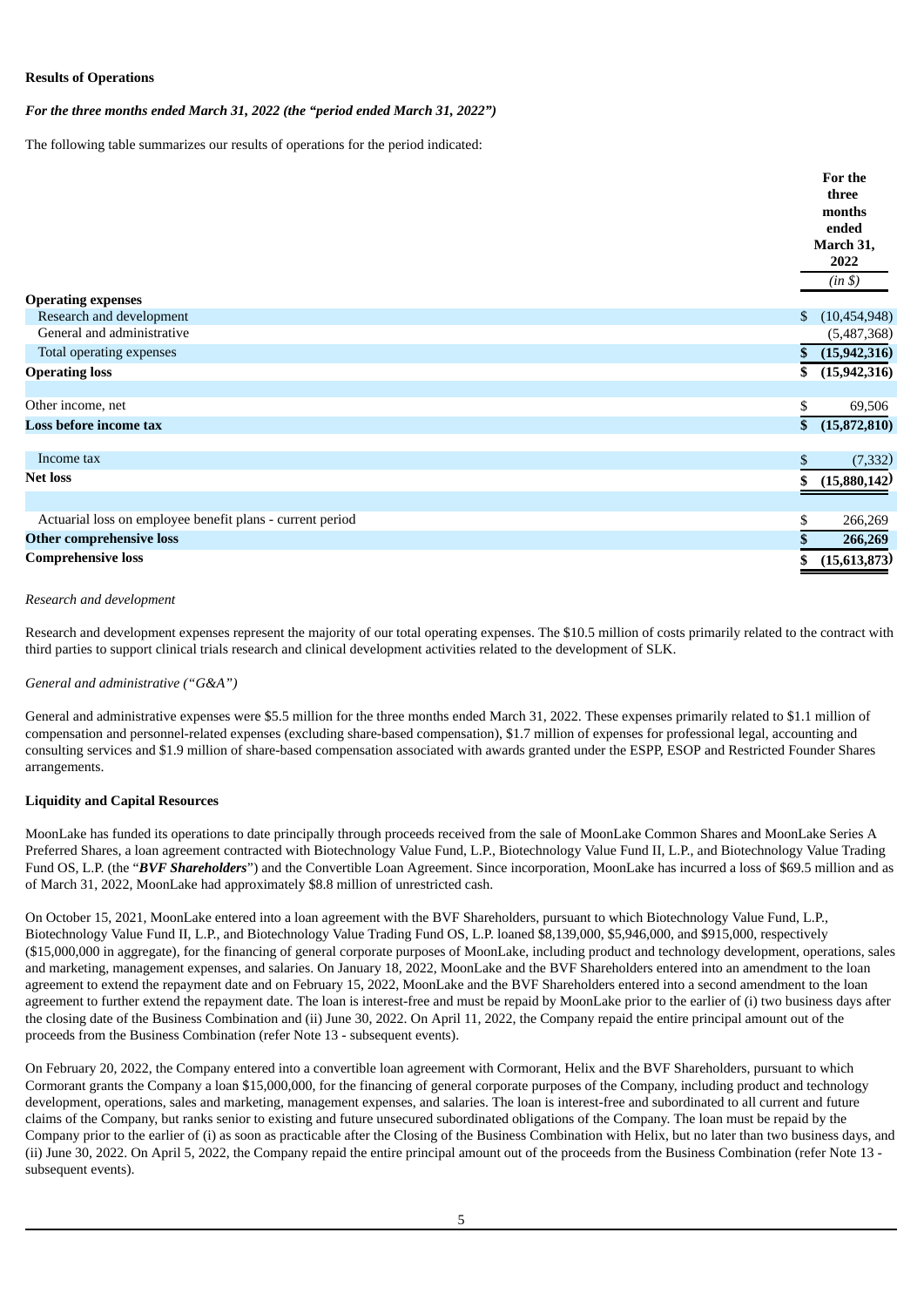We expect to continue to incur net operating losses for at least the next several years, and we expect our research and development expenses, general and administrative expenses, and capital expenditures will continue to increase. We expect our expenses and capital requirements will increase significantly in connection with our ongoing activities as we continue to:

- contract with third parties to support clinical trials related to SLK;
- conduct our research and development activities related to SLK;
- attract, hire and retain additional management, scientific and administrative personnel;
- maintain, protect and expand our intellectual property portfolio, including patents, trade secrets and know how;
- implement operational, financial and management information systems; and
- raise capital and operate as a public company.

MoonLake has no products approved for commercial sale, has not generated any revenue from product sales, and cannot guarantee when or if it will generate any revenue from product sales. MoonLake expects to incur significant expenses and operating losses for at least the next five years, assuming it commences and then continues the clinical development of, and seeks regulatory approval for, its product candidate under an in-licensing agreement. It is expected that operating losses will fluctuate significantly from year to year due to timing of clinical development programs and efforts to achieve regulatory approval.

On April 5, 2022 (the "*Closing Date*" or the "*Closing*") the Company announced the successful closing of the Business Combination which raised additional capital of USD 134.7 million. MoonLake previously expected it would have sufficient capital to fund its operations through at least the next three and a half years. As a result of the level of redemptions at the time of consummation of the Business Combination, MoonLake expects it will have sufficient capital to fund its operations for at least the next two years, after which, the Company may need additional capital, which may be obtained from additional equity or debt financings, collaborations, licensing arrangements, or other sources. Refer to "*Risk Factors — Risks Related to Our Limited Operating History, Business, Financial Condition, and Results of Operations*" in the Original Report for further details related to the risk of raising additional capital to fund MoonLake's operations.

## *Cash Flows*

|                                                    | For the<br>three months<br>ended<br>March 31,<br>2022 |
|----------------------------------------------------|-------------------------------------------------------|
|                                                    | (in \$)                                               |
| Net cash used in operating activities              | (14, 185, 964)                                        |
| Net cash used in investing activities              | (16,010)                                              |
| Net cash provided by financing activities          | 15,003,791                                            |
| Effect of movements in exchange rates on cash held | (6,504)                                               |
| Net increase in cash                               | 795,313                                               |

#### *Cash flows from operating activities*

During the three months ended March 31, 2022, net cash used in operating activities of \$14.2 million primarily related to the cash consideration for clinical development research, compensation and personnel-related expenses, legal, and consulting expenses.

#### *Cash flows from investing activities*

During the period ended March 31, 2022, net cash used in investing activities was \$16.0 thousand related to purchases of office equipment.

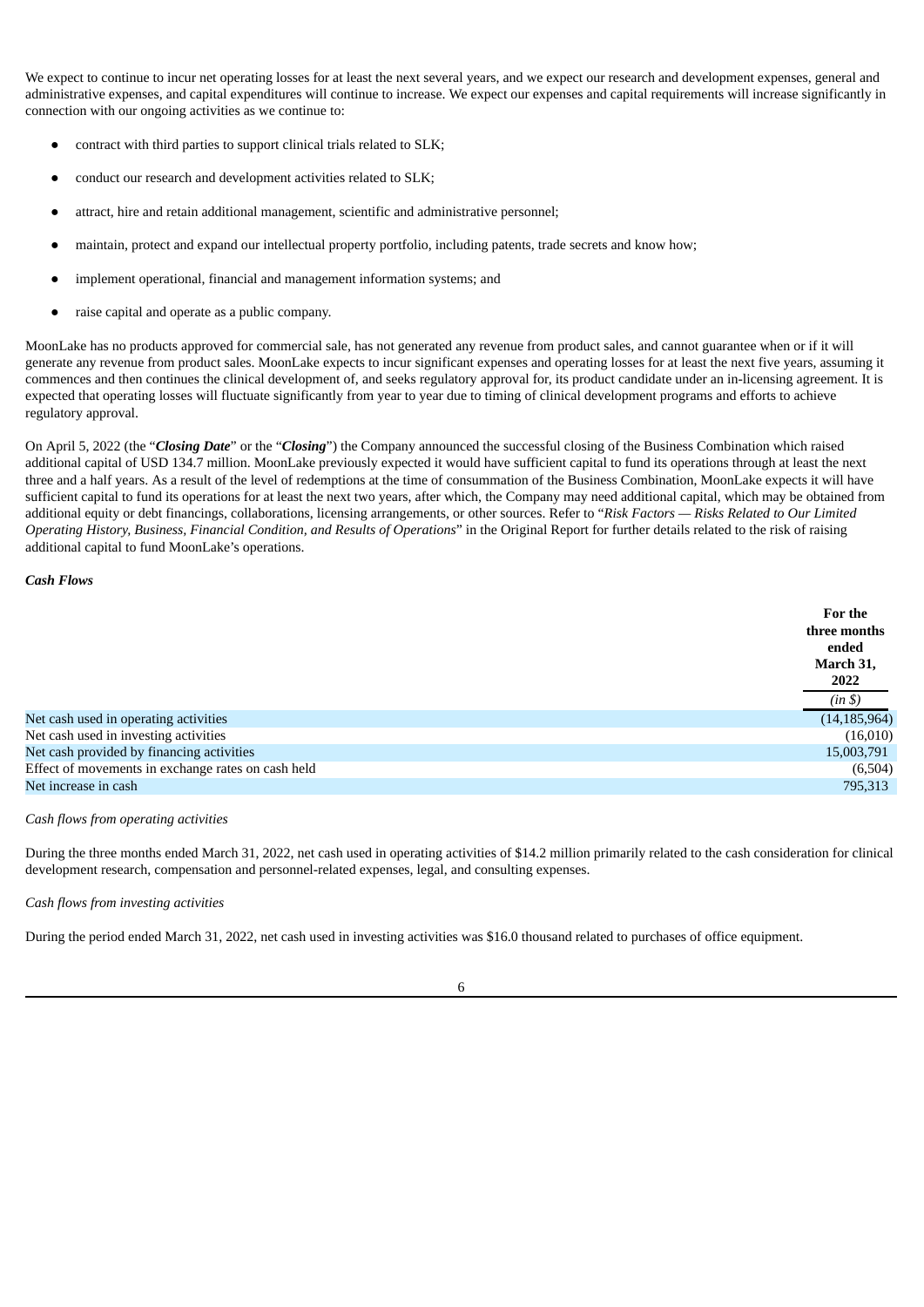## *Cash flows from financing activities*

During the period ended March 31, 2022, net cash provided by financing activities was \$15.0 million consisting primarily of \$15.0 million of net proceeds from a convertible loan agreement contracted with Cormorant and \$3.8 thousand of net proceeds from the grants of additional shares under the ESPP.

## *Contractual Obligations and Commitments*

The following summarizes the significant contractual obligations and other obligations as of March 31, 2022:

|                                               | <b>Total</b> | Less than<br>1 vear |            |    | 1 to 5<br>Years | More than<br>5 years |
|-----------------------------------------------|--------------|---------------------|------------|----|-----------------|----------------------|
|                                               | (in \$)      |                     |            |    |                 |                      |
| Purchase obligations <sup>(1)</sup>           | 65,364,216   |                     | 43,024,230 | \$ | 22,339,986      |                      |
| Lease commitments <sup><math>(2)</math></sup> | 411.236      |                     | 159.188    |    | 252,048         |                      |
| <b>Total contractual obligations</b>          | 65,775,452   |                     | 43,183,418 |    | 22,592,034      |                      |

(1) Purchase obligations refer to an agreement to purchase goods or services that is enforceable and legally binding on the registrant that specifies all significant terms. The figures presented relate to open commitments towards contract manufacturing and contract research organizations.

(2) We have committed ourselves to a new lease contract, with a term that had commenced on August 26, 2021. MoonLake has accounted for the openended office lease arrangement as an operating lease under the guidance prior to ASU 2016-02 through the consolidated statement of operations for the three months ended March 31, 2022. The future lease commitments relate to office contract for the new Swiss headquarter in Zug, Switzerland and reflects minimum payments due.

## **Off-Balance Sheet Arrangements**

We currently do not have, and did not have during the period presented, any off-balance sheet arrangements, as defined in the rules and regulations of the SEC.

## **Quantitative and Qualitative Disclosures about Market Risk**

As of March 31, 2022, MoonLake had a cash balance of \$8.8 million. While MoonLake is exposed to negative interest rates on its cash deposits, the Company does not have a material exposure to changes in interest rates. MoonLake is not currently exposed to significant market risk related to changes in foreign currency exchange rates; however, it has contracted with and may continue to contract with foreign vendors. MoonLake's operations may be subject to fluctuations in foreign currency exchange rates in the future.

MoonLake does not believe it has a significant exposure to inflationary factors.

## **Critical Accounting Policies and Estimates**

The preparation of the financial statements in accordance with GAAP requires us to make judgments, estimates and assumptions that affect the reported amounts of assets, liabilities, expenses and related disclosures. We continually evaluate these judgments, estimates and assumptions based on the most recently available information, our own historical experience and various other assumptions that we believe to be reasonable under the circumstances. Since the use of estimates is an integral component of the financial reporting process, actual results could differ from our expectations as a result of changes in estimates.

An accounting policy is considered critical if it requires an accounting estimate to be made based on assumptions about matters that are highly uncertain at the time such an estimate is made, and if different accounting estimates that reasonably could have been used, or changes in the accounting estimates that are reasonably likely to occur periodically, could materially impact the financial statements. Accordingly, these are the policies we believe are the most critical to aid in fully understanding and evaluating our financial condition, results of operations and cash flows.

## *Acquisitions*

MoonLake evaluates acquisitions of assets and other similar transactions to assess whether or not the transaction should be accounted for as a business combination or asset acquisition by first assessing whether substantially all of the fair value of the gross assets acquired is concentrated in a single identifiable asset or group of similar identifiable assets. The In-licensing Agreement for the SLK program has been accounted for as an asset purchase on the basis that there were no tangible assets acquired or liabilities assumed by MoonLake under the In-licensing Agreement and substantially all of the fair value of the gross assets acquired related to the in process research and development ("*IPR&D*") of SLK.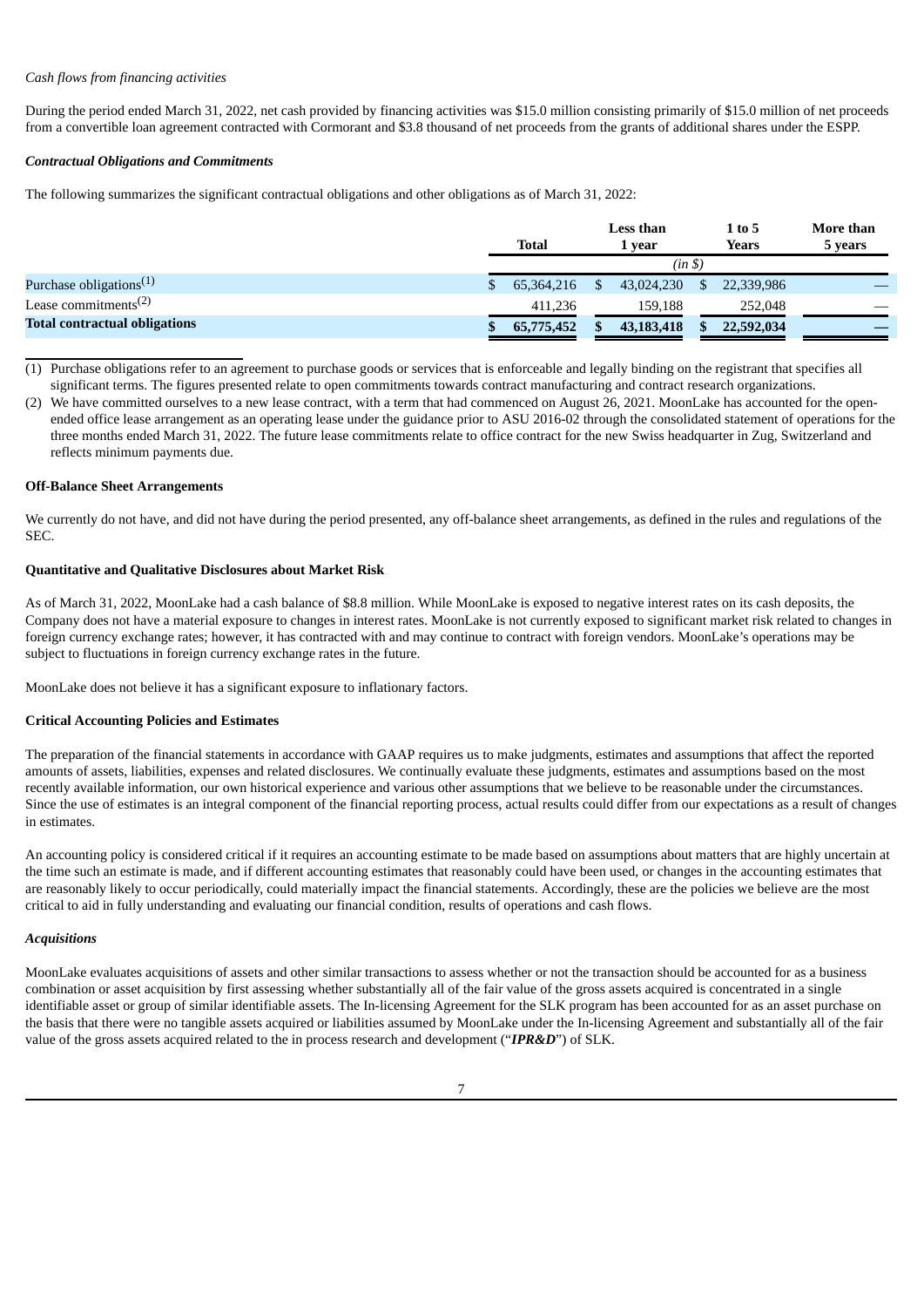IPR&D represents incomplete technologies MoonLake acquires, which at the time of acquisition, are still under development and have no alternative future use. Management judgement was required to determine whether the IPR&D had any alternative future use. Management determined that at the time of acquisition, and without significant additional research, there was no alternative future use other than the development of SLK for the treatment of AFIDs. Therefore, in accordance with MoonLake's policy the aggregate consideration for the IPR&D was recorded as research and development expenses.

## *Transactions involving MoonLake's share*s

Equity instruments granted as consideration in transactions with non-employees are measured at fair value based on the grant-date. MoonLake transferred shares to MHKDG as part of the consideration for the In-licensing Agreement. Estimating the fair value of the shares can be complex. MoonLake estimated the fair value with reference to separate market-based transactions involving the sale of its shares to two third-party investors which were not considered related parties of MoonLake or MHKDG.

As at March 31, 2022, MoonLake had the following share-based compensation arrangements:

- Restricted Founder Shares created in April 2021;
- The Employee Share Participation Plan (ESPP) created in July 2021;
- The Employee Stock Option Plan (ESOP) created in July 2021.

All arrangements contain service and performance conditions and are settled with shares of MoonLake only and meet the definition of a share-based compensation arrangements. All awards granted under the different share-based compensation plans were classified as equity-settled share-based arrangements.

Estimating the fair value of the awards at grant date can be complex. The Company estimated the fair value of the shares granted under the ESPP and Restricted Founder Shares with reference to separate market-based transactions involving the sale of its shares to third-party investors. The Company estimated the fair value of the options granted under the ESOP by applying a Black-Scholes pricing model. The fair value of the shares assumed in the Black-Scholes pricing model was also based on separate market-based transactions involving the sale of its shares to third-party investors.

For the three months ended March 31, 2022, MoonLake had recognized an increase in shareholders' equity in the audited consolidated balance sheets and share-based compensation expense of \$2.0 million. The expense corresponds to the vested amount as of March 31, 2022 in connection with the following grants:

- 12,212 MoonLake AG Common Shares granted under the equity incentive plan ESPP on July 27, 2021;
- 18,317 MoonLake AG Common Shares and 2,775 options to acquire MoonLake AG Common Shares granted under the equity incentive plans ESPP and ESOP on September 9, 2021;
- 999 MoonLake AG Common Shares and 3,885 options to acquire MoonLake AG Common Shares granted under the equity incentive plans ESPP and ESOP on October 25, 2021;
- 35,000 MoonLake AG Common Shares granted under the equity incentive plan ESPP on January 18, 2022; and
- 297,000 MoonLake AG Common Shares subject to reverse vesting conditions under the Restricted Founder Shares arrangement

## *Recoverability of deferred tax assets*

As of March 31, 2022, MoonLake's net deferred tax assets before any valuation allowance was \$7.7 million. In assessing the recoverability of its deferred tax assets, MoonLake considered whether it was more likely than not that some or all of its deferred tax assets will not be realized. The ultimate realization of deferred tax assets is dependent upon the generation of future taxable income during the periods in which those temporary differences become deductible. MoonLake considered the scheduled reversal of deferred tax liabilities, the seven-year expiry of tax losses carried forward under Swiss tax legislation, projected future taxable income (including the risks associated with the completion of the development and obtaining regulatory approvals to commercialize the product), and tax planning strategies in making this assessment. Based on the weight of all evidence, MoonLake determined that it is not more likely than not that the net deferred tax assets will be realized. A valuation allowance has been recorded against the full amount of the deferred tax assets.

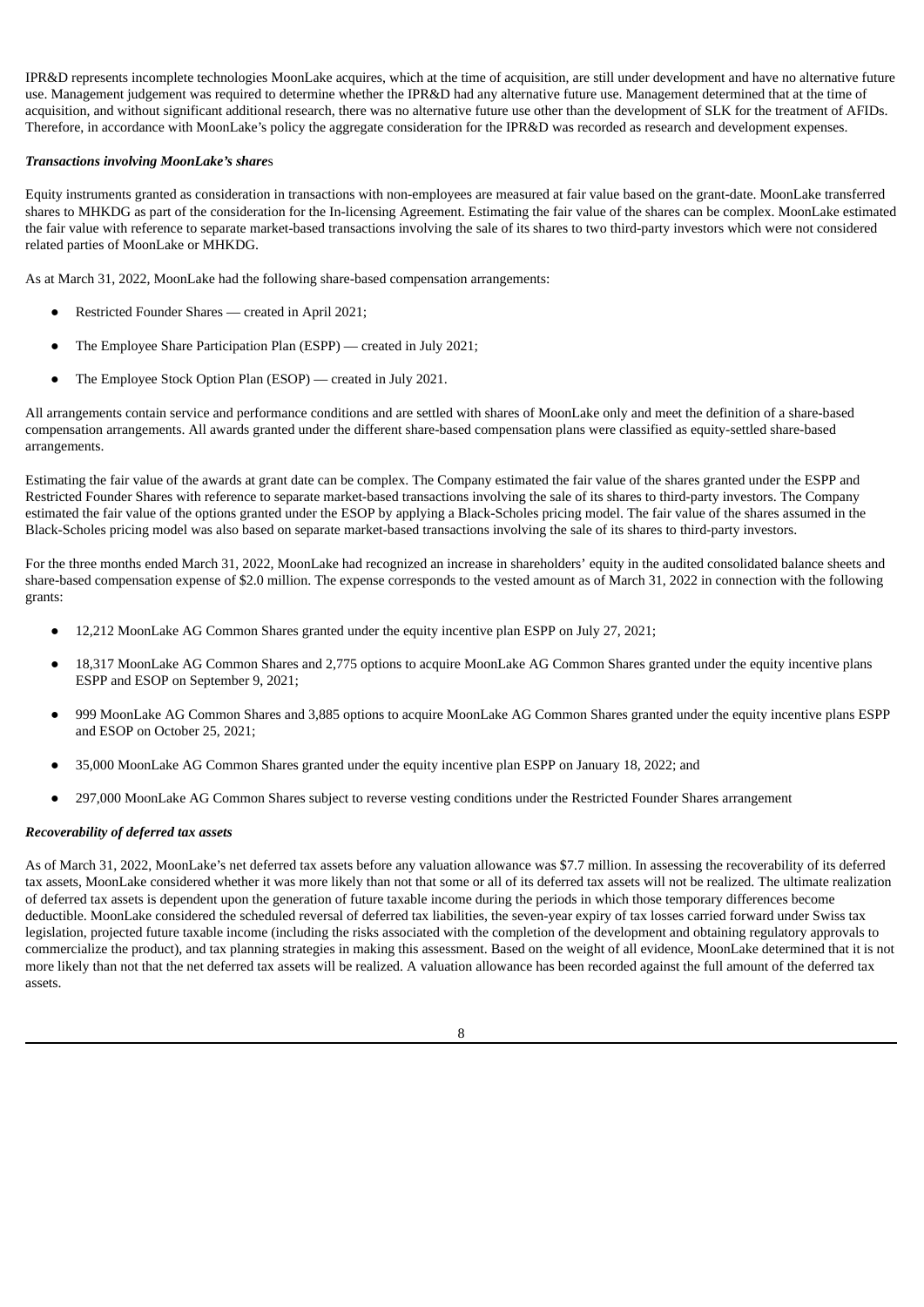## **Recently Adopted Accounting Pronouncements**

Management has assessed the potential impact of recently issued, but not yet effective, accounting standards, and does not believe that if currently adopted, would have a material effect on MoonLake's financial statements.

# **Emerging Growth Company Status**

The JOBS Act permits an "emerging growth company" such as us to take advantage of an extended transition period to comply with new or revised accounting standards applicable to public companies until those standards would otherwise apply to private companies. We have elected to use this extended transition period under the JOBS Act until the earlier of the date we (i) are no longer an emerging growth company or (ii) affirmatively and irrevocably opt out of the extended transition period provided in the JOBS Act. As a result, our financial statements may not be comparable to the financial statements of issuers who are required to comply with the effective dates for new or revised accounting standards that are applicable to public companies, which may make comparison of our financials to those of other public companies more difficult.

We will cease to be an emerging growth company on the date that is the earliest of (i) the last day of the fiscal year in which we have total annual gross revenue of \$1.07 billion or more, (ii) the last day of our fiscal year following the fifth anniversary of the date of the closing of Helix's initial public offering, (iii) the date on which we have issued more than \$1.0 billion in nonconvertible debt during the previous three years or (iv) the date on which we are deemed to be a large accelerated filer under the rules of the Securities and Exchange Commission.

Further, even after we no longer qualify as an emerging growth company, we may still qualify as a "smaller reporting company," which would allow us to take advantage of many of the same exemptions from disclosure requirements, including reduced disclosure obligations regarding executive compensation in our periodic reports and proxy statements. We cannot predict if investors will find our common shares less attractive because we may rely on these exemptions. If some investors find our common shares less attractive as a result, there may be a less active trading market for our common shares and our share price may be more volatile.

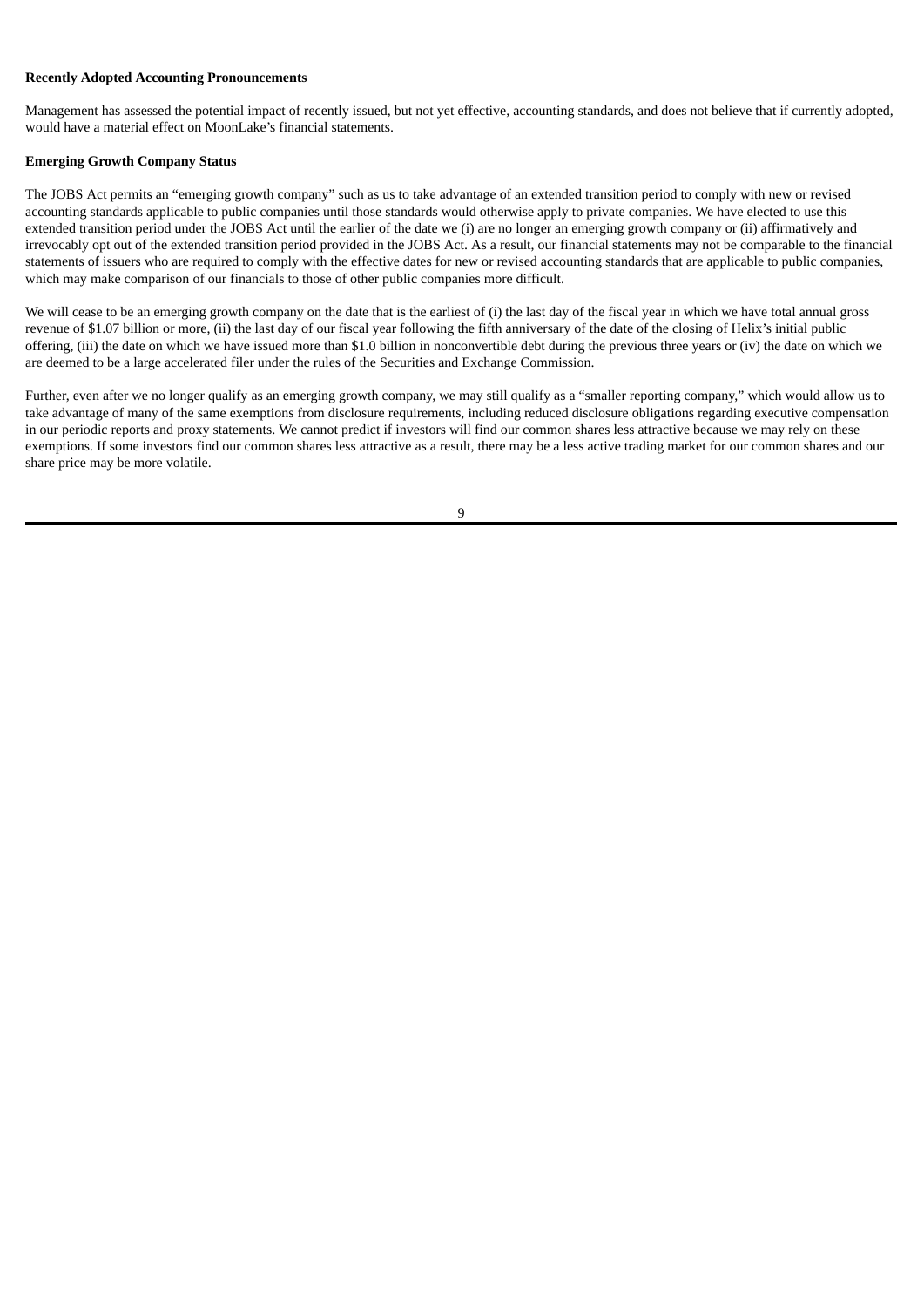## **UNAUDITED PRO FORMA CONDENSED COMBINED FINANCIAL INFORMATION**

<span id="page-30-0"></span>Defined terms included below shall have the same meaning as terms defined and included elsewhere in this Current Report on Form 8-K/A (the "Form 8-K/A") and, if not defined in the Form 8-K/A, the revised definitive proxy statement filed with the Securities and Exchange Commission (the "SEC") on *March 4, 2022 (the "Proxy Statement").*

## **Introduction**

The following unaudited pro forma condensed combined financial information is provided for illustrative purposes only and should not be considered an indication of the results of operations or balance sheet of MoonLake Immunotherapeutics, a Cayman Islands exempted company (formerly known as Helix Acquisition Corp.) (prior to the Closing Date, "Helix" and after the Closing Date, "MoonLake") following the Business Combination.

The following unaudited pro forma condensed combined balance sheet as of March 31, 2022 combines the historical balance sheet of Helix as of March 31, 2022 with the historical balance sheet of MoonLake Immunotherapeutics AG ("MoonLake AG") as of March 31, 2022, giving pro forma effect to the Business Combination and the PIPE, as if they had occurred as of March 31, 2022.

The following unaudited pro forma condensed combined statement of operations for the three months ended March 31, 2022 combines the historical statement of operations of Helix for the three months ended March 31, 2022, and the historical statement of operations of MoonLake AG for the three months ended March 31, 2022, giving pro forma effect to the Business Combination and the PIPE as if they had occurred on January 1, 2022, the beginning of the earliest period presented.

This information should be read together with the unaudited consolidated MoonLake AG financial statements (including the related notes) as of and for the three months ended March 31, 2022 and Helix's unaudited condensed financial statements and related notes as of and for the three months ended March 31, 2022, "MoonLake AG's Management's Discussion and Analysis of Financial Condition and Results of Operations", "Helix Management's Discussion and *Analysis of Financial Condition and Results of Operations*" and other financial information, which are incorporated by reference into the Form 8-K/A to which this Unaudited Pro Forma Condensed Combined Financial Information is attached.

References to the "*Combined Company*" in this section "*Unaudited Pro Forma Condensed Combined Financial Information*" are to MoonLake Immunotherapeutics following the consummation of the transactions contemplated by the Business Combination Agreement.

#### **Description of the Transaction**

On October 4, 2021, Helix entered into the Business Combination Agreement with MoonLake AG. Following the Closing of the Business Combination contemplated by the Business Combination Agreement, the existing securityholders of MoonLake AG (except as noted below with respect to the BVF Shareholders) retained their equity interests in MoonLake AG and received a number of non-economic voting shares in Helix determined by multiplying the number of MoonLake AG Common Shares held by them immediately prior to the Closing by the exchange ratio of 33.638698 Class A Ordinary Shares to one MoonLake AG Common Share (the "Exchange Ratio"). The BVF Shareholders assigned all of their MoonLake AG Common Shares to Helix and Helix issued to the BVF Shareholders an aggregate number of Class A Ordinary Shares equal to the product of such number of assigned MoonLake AG Common Shares and the Exchange Ratio. Helix received a controlling equity interest in MoonLake AG in exchange for making the Cash Contribution. The assumed Exchange Ratio for the preparation of the unaudited pro forma condensed combined financial information is 33.638698.

As consideration for the transaction, Helix invested into MoonLake AG its Available Closing Date Cash, defined in the Business Combination Agreement as the aggregate amount of (a) the cash in Helix's trust account established in connection with Helix's initial public offering (the "Trust Account"), less amounts required to satisfy any Helix share redemptions and less the aggregate amount of any unpaid Helix transaction expenses plus (b) the aggregate proceeds received from any PIPE Investors. Available Closing Date Cash does not correspond to the Combined Company cash balance at Closing as it excludes certain other transactions, for example, Swiss stamp duty fees, MoonLake AG's transaction expenses and the payment of the par value of the Class C Ordinary Shares at Closing. The Available Closing Date Cash amounts to \$134.7 million. If the transaction had closed on March 31, 2022, MoonLake AG would have issued 4,006,736 MoonLake AG Class V Voting Shares to Helix, calculated using the March 31, 2022 cash in Helix's Trust Account, with a par value of CHF 0.01 per share, each having, due to its lower par value, ten times the voting power of a MoonLake AG Common Share. The actual number of shares issued was 4,006,736.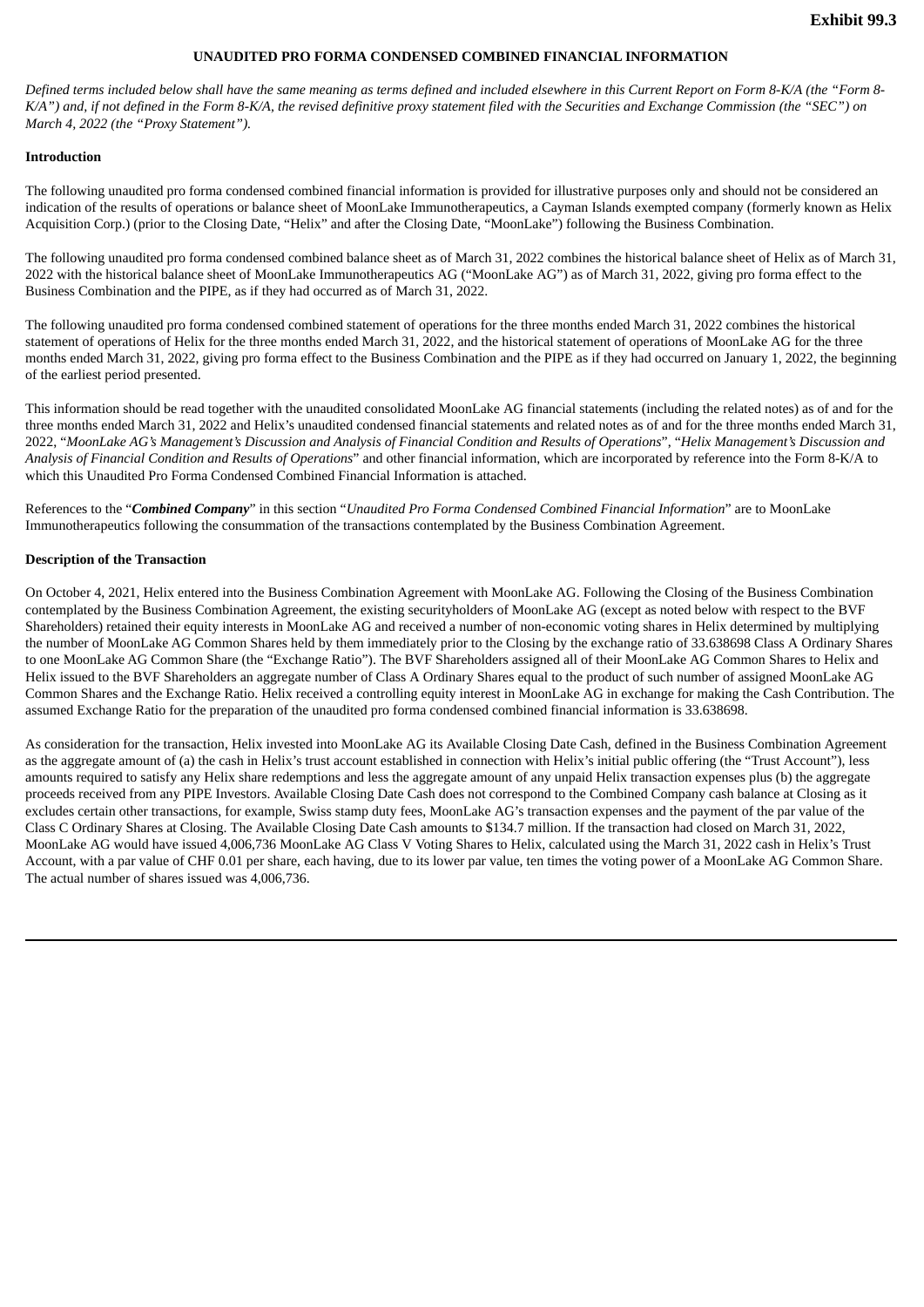### *Business Combination Structure*

Upon the consummation of the Business Combination, the following transactions occurred:

- (i) Three business days prior to the Closing Date, Helix transferred an amount equal to the product of the MoonLake AG Preliminary Class V Voting Shares *multiplied by* CHF 0.01 (the nominal amount of each MoonLake AG Class V Voting Share) to a blocked Swiss bank account of MoonLake AG.
- (ii) Two business day prior to the Closing Date, Helix and MoonLake AG determined as of such date (x) the Preliminary Investment Amount, which was equal to the cash in Helix's Trust Account, *less* amounts required to satisfy redemptions and *less* the aggregate amount of any unpaid Helix transaction expenses *plus* the aggregate proceeds actually received by Helix from the consummated PIPE as of such date, and (y) the MoonLake AG Preliminary Class V Voting Shares issued by MoonLake AG to Helix at the Closing, which are equal to (A) the Preliminary Investment Amount *divided by* (B) the Exchange Ratio.
- (iii) Two business days prior to the Closing Date, and after approval by MoonLake AG's shareholders and registration by the competent Swiss commercial register, the ML Parties and MoonLake AG effectuated the Restructuring, to, among other things, (x) convert the existing MoonLake AG Series A Preferred Shares into an equal number of MoonLake AG Common Shares, such that the ML Parties will hold a single class of capital stock of MoonLake AG immediately prior to the Closing and (y) approve a capital increase for the issuance of MoonLake AG Class V Voting Shares, each Class V Voting Share due to its lower par value having ten times the voting power of a MoonLake AG Common Share.
- (iv) At the Closing, all then-outstanding Class B Ordinary Shares were automatically converted into Class A Ordinary Shares on a one-for-one basis.
- (v) At the Closing, Helix amended and restated its Existing MAA to, among other things, establish a share structure containing the Class A Ordinary Shares, which carry economic and voting rights, and Class C Ordinary Shares, which carry voting rights but no economic rights.
- (vi) On the Closing Date, Helix and MoonLake AG determined (x) the Available Closing Date Cash, (y) the final number of MoonLake AG Class V Voting Shares attributable to Helix at the Closing, which amounted to 4,006,736, and (z) the Cash Contribution.
- (vii)On the Closing Date, Helix paid all unpaid transaction expenses and then made available the remaining Cash Contribution to MoonLake AG.
- (viii)On the Closing Date, following the Restructuring, the BVF Shareholders assigned all of their MoonLake AG Common Shares to Helix and Helix issued to the BVF Shareholders an aggregate amount of Class A Ordinary Shares equal to the product of such number of assigned MoonLake AG Common Shares and the Exchange Ratio.
- (ix) On the Closing Date, Helix issued Class C Ordinary Shares to the ML Parties (other than the BVF Shareholders).
- (x) On the Closing Date, Helix issued to the PIPE Investors (as defined in the Current Report on Form 8-K filed on April 11, 2022 entitled "*Introductory Note—Subscription Agreements and PIPE Investment (Private Placement)*") an aggregate of 11,700,000 Class A Ordinary Shares, 11,600,000 shares of which were issued at a price of \$10.00 per share for gross proceeds of \$116,000,000 and 100,000 shares of which were issued to placement agents of the PIPE in satisfaction of an aggregate of \$1,000,000 of fees owed by Helix to such placement agents.

For more information on the Business Combination, refer to the "Business Combination Agreement."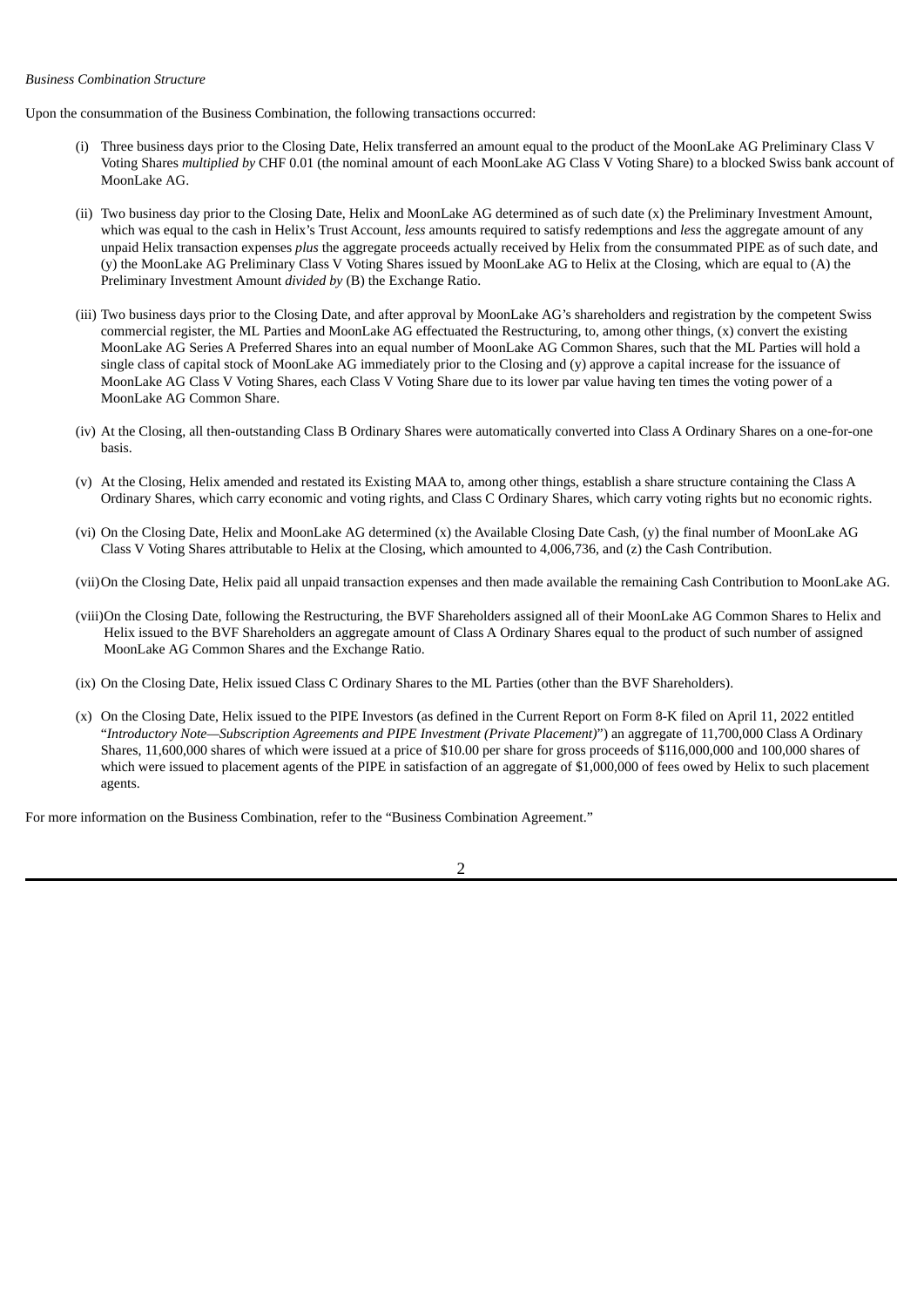### **Accounting for the Business Combination**

Notwithstanding the legal form of the Business Combination pursuant to the Business Combination Agreement, the Business Combination will be accounted for as a reverse recapitalization in accordance with US GAAP. Under this method of accounting, Helix will be treated as the "acquired" company for financial reporting purposes, and MoonLake AG will be the accounting "acquirer". Accordingly, for accounting purposes, the Business Combination will be treated as the equivalent of MoonLake AG issuing shares for the net assets of Helix, accompanied by a recapitalization. The net assets of Helix will be stated at historical cost, with no goodwill or other intangible assets recorded.

MoonLake AG has been determined to be the accounting acquirer based on evaluation of the following facts and circumstances:

- the ML Parties (excluding the BVF Shareholders), through their ownership of the Class C Ordinary Shares, and together with the BVF Shareholders, through their ownership of Class A Ordinary Shares, will have the greatest voting interest in the Combined Company with 65.04% of the voting interest;
- MoonLake AG's directors represent the majority of the new Board of the Combined Company;
- MoonLake AG's senior management is the senior management of the Combined Company; and
- MoonLake AG is the larger entity based on historical operating activity and has the larger employee base.

# **Basis of Presentation**

The adjustments presented on the unaudited pro forma condensed combined financial information have been identified and presented to provide an understanding of the Combined Company upon consummation of the Business Combination for illustrative purposes.

The following unaudited pro forma condensed combined financial information has been prepared in accordance with Article 11 of Regulation S-X as amended by the final rule, Release No. 33-10786 "Amendments to Financial Disclosures about Acquired and Disposed Businesses." Release No. 33-10786 replaces the existing pro forma adjustment criteria with simplified requirements to depict the accounting for the transaction ("*Transaction Accounting* Adjustments") and present the reasonably estimable synergies and other transaction effects that have occurred or are reasonably expected to occur ("*Management's Adjustments*"). The unaudited pro forma condensed combined financial information presents only Transaction Accounting Adjustments and does not present Management's Adjustments. The historical financial information has been adjusted to reflect the pro forma adjustments that are directly attributable to the Business Combination and the PIPE.

The unaudited pro forma condensed combined financial information is for illustrative purposes only and is not intended to represent or be indicative of the consolidated results of operations or balance sheet that would have been reported had the Business Combination been completed as of the date presented and should not be taken as representative of the future consolidated results of operations or financial position of the Combined Company following the Business Combination. The adjustments presented in the unaudited pro forma condensed combined financial information have been identified and presented to provide relevant information necessary for an accurate understanding of the Combined Company after giving effect to the Business Combination. The financial results may have been different had the companies been combined for the referenced period. The companies have not had any historical relationship prior to the Business Combination. Accordingly, no pro forma adjustments were required to eliminate activities between the companies.

The unaudited pro forma condensed combined financial information excludes certain transactions which are not contractually linked nor contingent upon the Closing of the Business Combination. These include:

22,756 MoonLake AG Common Shares held in treasury and 21,812 MoonLake AG Common Shares which have not been granted but have been approved for future equity grants under MoonLake AG's Employee Share Participation Plan and MoonLake AG's Employee Stock Option Plan.

The unaudited pro forma condensed combined financial information has been prepared assuming no exchange of the 468,968 issued MoonLake AG Common Shares held by the ML Parties (other than the BVF Shareholders), giving pro forma effect to the Business Combination as if it had occurred as of March 31, 2022, into 15,775,472 Class A Ordinary Shares.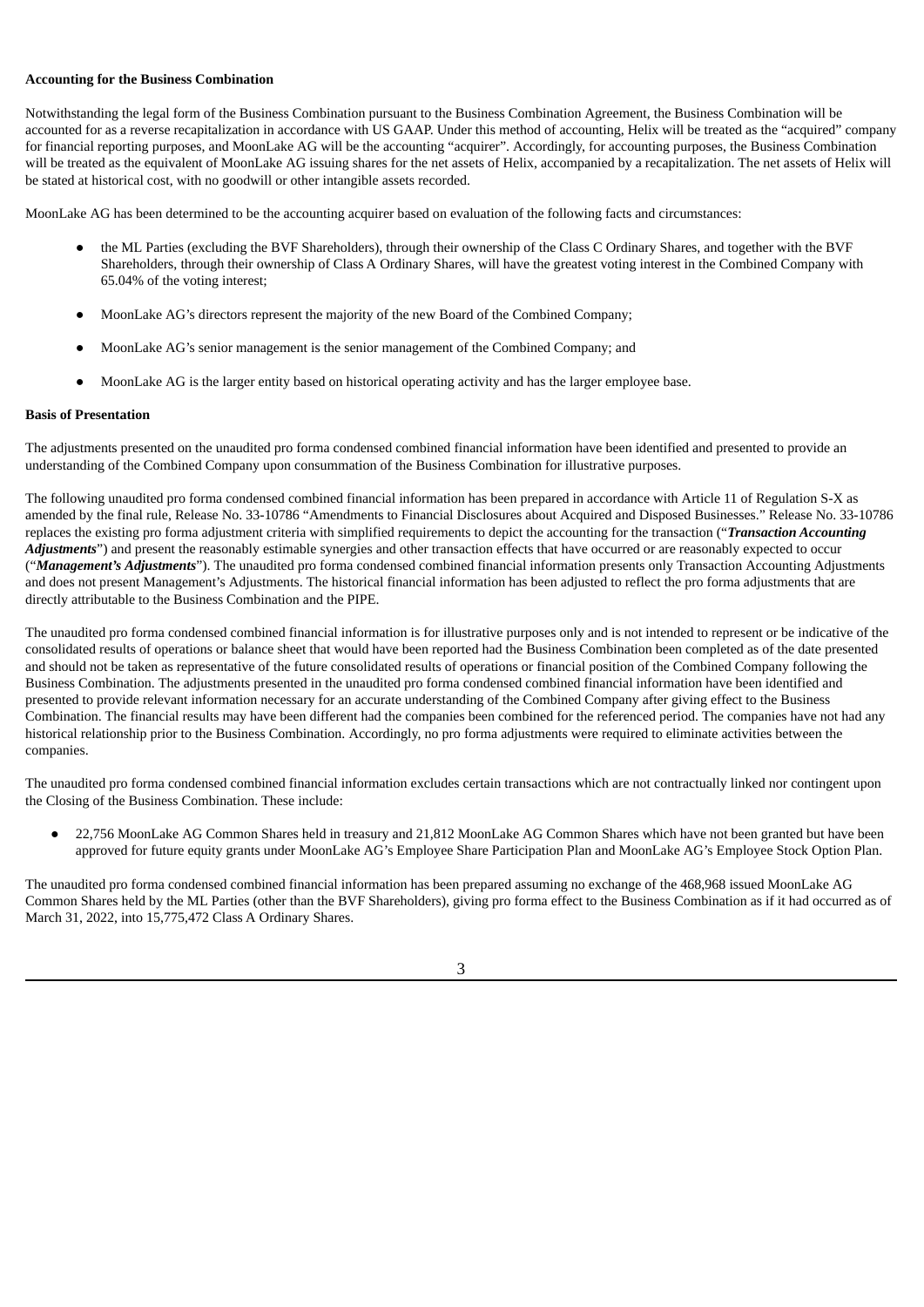The 468,968 issued MoonLake AG Common Shares held by the ML Parties (other than the BVF Shareholders) excludes 22,756 of the 57,756 MoonLake AG Common Shares repurchased from Arnout Ploos van Amstel on December 13, 2021 upon his departure from MoonLake AG, held in treasury by MoonLake AG and re-allocated to MoonLake AG's Employee Share Participation Plan and MoonLake AG's Employee Stock Option Plan for future equity grants. The unaudited pro forma condensed combined financial information reflects the 33.03% direct ownership of the ML Parties (other than BVF Shareholders) as non-controlling interest in the Combined Company. In the event that all 468,968 issued MoonLake AG Common Shares held by the ML Parties (other than the BVF Shareholders) are exchanged, the non-controlling interest would be reclassified to Class A Ordinary Shares and the number of Helix outstanding Ordinary Shares and corresponding voting rights will remain unchanged. The pro forma Combined Company EPS calculation illustrates the potential impact on the basic and diluted EPS if the shares were exchanged — refer to section "4. Loss per share."

The unaudited pro forma condensed combined financial information has been prepared to reflect the actual number of redemptions by Helix's public shareholders with respect to Class A Ordinary Shares. This presentation illustrates the Helix shareholders redemption rights for 8,080,645 issued and outstanding redeemable Class A Ordinary Shares which are classified as temporary equity measured at fair value. This resulted in a reduction of approximately \$80.8 million of total funds in Helix's Trust Account as of March 31, 2022.

The following table summarizes the unaudited pro forma Class A and Class C Ordinary Shares outstanding, and the respective percentage share of the total voting rights adjusted to give effect to the Business Combination and calculated by applying the Exchange Ratio based on MoonLake AG's Fully Diluted Shares as of March 31, 2022:

|                                                                                                                | <b>Shares</b> | <b>Voting</b><br>rights $%$ |
|----------------------------------------------------------------------------------------------------------------|---------------|-----------------------------|
| <b>Total Helix Acquisition Corp.</b>                                                                           |               |                             |
| Helix Class A Ordinary Shares - existing shareholders (excl. Helix management)                                 | 3,419,355     | 6.49%                       |
| Helix Class A Ordinary Shares – Helix management (sponsor promote and IPO private placement shares, excl. PIPE |               |                             |
| participation)                                                                                                 | 3.305.000     | 6.27%                       |
| Helix Class A Ordinary Shares - PIPE Investors                                                                 | 11,700,000    | 22.20%                      |
| Helix Class A Ordinary Shares - BVF shareholders                                                               | 18,501,284    | 35.11%                      |
| Helix Class C Ordinary Shares - ML Parties (other than the BVF Shareholders)                                   | 15,775,472    | 29.93%                      |
| Total Helix Class A and Class C Ordinary Shares Outstanding at Closing                                         | 52,701,111    | $100\%$                     |

The following table summarizes the Class A Ordinary Shares outstanding and the respective percentage share of the total voting rights after giving effect to the following transactions:

- Inclusion of the remaining 22,756 MoonLake AG Common Shares held in treasury and of 21,812 MoonLake AG Common Shares which have not been granted but have been approved for future equity grants under MoonLake AG's Employee Share Participation Plan and MoonLake AG's Employee Stock Option Plan;
- Inclusion of 6,660 options to acquire MoonLake AG Common Shares, assumed to be fully exercised; and
- Exchange of all MoonLake AG Common Shares owned by the ML Parties (other than the BVF Shareholders), including those issued as per the transactions above, into Class A Ordinary Shares at the Exchange Ratio and the cancellation of the Class C Ordinary Shares.

If the above transactions were reflected in the unaudited condensed combined financial information, the outstanding MoonLake AG Common Shares would increase from 1,018,968 as at March 31, 2022 to 1,070,196. Out of this total, 520,196 MoonLake AG Common Shares would be held by the ML Parties (other than the BVF Shareholders) and exchanged into 17,498,716 Class A Ordinary Shares. Together with the Class A Ordinary Shares received by the BVF Shareholders, the total Class A Ordinary Shares issued to the ML Parties would increase from 34,276,757 to 36,000,000 resulting in a combined ownership of 66.15% in the Combined Company.

**Voting**

|                                                                                                                | <b>Shares</b> | VULILLY<br>rights |
|----------------------------------------------------------------------------------------------------------------|---------------|-------------------|
| <b>Total Helix Acquisition Corp.</b>                                                                           |               |                   |
| Helix Class A Ordinary Shares – existing shareholders (excl. Helix management)                                 | 3.419.355     | 6.28%             |
| Helix Class A Ordinary Shares – Helix management (sponsor promote and IPO private placement shares, excl. PIPE |               |                   |
| participation)                                                                                                 | 3.305.000     | 6.07%             |
| Helix Class A Ordinary Shares - PIPE Investors                                                                 | 11,700,000    | 21.50%            |
| Helix Class A Ordinary Shares - BVF shareholders                                                               | 18,501,284    | 34.00%            |
| Helix Class A Ordinary Shares – ML Parties (other than the BVF Shareholders)                                   | 17,498,716    | 32.15%            |
| <b>Total Helix Class A Ordinary Shares Outstanding at Closing</b>                                              | 54,424,355    | $100\%$           |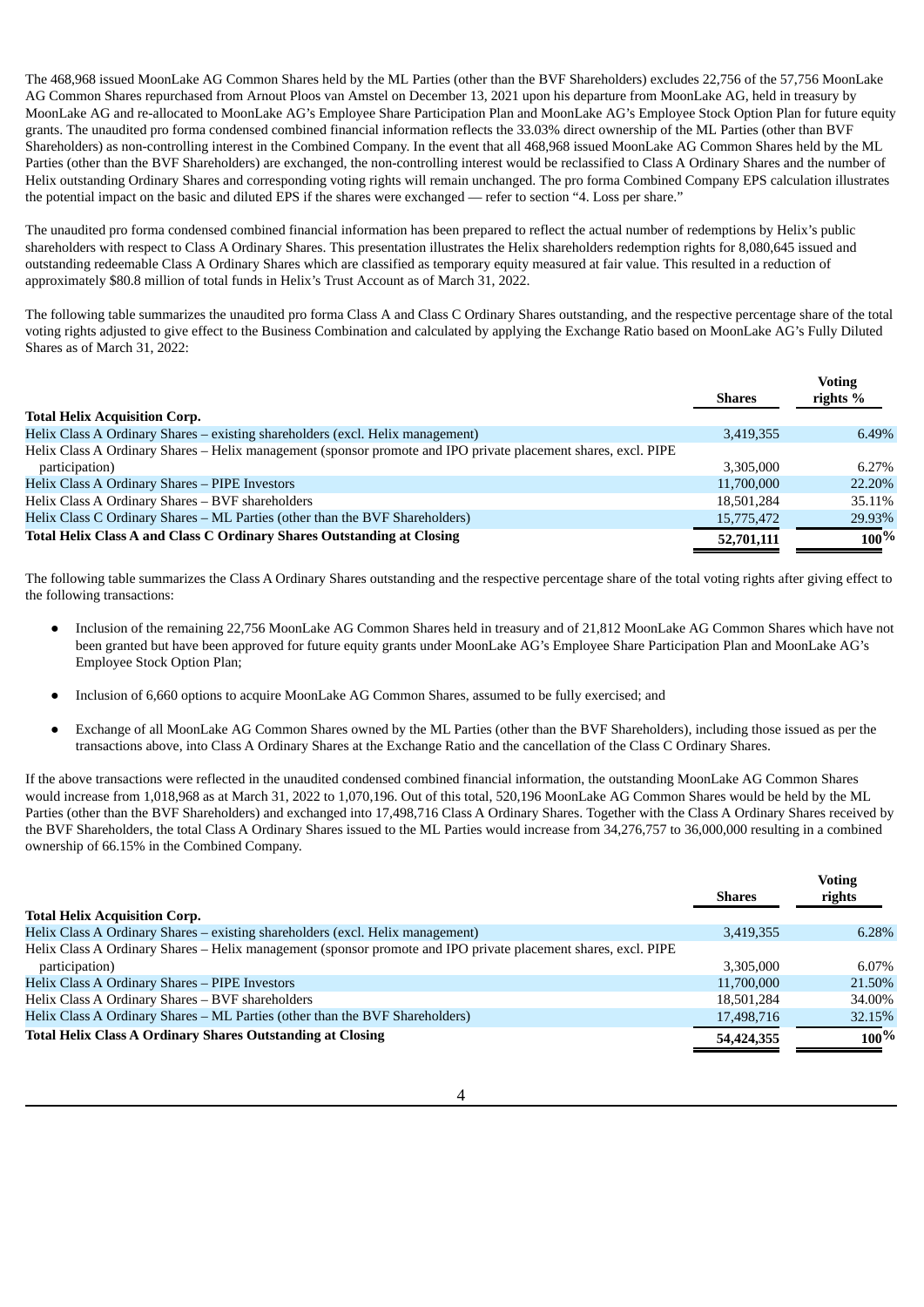# **UNAUDITED PRO FORMA CONDENSED COMBINED BALANCE SHEET AS OF MARCH 31, 2022 (in \$)**

|                                                                | as of March 31, 2022         |                                |                                 | as of March<br>31, 2022 |                              |  |
|----------------------------------------------------------------|------------------------------|--------------------------------|---------------------------------|-------------------------|------------------------------|--|
|                                                                | <b>Helix</b><br>(Historical) | MoonLake<br>(Historical)       | Pro Forma<br><b>Adjustments</b> |                         | Pro Forma<br><b>Combined</b> |  |
| <b>ASSETS</b>                                                  |                              |                                |                                 |                         |                              |  |
| <b>CURRENT ASSETS:</b>                                         |                              |                                |                                 |                         |                              |  |
| Cash                                                           | \$<br>23,336                 | \$<br>8,834,158                | \$100,692,670                   | (A)                     | \$109,550,164                |  |
| <b>Restricted Cash</b>                                         | 101,000,000                  |                                | (101,000,000)                   | (S)                     |                              |  |
| Other receivables                                              |                              | 581,573                        |                                 |                         | 581,573                      |  |
| Prepaid expenses                                               | 135,916                      | 2,297,046                      |                                 |                         | 2,432,962                    |  |
| Short-term loans receivable                                    | 15,000,000                   |                                | (15,000,000)                    | (T)                     |                              |  |
| Total current assets                                           | 116,159,252                  | 11,712,777                     | (15, 307, 330)                  |                         | 112,564,699                  |  |
| <b>NON-CURRENT ASSETS:</b>                                     |                              |                                |                                 |                         |                              |  |
| Investments held in trust account                              | 115,051,039                  |                                | (115,051,039)                   | (B)                     |                              |  |
| Property and equipment, net                                    |                              | 59,261                         |                                 |                         | 59,261                       |  |
| <b>TOTAL ASSETS</b>                                            | 231,210,291                  | \$<br>11,772,038               | \$(130,358,369)                 |                         | 112,623,960<br>\$            |  |
|                                                                |                              |                                |                                 |                         |                              |  |
| <b>LIABILITIES</b>                                             |                              |                                |                                 |                         |                              |  |
| <b>CURRENT LIABILITIES:</b>                                    |                              |                                |                                 |                         |                              |  |
| Trade and other payables                                       | \$                           | \$<br>3,816,564                | \$                              |                         | \$<br>3,816,564              |  |
| Short-term loans                                               |                              | 30,000,000                     | (30,000,000)                    | $(Q)$ $(T)$             |                              |  |
| Promissory note - related party                                | 150,000                      |                                | (150,000)                       | (R)                     |                              |  |
| Share redemption liability                                     | 80,842,313                   | $\qquad \qquad -$              | (80, 842, 313)                  | (E)                     |                              |  |
| Capital Contributions - PIPE                                   | 116,000,000                  | $\overbrace{\phantom{123321}}$ | (116,000,000)                   | (M)                     |                              |  |
| Accrued expenses and other current liabilities                 | 5,797,949                    | 3,174,073                      | (5,726,191)                     | $(C) - (BB)$            | 3,245,831                    |  |
| Total current liabilities                                      | 202,790,262                  | 36,990,637                     | (232, 718, 504)                 |                         | 7,062,395                    |  |
| Pension liability                                              |                              | 47,619                         |                                 |                         | 47,619                       |  |
| Deferred underwriting fee payable                              | 4,025,000                    |                                | (4,025,000)                     | (C)                     |                              |  |
| Total long term liabilities                                    | 4,025,000                    | 47,619                         | (4,025,000)                     |                         | 47,619                       |  |
|                                                                |                              |                                |                                 |                         |                              |  |
| <b>SHAREHOLDERS' EQUITY:</b>                                   |                              |                                |                                 |                         |                              |  |
| MoonLake AG Common Shares, CHF 0.10 par value;                 |                              |                                |                                 |                         |                              |  |
| 390,000 shares authorized; 361,528 shares issued and           |                              |                                |                                 |                         |                              |  |
| 338,772 outstanding                                            |                              | 38,537                         | (38,537)                        | (F)                     |                              |  |
| <b>MoonLake AG Treasury Shares</b>                             |                              | (2, 411)                       | 2,411                           | (F)                     |                              |  |
| Historical: Helix Class A Ordinary Shares, \$0.0001 par value; |                              |                                |                                 |                         |                              |  |
| 500,000,000 shares authorized; 430,000 shares issued and       |                              |                                |                                 |                         |                              |  |
| outstanding Pro Forma Combined: Helix Class A Ordinary         |                              |                                |                                 |                         |                              |  |
| Shares, \$0.0001 par value; 500,000,000 shares authorized;     |                              |                                |                                 |                         |                              |  |
| 36,925,639 shares issued and outstanding                       | 385                          |                                | 3,308                           | (G)                     | 3,693                        |  |
| Helix Class B Ordinary Shares, \$0.0001 par value;             |                              |                                |                                 |                         |                              |  |
| 50,000,000 shares authorized; 2,875,000 shares issued and      |                              |                                |                                 |                         |                              |  |
| outstanding                                                    | 288                          |                                | (288)                           | (I)                     |                              |  |
| Helix Class C Ordinary Shares, \$0.0001 par value;             |                              |                                |                                 |                         |                              |  |
| 100,000,000 shares authorized; 14,598,118 shares issued        |                              |                                |                                 |                         |                              |  |
| and outstanding                                                |                              |                                | 1,578                           | (H)                     | 1,578                        |  |
| MoonLake AG Series A Preferred Shares, CHF 0.10 par            |                              |                                |                                 |                         |                              |  |
| value; 680,196 shares authorized; 680,196 shares issued        |                              |                                |                                 |                         |                              |  |
| and outstanding                                                |                              | 72,466                         | (72, 466)                       | (F)                     |                              |  |
| Additional paid-in capital                                     | 34,157,345                   | 44,050,855                     | 62,657,026                      | (L)                     | 140,865,226                  |  |
| <b>Accumulated deficit</b>                                     | (9,762,989)                  | (69, 523, 757)                 | 8,976,360                       | (N)                     | (70, 310, 386)               |  |
| Accumulated other comprehensive loss                           |                              | 98,092                         |                                 |                         | 98,092                       |  |
| Total shareholders' equity attributable to Helix shareholders  | 24,395,029                   | (25, 266, 218)                 | 71,529,392                      |                         | 70,658,203                   |  |
| Total shareholders' equity attributable to non-controlling     |                              |                                |                                 |                         |                              |  |
| interest                                                       |                              |                                | 34,855,743                      | (P)                     | 34,855,743                   |  |
| Total shareholders' equity                                     | 24,395,029                   | (25, 266, 218)                 | 106,385,135                     |                         | 105,513,946                  |  |
|                                                                |                              |                                |                                 |                         |                              |  |
| TOTAL LIABILITIES AND SHAREHOLDERS'                            |                              |                                |                                 |                         |                              |  |
| <b>EQUITY</b>                                                  | \$231,210,291                | \$<br>11,772,038               | \$(130,358,369)                 |                         | \$112,623,960                |  |
|                                                                |                              |                                |                                 |                         |                              |  |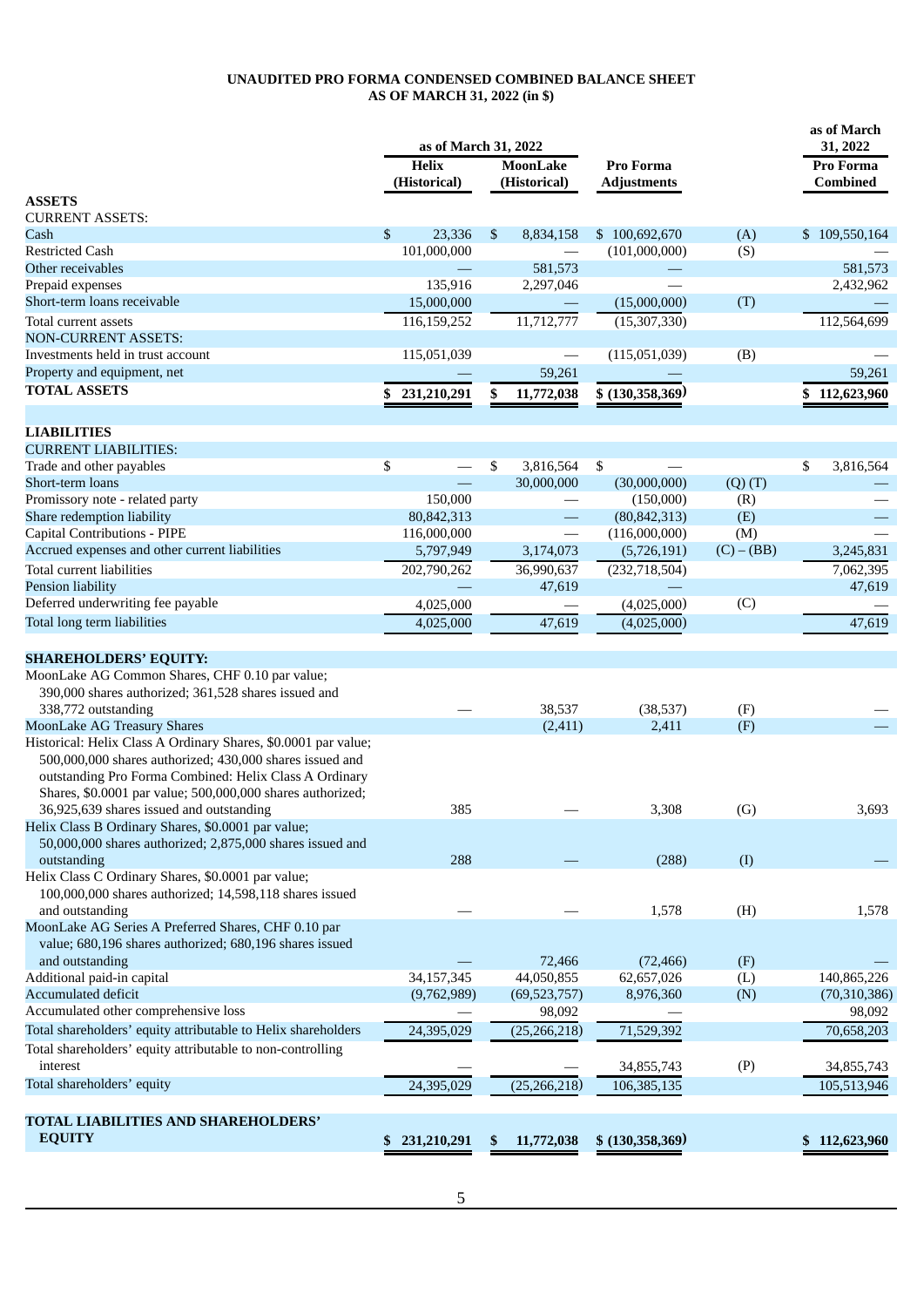# **UNAUDITED PRO FORMA CONDENSED COMBINED STATEMENT OF OPERATIONS FOR THE THREE MONTHS ENDED MARCH 31, 2022 (in \$, except share and per share data)**

|                                                                                                               | <b>Helix</b><br>(Historical) |     | MoonLake<br>(Historical) | <b>Pro Forma</b><br><b>Adjustments</b> |               |     | <b>Assuming</b><br><b>Actual</b><br><b>Redemptions</b><br>Pro Forma<br><b>Combined</b> |
|---------------------------------------------------------------------------------------------------------------|------------------------------|-----|--------------------------|----------------------------------------|---------------|-----|----------------------------------------------------------------------------------------|
| Operating expenses                                                                                            |                              |     |                          |                                        |               |     |                                                                                        |
| Research and development<br>General and administrative                                                        | \$                           | \$. | (10, 454, 948)           | \$                                     |               | \$. | (10, 454, 948)                                                                         |
|                                                                                                               | (2,711,495)                  |     | (5,487,368)              | (786, 629)                             | $(BB) + (CC)$ |     | (8,985,492)                                                                            |
| <b>Total operating expenses</b>                                                                               | (2,711,495)                  |     | (15, 942, 316)           | (786, 629)                             |               |     | (19, 440, 440)                                                                         |
| <b>Operating loss</b>                                                                                         | (2,711,495)                  |     | (15, 942, 316)           | (786, 629)                             |               |     | (19, 440, 440)                                                                         |
| Other income/(expenses)                                                                                       | 7,774                        |     | 69,506                   | (5, 924)                               | (AA)          |     | 71,356                                                                                 |
| Loss before income tax                                                                                        | (2,703,721)                  |     | (15,872,810)             | (792, 553)                             |               |     | (19,369,084)                                                                           |
| Income tax                                                                                                    |                              |     | (7, 332)                 |                                        |               |     | (7, 332)                                                                               |
| Net loss attributable to the Combined Company                                                                 | (2,703,721)                  |     | (15,880,142)             | (792, 553)                             |               |     | (19,376,416)                                                                           |
| Of which: net loss attributable to Helix shareholders                                                         |                              |     |                          |                                        |               |     | (12, 975, 562)                                                                         |
| Of which: net loss attributable to non-controlling interest                                                   |                              |     |                          |                                        |               |     | (6,400,854)                                                                            |
| Net loss per share attributable to shareholders, basic and<br>diluted                                         | \$<br>(0.18)                 | \$  | (106.55)                 |                                        |               |     |                                                                                        |
| Weighted average Common Shares outstanding, basic and<br>diluted <sup>(1)</sup>                               | 14,753,208                   |     | 149,044                  |                                        |               |     |                                                                                        |
| Pro forma net loss per share attributable to Helix Class A<br>Ordinary Shares shareholders, basic and diluted |                              |     |                          |                                        |               | \$  | (0.35)                                                                                 |
| Pro forma weighted average Helix Class A Ordinary Shares<br>outstanding, basic and diluted                    |                              |     |                          |                                        |               |     | 36.925.639                                                                             |

(1) The Helix historical weighted average shares outstanding includes 11,500,000 shares subject to possible redemption for Helix at March 31, 2022.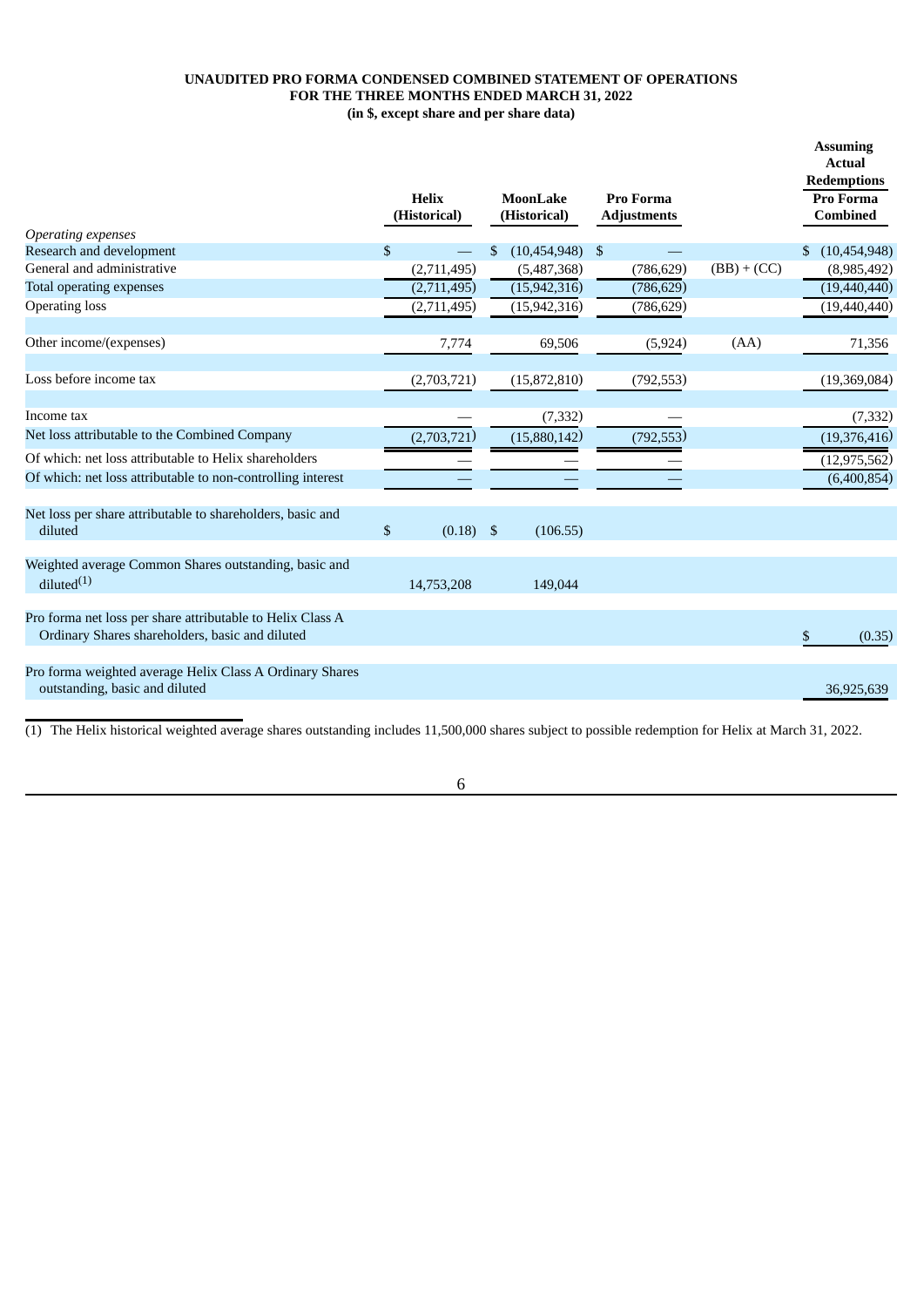#### **NOTES TO UNAUDITED PRO FORMA CONDENSED COMBINED FINANCIAL INFORMATION**

## **1. Basis of Presentation**

The unaudited pro forma condensed combined balance sheet as of March 31, 2022 assumes that the Business Combination occurred on March 31, 2022. The unaudited pro forma condensed combined statement of operations for the three months ended March 31, 2022 presents pro forma effect to the Business Combination as if it had been completed on January 1, 2022. These periods are presented on the basis that MoonLake AG is the accounting acquirer.

The unaudited pro forma condensed combined balance sheet as of March 31, 2022 has been prepared using, and should be read in conjunction with, the following:

- MoonLake AG's unaudited consolidated balance sheet as of March 31, 2022 and the notes thereto, included in the Quarterly Report on Form 10-Q filed on May 16, 2022; and
- Helix's unaudited condensed balance sheet as of March 31, 2022 and the notes thereto, included in the Quarterly Report on Form 10-Q filed on May 16, 2022.

The unaudited pro forma condensed combined statement of operations for the three months ended March 31, 2022 has been prepared using, and should be read in conjunction with, the following:

- MoonLake AG's unaudited consolidated statement of operations and comprehensive loss for the three months ended March 31, 2022 and the notes thereto, included elsewhere in the Quarterly Report on Form 10-Q filed on May 16, 2022; and
- Helix's unaudited statement of operations for the three months ended March 31, 2022 and the notes thereto, included elsewhere in the Quarterly Report on Form 10-Q filed on May 16, 2022.

The adjustments presented in the unaudited pro forma condensed combined financial information have been identified and presented to provide relevant information necessary for an understanding of MoonLake after giving effect to the Business Combination. Management has made significant estimates and assumptions in its determination of the pro forma adjustments. As the unaudited pro forma condensed combined financial information has been prepared based on these preliminary estimates, the final amounts recorded may differ materially from the information presented.

The pro forma adjustments reflecting the consummation of the Business Combination are based on certain currently available information and certain assumptions and methodologies that management believes are reasonable under the circumstances. The unaudited condensed pro forma adjustments, which are described in the accompanying notes, may be revised as additional information becomes available and is evaluated. Therefore, it is likely that the actual adjustments will differ from the pro forma adjustments, and it is possible that the difference may be material. MoonLake AG's and Helix's management believes that its assumptions and methodologies provide a reasonable basis for presenting all of the significant effects of the Business Combination based on information available to management at this time and that the pro forma adjustments give appropriate effect to those assumptions and are properly applied in the unaudited pro forma condensed combined financial information.

The unaudited pro forma condensed combined financial information is not necessarily indicative of what the actual results of operations and balance sheet would have been had the Business Combination taken place on the dates indicated, nor are they indicative of the future consolidated results of operations or balance sheet of the Combined Company. They should be read in conjunction with the historical financial statements and notes thereto of MoonLake AG and Helix.

The unaudited pro forma condensed combined financial information does not reflect the income tax effects of the pro forma adjustments as based on the statutory rate in effect for the historical periods presented. MoonLake AG's and Helix's management believes this unaudited pro forma condensed combined financial information to not be meaningful given the Combined Company incurred significant losses during the historical period presented.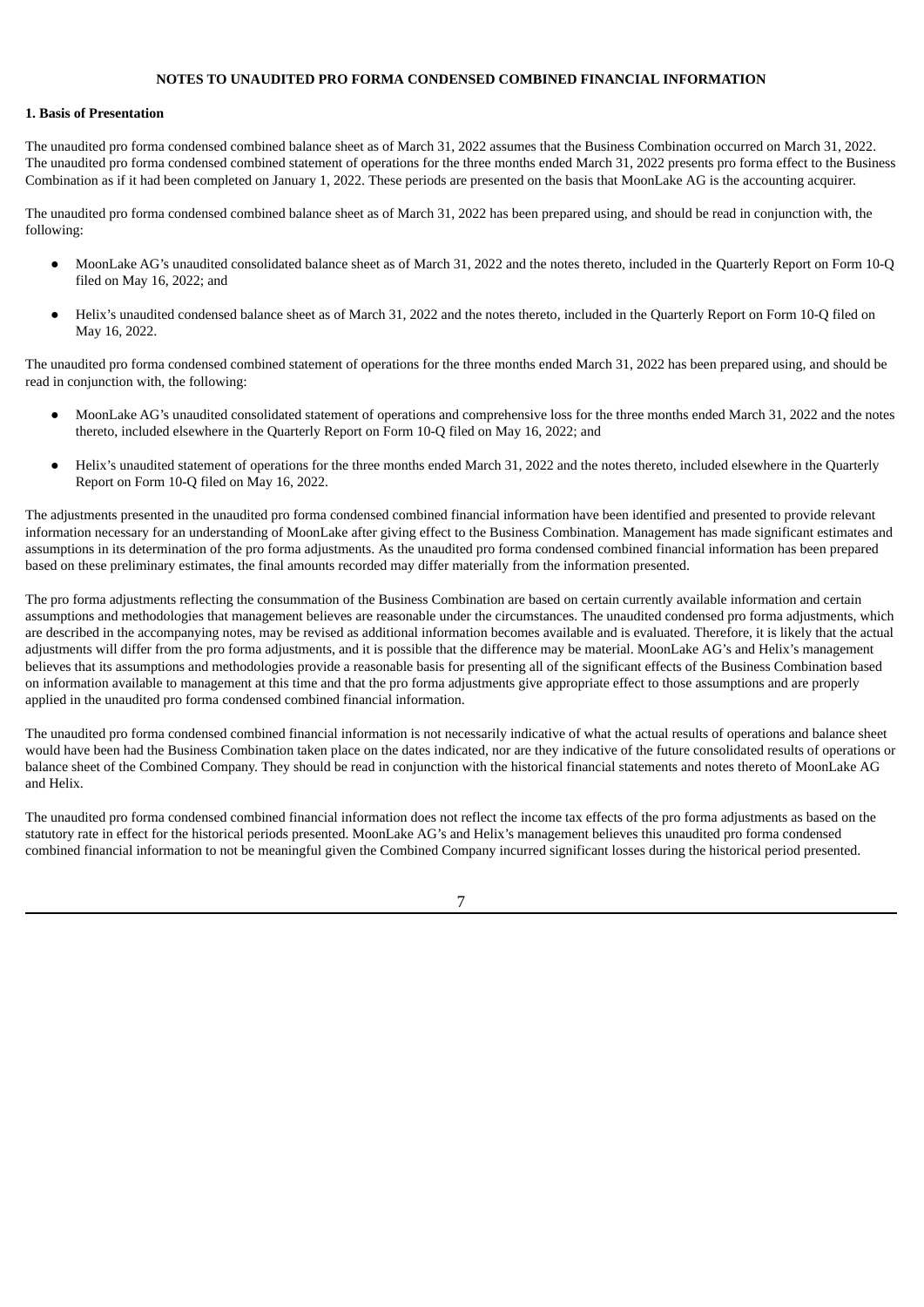# **2. Accounting Policies**

Upon Closing of the Business Combination, management will perform a comprehensive review of the two entities' accounting policies. As a result of the review, management may identify differences between the accounting policies of the two entities which, when conformed, could have a material impact on the financial statements of the Combined Company. Based on its initial analysis, management did not identify any differences that would have a material impact on the unaudited pro forma condensed combined financial information. As a result, the unaudited pro forma condensed combined financial information does not assume any differences in accounting policies.

#### **3. Adjustments to Unaudited Pro Forma Condensed Combined Financial Information**

#### *Adjustments to Unaudited Pro Forma Condensed Combined Balance Sheet*

The pro forma notes and adjustments, based on preliminary estimates that could change materially as additional information is obtained, are as follows:

(A) Represents pro forma adjustments to the cash balance to reflect the following:

|                                                                                                          | (in \$)      |     |
|----------------------------------------------------------------------------------------------------------|--------------|-----|
| Reclassification of investments held in Trust Account                                                    | 34,208,726   | (B) |
| Payment of Helix transaction expenses (excluding deferred underwriting fee payable and accrued expenses) | (5,696,871)  | (C) |
| Payment of Helix deferred underwriting fees                                                              | (4,025,000)  | (C) |
| Payment of accrued expenses                                                                              | (5,797,949)  | (C) |
| Payment of Swiss stamp duty                                                                              | (1,347,814)  | (D) |
| Payment of MoonLake AG transaction expenses                                                              | (2,500,000)  | (D) |
| Issuance of Helix Class C Ordinary Shares to MoonLake AG shareholders                                    | 1.578        | (H) |
| Repayment of loan to BVF Shareholders                                                                    | (15,000,000) | (Q) |
| Repayment of promissory note to Cormorant Asset Management LP                                            | (150,000)    | (R) |
| Reclassification of restricted cash                                                                      | 101,000,000  | (S) |
|                                                                                                          | 100.692.670  | (A) |

- (B) Reflects the reclassification of \$34.2 million of investments held in the Trust Account that becomes available to the Combined Company following the Business Combination and the distribution of \$80.8 million to redeeming shareholders.
- (C) Represents estimated transaction costs of approximately \$15.5 million incurred by Helix in consummating the transaction, payable at Closing, and net of \$1.0 million of fees owed by Helix to placement agents of the PIPE which have been compensated through the issuance of 100,000 shares at a price of \$10.0 per share. Helix transaction expenses have been accounted for through a reduction of Cash and cash equivalents and a corresponding reduction in Additional paid-in capital of \$5.7 million, a reduction in deferred underwriting fee payable of \$4.0 million and a reduction in accrued expenses of \$5.8 million.
- (D) Reflects the payment of \$3.8 million of estimated MoonLake AG transaction expenses including Swiss stamp duty fee which are payable at Closing and results in a decrease to Cash and cash equivalents and a corresponding reduction in Additional paid-in capital.
- (E) Reflects the redemption of 8,080,645 Helix Class A Ordinary Shares subject to possible redemption, for aggregate redemption payments of \$80.8 million at a redemption price of approximately \$10.0 per share.
- (F) Reflects the following transactions:
	- Conversion of the 680,196 outstanding MoonLake AG Series A Preferred Shares into 680,196 MoonLake AG Common Shares on a 1:1 ratio resulting in a total of 1,041,724 MoonLake AG Common Shares issued;
	- Reversal of \$111,003 nominal value of the 1,041,724 MoonLake AG Common Shares issued against Additional Paid In Capital required to reflect the equity of Helix; and
	- Reversal of \$2,411 nominal value of the 22,756 MoonLake AG Common Shares repurchased by MoonLake AG following the resignation of a cofounder and held in treasury against Additional Paid In Capital required to reflect the equity of Helix.

(G) Reflects the following transactions of which all have a par value of \$0.0001:

- Issuance of 11,600,000 Class A Ordinary Shares to PIPE Investors;
- Conversion of 2,875,000 Class B Ordinary Shares, into Class A Ordinary Shares on a 1:1 ratio;
- Issuance of, in aggregate, 100,000 Class A Ordinary shares to placement agents as share-based payment for PIPE placement services;
- Issuance of 18,501,284 Class A Ordinary Shares with a par value of \$0,0001 to BVF Shareholders accounted for through a reduction in Additional paid-in capital and a corresponding increase in the Class A Ordinary Shares issued.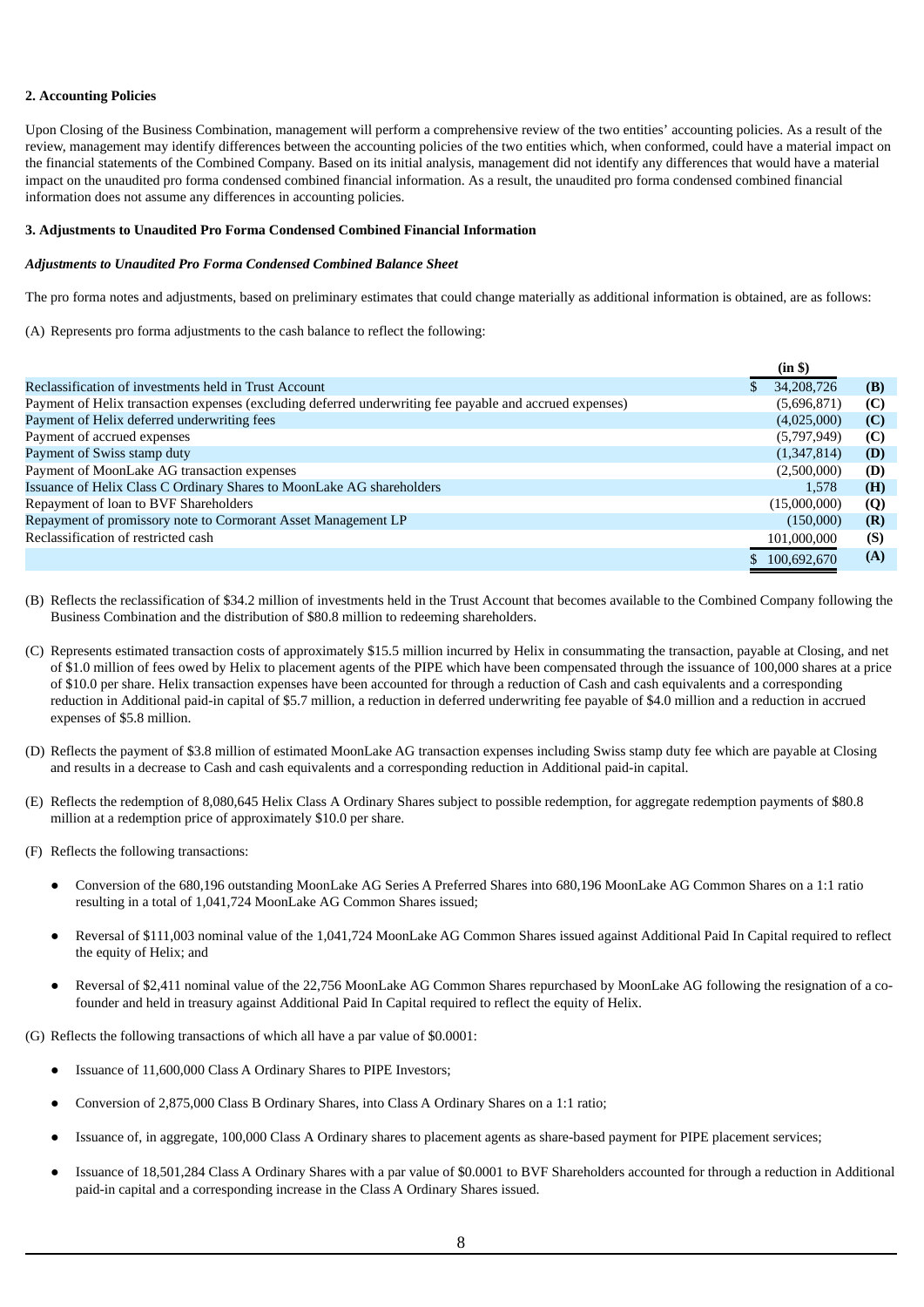- (H) Reflects the issuance of 15,775,472 Class C Ordinary Shares with a par value of \$0.0001 to MoonLake AG shareholders accounted for through an increase in Cash and cash equivalents and a corresponding increase in the Class C Ordinary Shares issued.
- (I) Reflects the conversion of 2,875,000 outstanding Class B shares into Class A Ordinary Shares on a 1:1 ratio.
- (L) Represents pro forma adjustments to additional paid-in capital to reflect the following:

|                | (M)           |
|----------------|---------------|
| (10,544,685)   | $(C)$ $(D)$   |
| (9,762,989)    | (0)           |
| 108.591        | (F)           |
| (1,850)        | (G)           |
|                |               |
| 999.990        | (G)           |
| 714,872        | (CC)          |
| (34, 855, 743) | (P)           |
| 62,657,026     | (L)           |
|                | \$115,998,840 |

(M) Reflects the reclassification of the capital contribution for gross proceeds of \$116.0 million received through the issuance of Class A Ordinary Shares at \$10.00 per share in a private placement (PIPE) pursuant to the Subscription Agreements.

(N) Represents pro forma adjustments to accumulated deficit to reflect the following:

|                                                                                       | (in \$)   |      |
|---------------------------------------------------------------------------------------|-----------|------|
| Elimination of Helix's historical accumulated deficit                                 | 9.762.989 | (0)  |
| Bonus Accrual                                                                         | (71, 757) | (BB) |
| Share-based compensation accelerated vesting upon Closing of the Business Combination | (714.872) | (CC) |
|                                                                                       | 8.976.360 | (N)  |

(O) Reflects the elimination of Helix's historical accumulated deficit.

(P) Represents the 33.03% non-controlling interest held by MoonLake AG shareholders in the Combined Company at Closing which is derived as follows:

|                                                                           | <b>Shares</b> | <b>Total Par</b><br>Value | Economic<br>Rights % | <b>Voting</b><br>Rights % |
|---------------------------------------------------------------------------|---------------|---------------------------|----------------------|---------------------------|
| MoonLake AG Common Shares (held by ML Parties other than the BVF          |               |                           |                      |                           |
| Shareholders)                                                             | 468,968       | 49,949                    | 33.03%               | 9.33%                     |
| MoonLake AG Common Shares (held by MoonLake)                              | 550,000       | 58,579                    | 38.74%               | 10.94%                    |
| MoonLake AG Class V Voting shares (held by Helix)                         | 4,006,736     | 42,675                    | 28.23%               | 79.73%                    |
| Total MoonLake AG Ordinary Shares Outstanding at Closing                  | 5,025,704     | 151.203                   | $100\%$              | $100\%$                   |
| Total Shareholders' equity                                                |               |                           |                      | 105,513,946               |
| Non-controlling interest % of the Combined Company                        |               |                           |                      | 33.03%                    |
| Total Shareholders' Equity attributable to non-controlling interest $(1)$ |               |                           |                      | 34,855,743                |

 $\overline{c}$ <sup>(1)</sup> The total Shareholders' Equity attributable to non-controlling interest may not be recalculated due to rounding of the NCI % interest.

(Q) Reflects the repayment of a \$15.0 million loan to the BVF Shareholders.

(R) Reflects the repayment of a \$150,000 promissory note to Cormorant Asset Management LP.

(S) Reflects the reclassification of \$101.0 million received in consummation of the PIPE investment to unrestricted cash and cash equivalents.

(T) On March 31, 2022, Cormorant transferred its rights and obligations from a convertible loan agreement, pursuant to which it had lent \$15.0 million to MoonLake AG, to Helix and thereby offset its investment commitment with Helix as a PIPE investor.